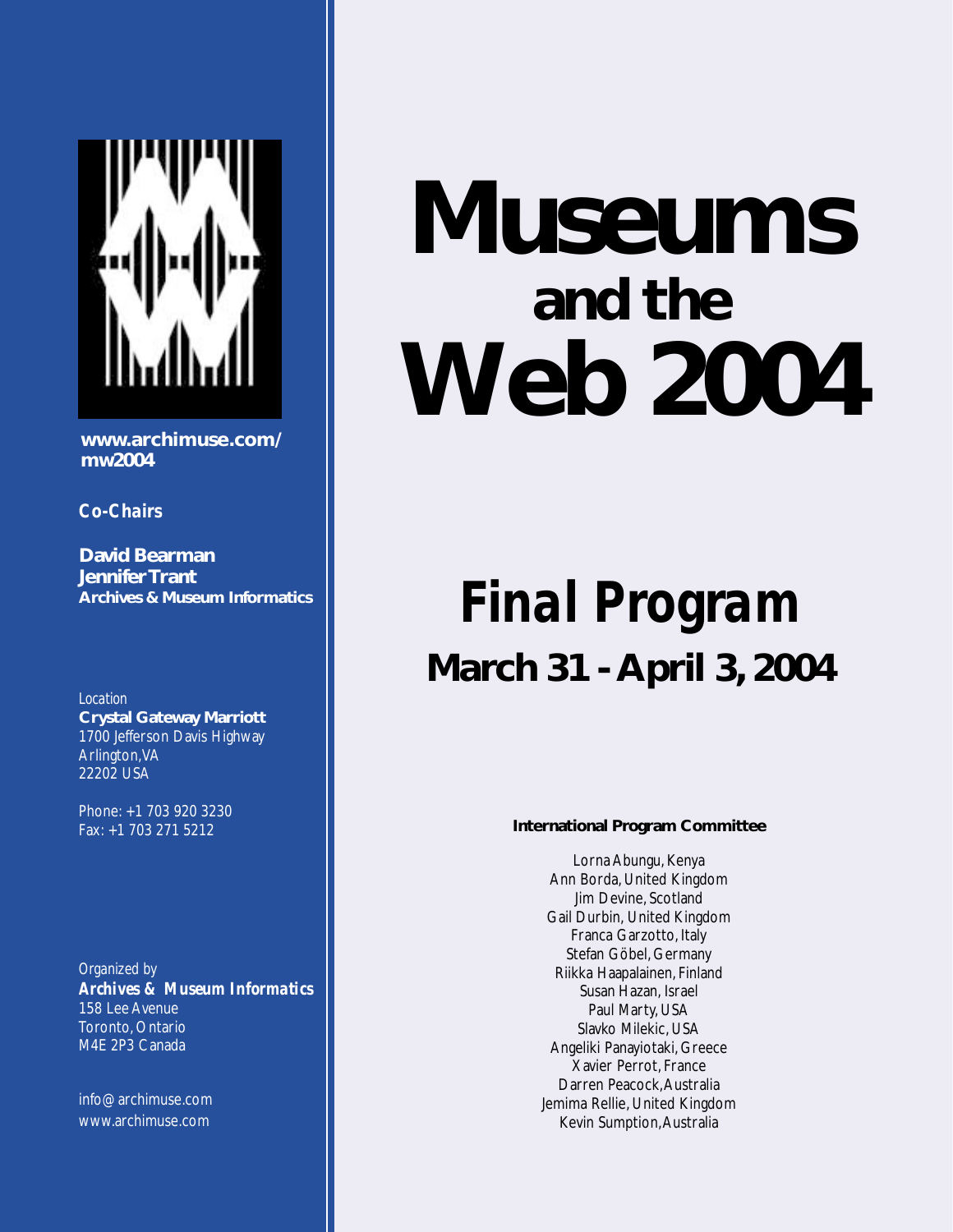

## **Connect** to your audience and your audience connects to you.

## Inform. Educate. Increase traffic: on your website and to your museum.

Gallery Systems offers a variety of data-driven, Webbased solutions designed with our eMuseum and Web Kiosk applications.

**Our clients include:** Dallas Museum of Art. Memorial Art Gallery of the University of Rochester, National Portrait Gallery (Smithsonian Institution), Seattle Art Museum, San Francisco Museum of Modern Art and the International Center of Photography.

For further information, please visit us in Booth 14.

## YSTEMS

info@gallerysystems.com gallerysystems.com New York Berkeley London Berlin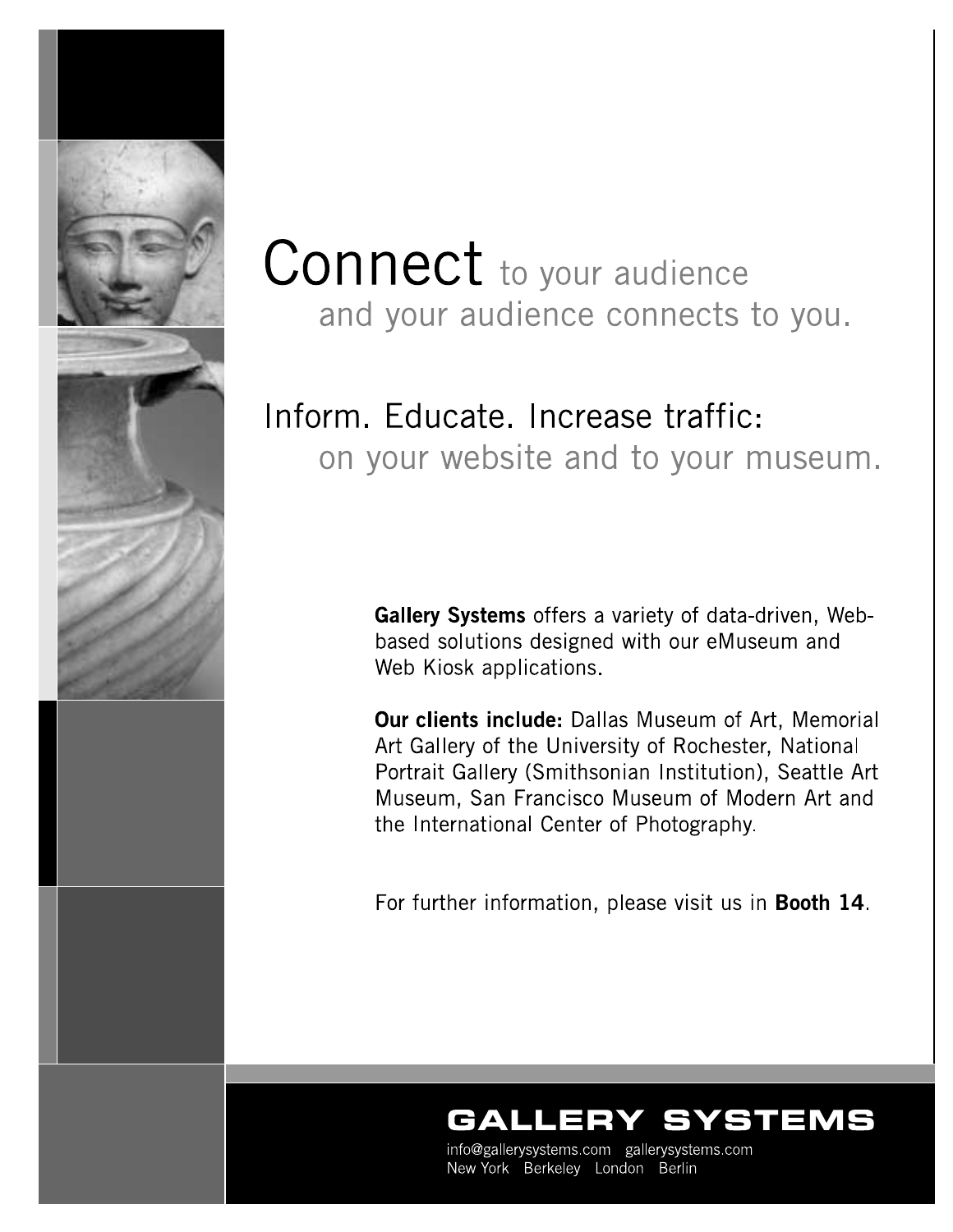## **Welcome!**



## **Museums and the Web 2004** *Final Program*

| <b>Tuesday March 30</b>   |  |
|---------------------------|--|
|                           |  |
| <b>Wednesday March 31</b> |  |
|                           |  |
|                           |  |
|                           |  |

## **Thursday April 1**

## **Friday April 2**

| <b>Reception and Gallery Crawl</b> |  |
|------------------------------------|--|
|                                    |  |

## **Saturday April 3**

#### **Conference Co-Chairs**

**David Bearman and Jennifer Trant**

**Organized by**

**Archives & Museum Informatics**

*Archives & Museum Informatics*

## **Thanks!**

 **to everyone who helped make MW happen, including**

- **Bob Billingsley, Local Arrangements Chair**
- **the Program Committee, who made the hard choices**
- **all the speakers, demonstrators and program participants, and**
- **our many volunteers, who help make things run smoothly.**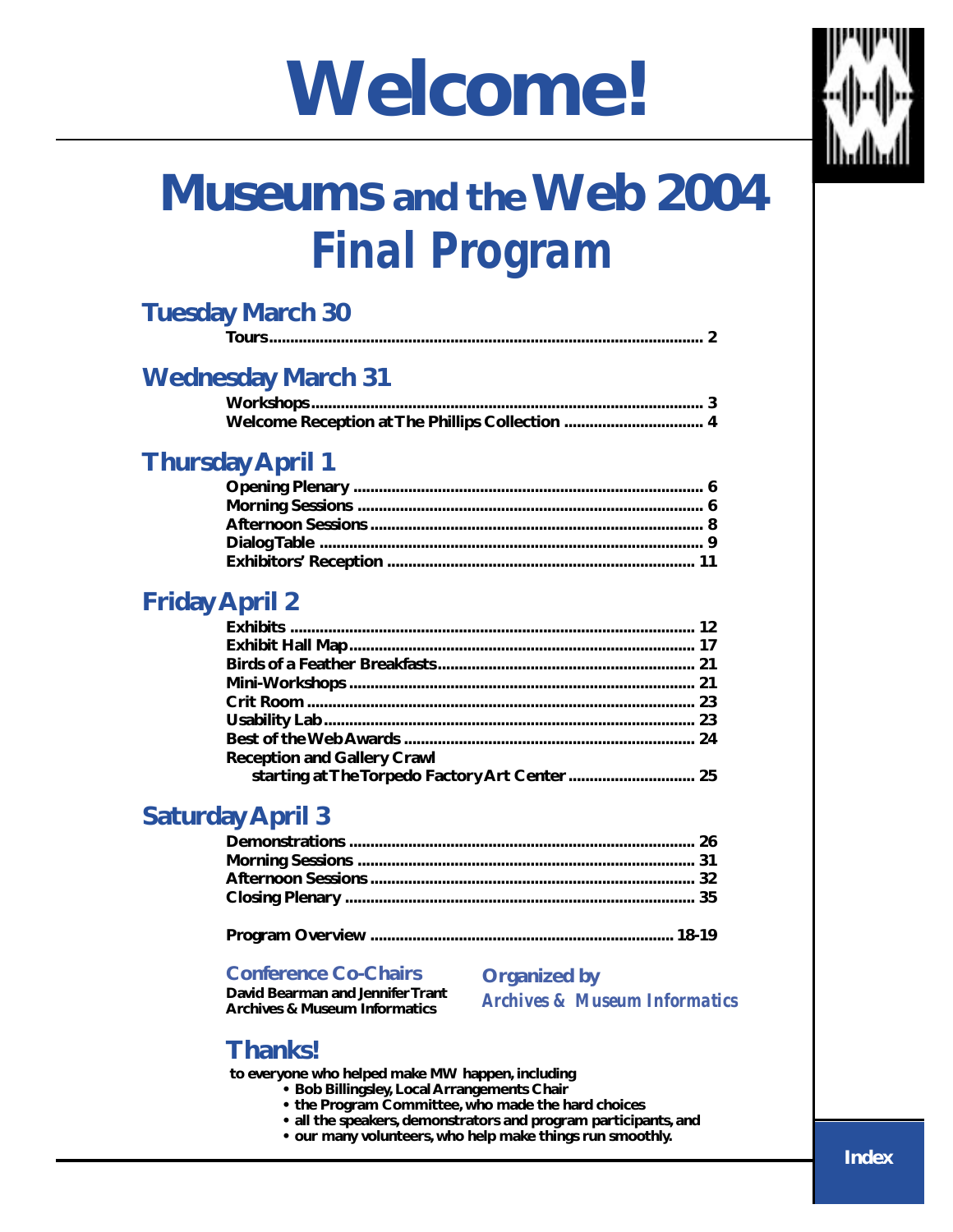

# **Workshops**

## *Pre-Conference Tours – March 30, 2004*

| morning          | • Library of Congress                                                                                                                                                                                                                                                                                    |
|------------------|----------------------------------------------------------------------------------------------------------------------------------------------------------------------------------------------------------------------------------------------------------------------------------------------------------|
| or<br>afternoon  | • National Gallery of Art                                                                                                                                                                                                                                                                                |
|                  | • National Museum of Natural History: Interacting with External Data Feeds                                                                                                                                                                                                                               |
|                  | • Smithsonian Institution Educational Web                                                                                                                                                                                                                                                                |
|                  | • Smithsonian Center for Materials Research and Education (SCMRE)                                                                                                                                                                                                                                        |
|                  | • The Freer Gallery of Art, Smithsonian Institution                                                                                                                                                                                                                                                      |
|                  | • Marian Koshland Science Museum of the National Academy of Sciences                                                                                                                                                                                                                                     |
|                  | • National Museum of Natural History: On-line and On-site                                                                                                                                                                                                                                                |
|                  | • U.S. Senate Commission on Art, Curator's Office                                                                                                                                                                                                                                                        |
| <b>Wednesday</b> | <b>Full-Day Workshops</b>                                                                                                                                                                                                                                                                                |
| $9:00$ am        | $9:00$ am - 5:00 pm                                                                                                                                                                                                                                                                                      |
| $-5:00$ pm       |                                                                                                                                                                                                                                                                                                          |
| <b>Jackson</b>   | 3-D Interactive Techniques for Presentation of                                                                                                                                                                                                                                                           |
|                  | <b>Cultural Heritage Resources</b>                                                                                                                                                                                                                                                                       |
|                  | James Devine, Hunterian Museum and Art Gallery, University of Glasgow, Scotland<br>Learn how and where to use 3-D interactive techniques such as QuickTime VR, Cubic VR, Video, and<br>Adobe Atmospheres to present cultural and scientific resources for educational users on the Web<br>and on CD-ROM. |
| <b>McLean</b>    | <b>Alternative Interfaces for Museum/Gallery Content</b>                                                                                                                                                                                                                                                 |
|                  | Slavko Milekic, University of the Arts, USA<br>Get an overview of unorthodox ways of interacting with museum content. These will include                                                                                                                                                                 |
|                  | interactions based on a visitor's presence, gestures or gaze direction. Our emphasis will be on currently<br>available and low-budget technologies.                                                                                                                                                      |
| Salon J          | Content Management Systems: Making the most of your digital assets<br>John O'Brien, Soul Solutions Pty Ltd and Darren Peacock, National Museum of Australia,                                                                                                                                             |
|                  | Australia<br>Participants will identify opportunities for improving digital content management within their                                                                                                                                                                                              |
|                  | organizations. We'll explore the principles of content management systems and show participants<br>how to plan and implement effective solutions for large and small applications.                                                                                                                       |
| <b>Salon K</b>   | <b>E-Learning</b>                                                                                                                                                                                                                                                                                        |
|                  | Lisa Neal, Editor-in-Chief, eLearn Magazine, USA                                                                                                                                                                                                                                                         |
|                  | Discover how to plan, design, deliver, support, and evaluate an on-line course, seminar, or learning<br>community, with the goal of bringing innovation and creativity to the process of bringing e-learning to<br>a museum.                                                                             |
|                  |                                                                                                                                                                                                                                                                                                          |
|                  | Coffee served 10:30-11:00 am<br>in the Grand Ballroom Foyer                                                                                                                                                                                                                                              |
| <b>Wednesday</b> |                                                                                                                                                                                                                                                                                                          |
| March 31         |                                                                                                                                                                                                                                                                                                          |

**2**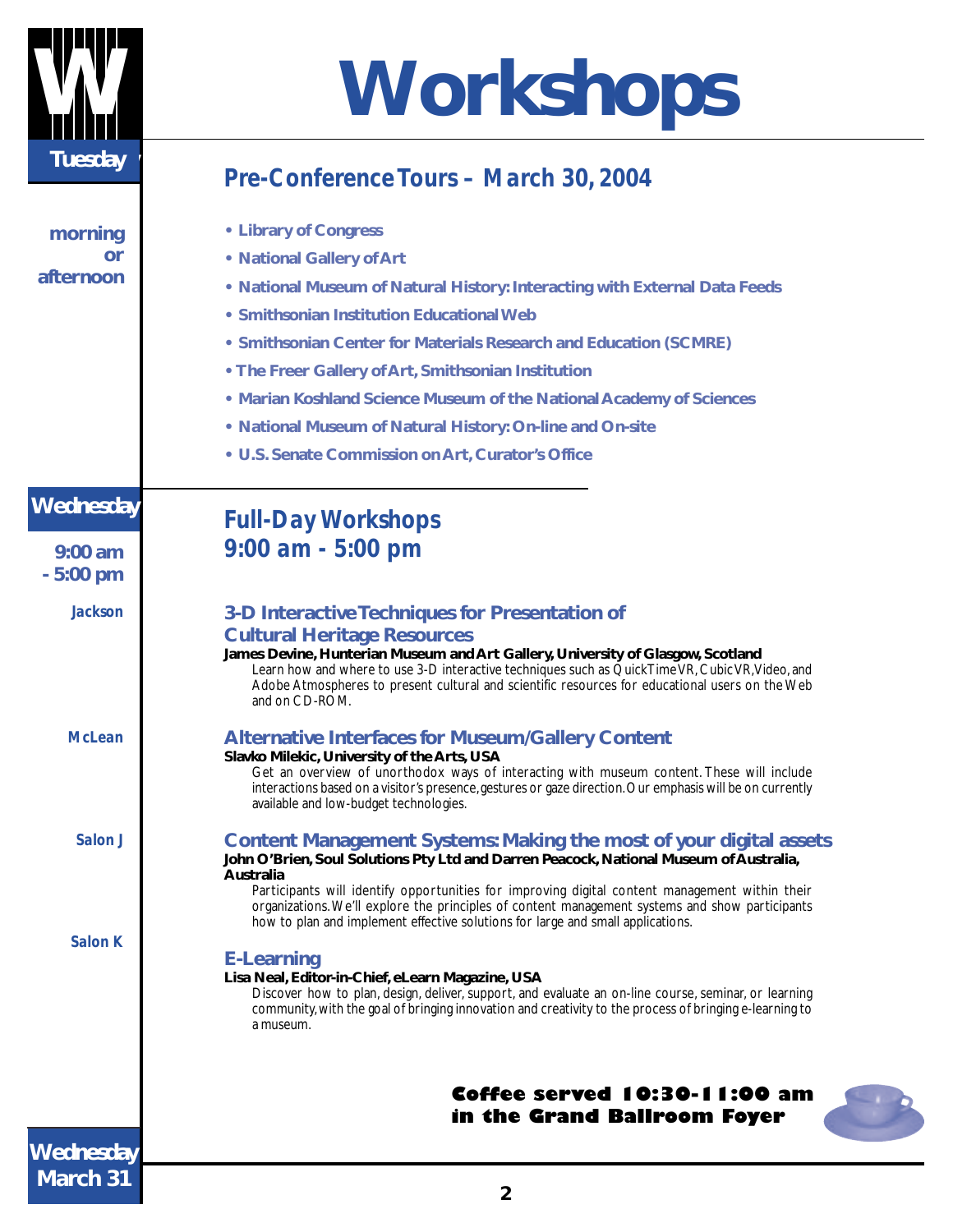## **Workshops**



| <b>Hands-On Usability and User Testing</b><br>Paul Marty, Florida State University and Michael Twidale, University of Illinois at Urbana-<br>Champaign, USA<br>Join us for a discussion-based, hands-on, and very interactive introduction to usability analysis. We will<br>emphasize high-speed user testing and will directly address the challenges of performing user testing<br>under tight constraints of budget and time. | <b>Salon B</b>   |
|-----------------------------------------------------------------------------------------------------------------------------------------------------------------------------------------------------------------------------------------------------------------------------------------------------------------------------------------------------------------------------------------------------------------------------------|------------------|
| <b>Successful On-line Learning Interactives</b><br>David Schaller and Steven Allison-Bunnell, Educational Web Adventures, USA<br>Examine learning goal setting and the content development process, using an Interactivity Design<br>planning process to help structure the development cycle from concept to implementation.                                                                                                     | Salon A          |
| <b>Morning Workshops</b>                                                                                                                                                                                                                                                                                                                                                                                                          | $9:00$ am -      |
|                                                                                                                                                                                                                                                                                                                                                                                                                                   | 12:30 pm         |
| <b>Developing Intellectual Property Policies for Museums</b><br>Diane M. Zorich, Cultural Heritage Consultant, USA<br>Review the basics of planning, developing, and writing an intellectual property (IP) policy for your<br>museum.                                                                                                                                                                                             | <b>Madison</b>   |
| Game engines and level editing for Museum design<br>Thom Gillespie, Indiana University, USA<br>Game engines are relatively new software. We will explain and demonstrate game engines and level<br>editing, and then brainstorm possible museum-ish projects and the assets needed: writing, code, 2D/<br>3D, music and sound and money.                                                                                          | Alexandria       |
| <b>Making Museum Websites Accessible</b><br>Jonathan Bowen, London South Bank University, United Kingdom<br>Gain an insight into how to meet the challenge of making your Web site accessible to a wide range of<br>visitors, and in particular those with disabilities, by becoming aware of the issues involved and learning<br>about freely available on-line resources and tools.                                             | <b>Jefferson</b> |
|                                                                                                                                                                                                                                                                                                                                                                                                                                   |                  |
| <b>Lunch served in Salon 1/2</b><br>for all workshop registrants                                                                                                                                                                                                                                                                                                                                                                  |                  |
|                                                                                                                                                                                                                                                                                                                                                                                                                                   | <b>Wednesday</b> |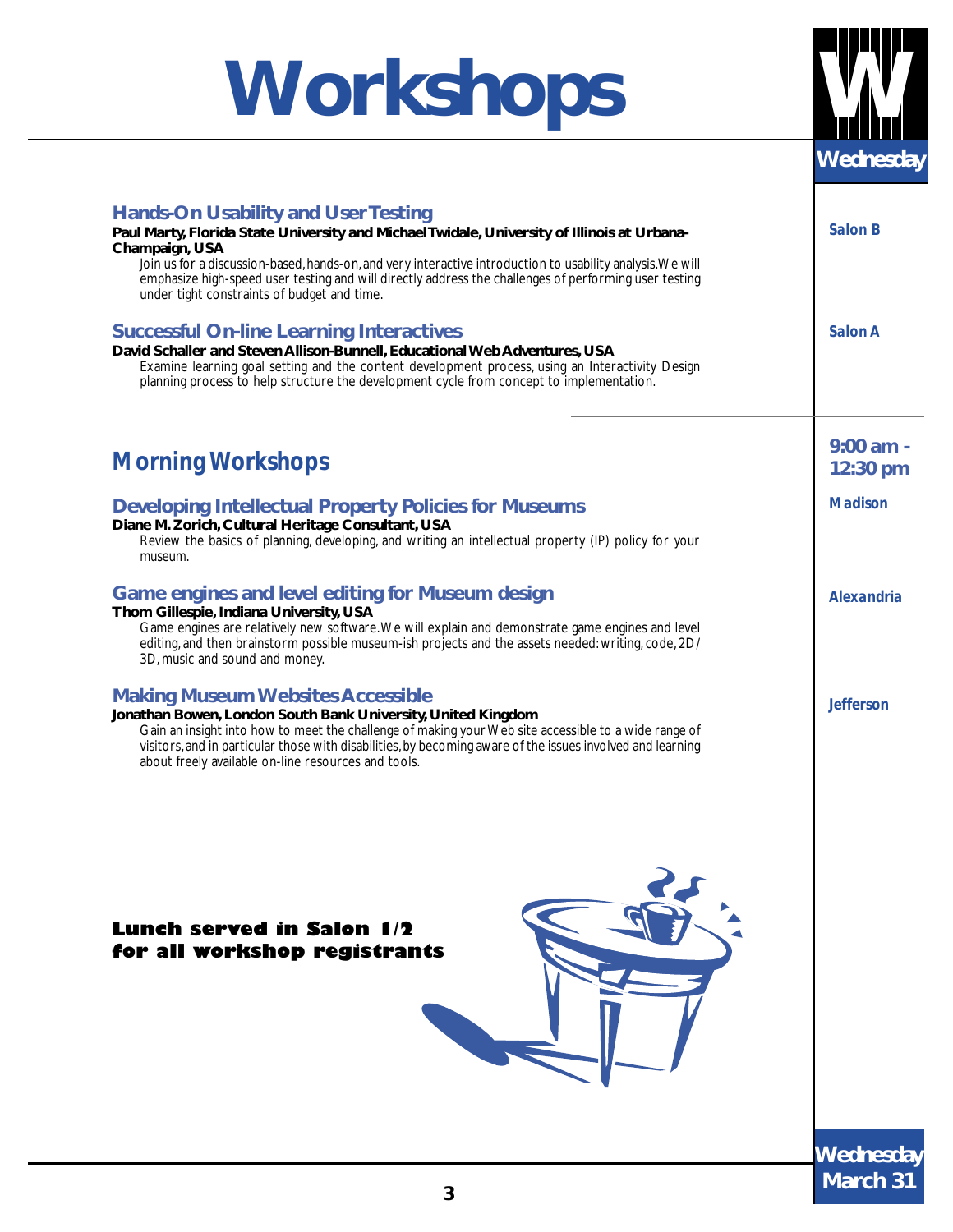

**1:30 pm - 5:00 pm**

*Madison*

*Jefferson*

*Alexandria*

# **Workshops**

#### **Coffee served 3:00-3:30 pm Grand Ballroom Foyer**

### *Afternoon Workshops*

#### **Digital Edutainment in Museums: Immersion by digital storytelling and user centered design methods**

#### **Sebastian Sauer, ion2s - buero fuer interaktion and Stefan Göbel, Fraunhofer Institute for Computer Graphics, Germany**

See the possibilities, benefits and opportunities for museums implementing different kinds of exhibitions and innovative edutainment environments using the methods and concepts of interactive storytelling and User Centered Interface Design Methods.

#### **The Wireless Workshop**

#### **Nancy Proctor and Titus Bicknell, Antenna Audio, United Kingdom**

We'll provide a practical introduction to wireless technologies – in both visitor and administrative services in museums - intended for curators, educators, access officers, technical staff, and business development and marketing personnel.

#### **Using XML and XSL to Leverage Museum Web Content**

#### **Jim Angus and Ruth Janette Shapiro, National Institutes of Health, USA**

Learn the basics of how to separate content from presentation and deliver that content in multiple formats, to multiple devices or different audiences, all from a single content core using XML and XSL.



**last bus leaves The Phillips at 8:30 pm**





**Wednesday March 31**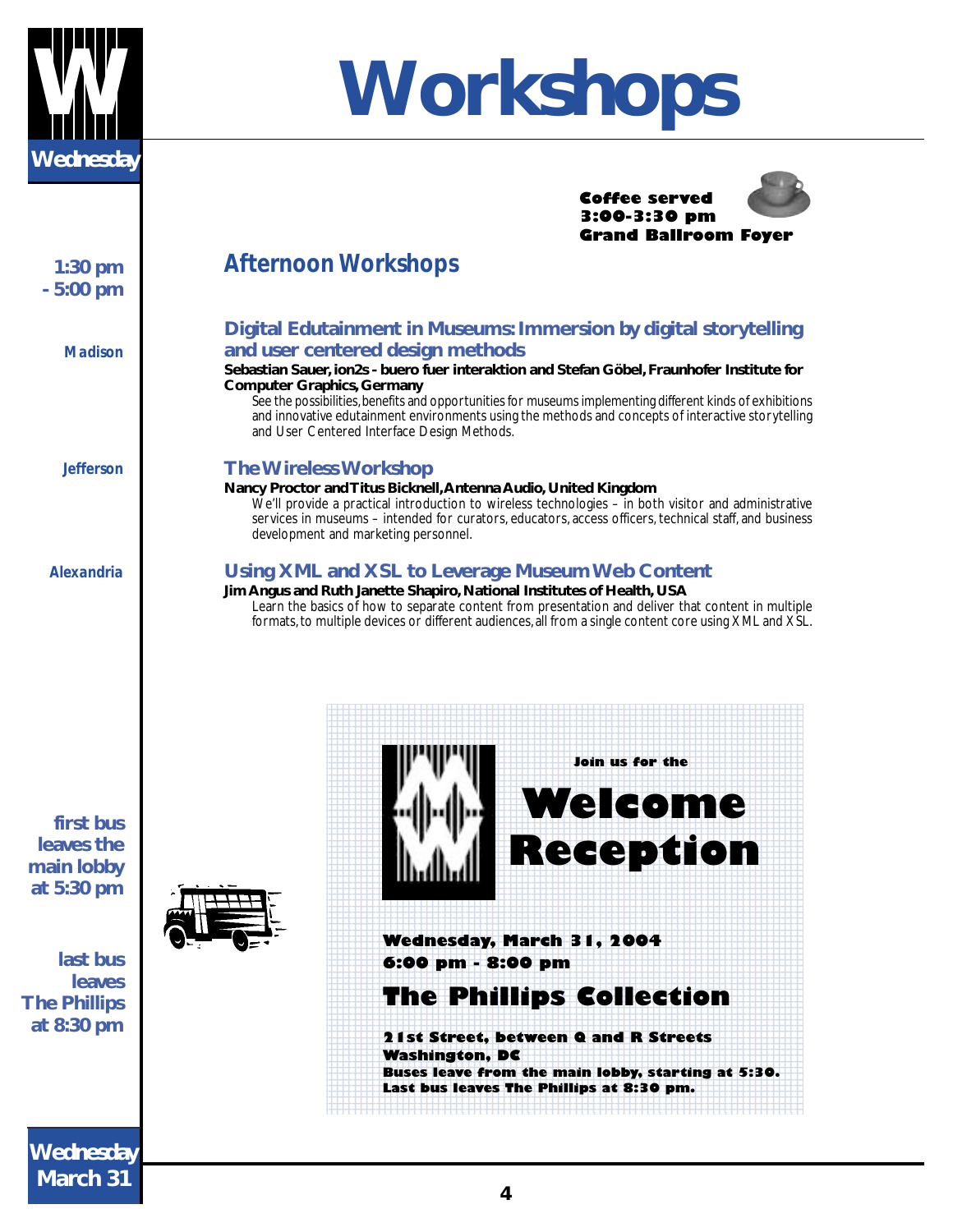## **Eduweb**<sup>®</sup> Educational Web Adventures

#### Research

Eduweb puts cutting-edge learning theory to work for your audience.

#### Development

We deliver your content with an imaginative spark and effective interactivity.

#### **Results**

Unflinching evaluation ensures that our projects achieve your goals.

See us about your next online learning project in the Exhibit Hall.

Hear about our work at these sessions: To Flash or not to Flash (Friday, 9:30 a.m.) Exploring Motivational Factors and Visitor Satisfaction in On-Line Museum Visits (Evaluation Findings, Saturday, 2 p.m.)

#### Winner of

Museums & the Web's Best of the Web and American Association of Museums' MUSE Awards.

Educational Web Adventures

www.eduweb.com • info@eduweb.com • 651-641-7566



### Web software for education, health, and the environment.

Green River writes Web-based software to promote learning opportunities for all students, public health for those in need, and a sustainable ecosystem.

Green River Data Analysis, LLC 2253 Stage Road Guilford, Vermont 05301 802 257-0641 Contact@GreenRiver.org



GreenRiver.org



graphic educational interactive design

educational design identity and branding print collateral usability consulting website design



176 grand street second floor new york, new york 10013 212.965.9539 www.swaydesign.com info@swaydesign.com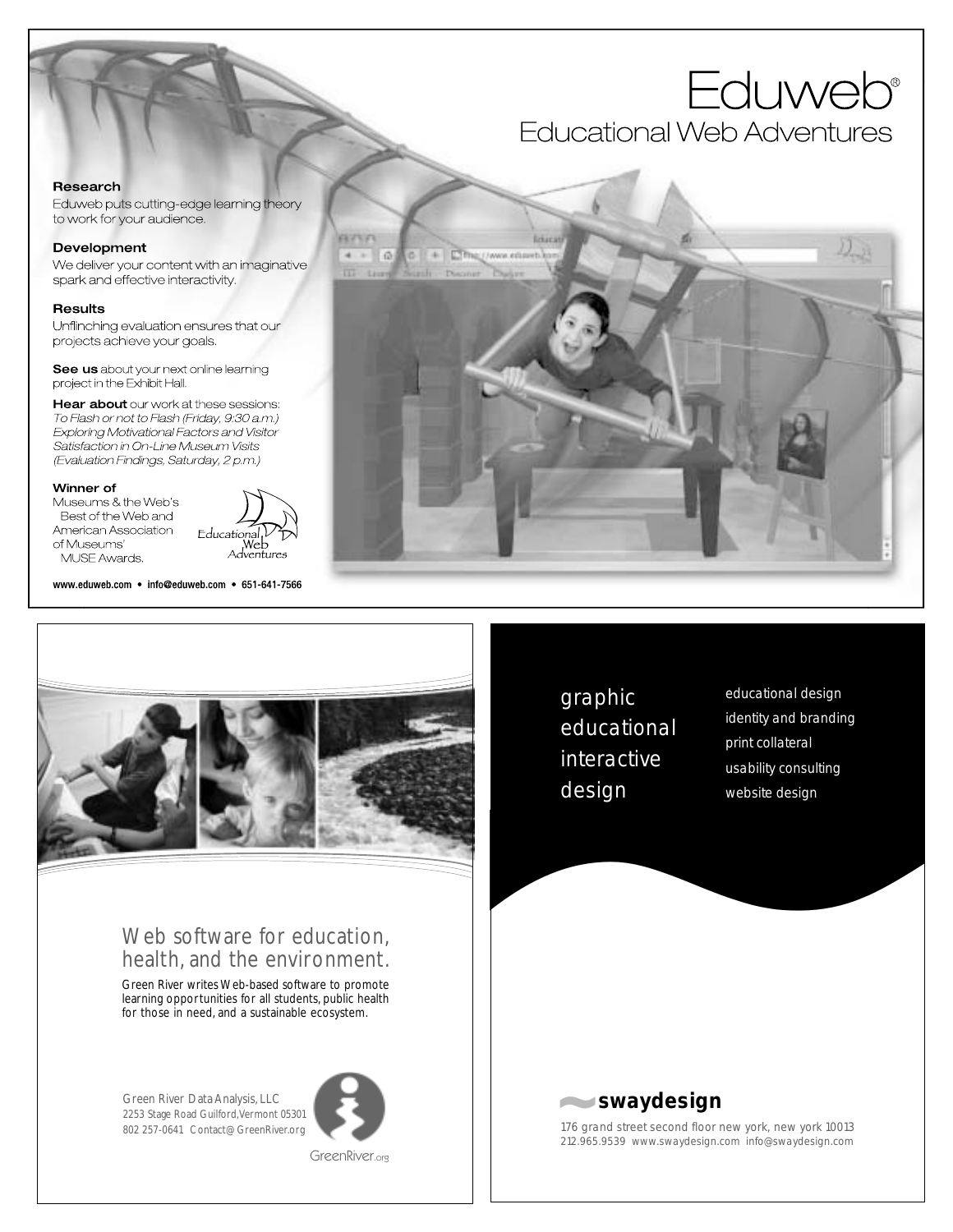

## **S Sessions**

| $9:30$ am<br>$-11:00$ am<br><b>Salons</b><br>A/B/J/K | <b>Opening Plenary</b><br>Chair: Jennifer Trant, Archives & Museum Informatics, Canada<br><b>Designing With Web Standards</b><br>Jeffrey Zeldman, Happy Cog Studios, USA<br>What are Web standards? What problems do they solve? How are they transforming the landscape of Web design<br>and development? Jeffrey Zeldman, Web designer, author, and cofounder of The Web Standards Project, will discuss<br>the struggle to achieve support for semantic markup and CSS layout and describe the benefits modern, standards-<br>based best practices bring to site creators and users. |
|------------------------------------------------------|-----------------------------------------------------------------------------------------------------------------------------------------------------------------------------------------------------------------------------------------------------------------------------------------------------------------------------------------------------------------------------------------------------------------------------------------------------------------------------------------------------------------------------------------------------------------------------------------|
|                                                      |                                                                                                                                                                                                                                                                                                                                                                                                                                                                                                                                                                                         |
|                                                      | <b>Coffee in the</b>                                                                                                                                                                                                                                                                                                                                                                                                                                                                                                                                                                    |
| 11:30 am                                             | <b>Grand Ballroom Foyer</b>                                                                                                                                                                                                                                                                                                                                                                                                                                                                                                                                                             |
| $-1:00$ pm                                           | <b>Exhibition Projects</b><br>Chair: Selma Thomas, Watertown Productions, USA                                                                                                                                                                                                                                                                                                                                                                                                                                                                                                           |
| Salon A                                              |                                                                                                                                                                                                                                                                                                                                                                                                                                                                                                                                                                                         |
|                                                      | <b>Burarra Gathering: Sharing Indigenous Knowledge</b><br>Geoffrey Crane, Questacon, Australia                                                                                                                                                                                                                                                                                                                                                                                                                                                                                          |
|                                                      | Burarra Gathering Online is Questacon's first Web exhibition. The exhibition was based on the interactive, physical<br>exhibition Burarra Gathering: Sharing Indigenous Knowledge, which was Questacons first Indigenous-based<br>exhibition. The development processes and resulting exhibitions have shown that a close partnership with an<br>Indigenous community can lead to insightful exhibitions that share Indigenous knowledge with the world.                                                                                                                                |
| design                                               | Virtual vs. Physical: Creating on-line educational experiences through design                                                                                                                                                                                                                                                                                                                                                                                                                                                                                                           |
|                                                      | Anne Kaye and Paola Poletto, Design Exchange, Canada<br>This paper examines two Design Exchange programs to explore how we create and present content in the virtual<br>form. The Design Traveller project details the journey from virtual display to physical display while the Electronic<br>Cities project develops a virtual exhibit strategy to compliment an annual festival of digital media design and<br>creativity.                                                                                                                                                          |
|                                                      | For All the World To Share: Developing and Implementing Accessible Web Sites<br>Patricia Tuohy, Helen Garton and John Slatin, National Library of Medicine and Julie Beeler, Second<br><b>Story Interactive Studios, USA</b><br>Using the National Library of Medicine's recent on-line exhibition Changing the Face of Medicine: Celebrating<br>America's Women Physicians as a study, this paper will discuss issues of design, accessibility, and government<br>responsibility in the creation of accessible Web sites.                                                              |
|                                                      | <b>Bringing Mars Home: The MarsQuest Online Project</b><br>James Harold and Paul Dusenbery, Space Science Institute, USA<br>This paper will discuss the evolution of The MarsQuest Online Project, and the ongoing evaluation program. The<br>evaluation, which includes interviews, database driven usage tracking, and log analysis, will test not only the usability<br>of the site, but also its effectiveness in meeting our educational goals as compared to the original MarsQuest<br>exhibit.                                                                                   |
| $11:30$ am<br>$-1:00$ pm                             | <b>Education Projects</b><br>Chair: Ruth Perlin, The Phillips Collection, USA                                                                                                                                                                                                                                                                                                                                                                                                                                                                                                           |
| Salon B                                              | Digital Storytelling at the National Gallery of Art,                                                                                                                                                                                                                                                                                                                                                                                                                                                                                                                                    |
| education                                            | Julie Springer, National Gallery of Art, Sara Kajder, University of Virginia and Julia Borst Brazas,<br>University of Chicago, USA,<br>This paper will review the pedagogical dimensions of a digital storytelling tutorial for K-12 teachers that took<br>place at the National Gallery of Arts Teacher Institute in the summer of 2003. It will also examine how the                                                                                                                                                                                                                  |
|                                                      | concepts presented have been translated into real-world experience in Chicago public schools.                                                                                                                                                                                                                                                                                                                                                                                                                                                                                           |
| <b>Thursday</b>                                      |                                                                                                                                                                                                                                                                                                                                                                                                                                                                                                                                                                                         |
| <b>April 1</b>                                       |                                                                                                                                                                                                                                                                                                                                                                                                                                                                                                                                                                                         |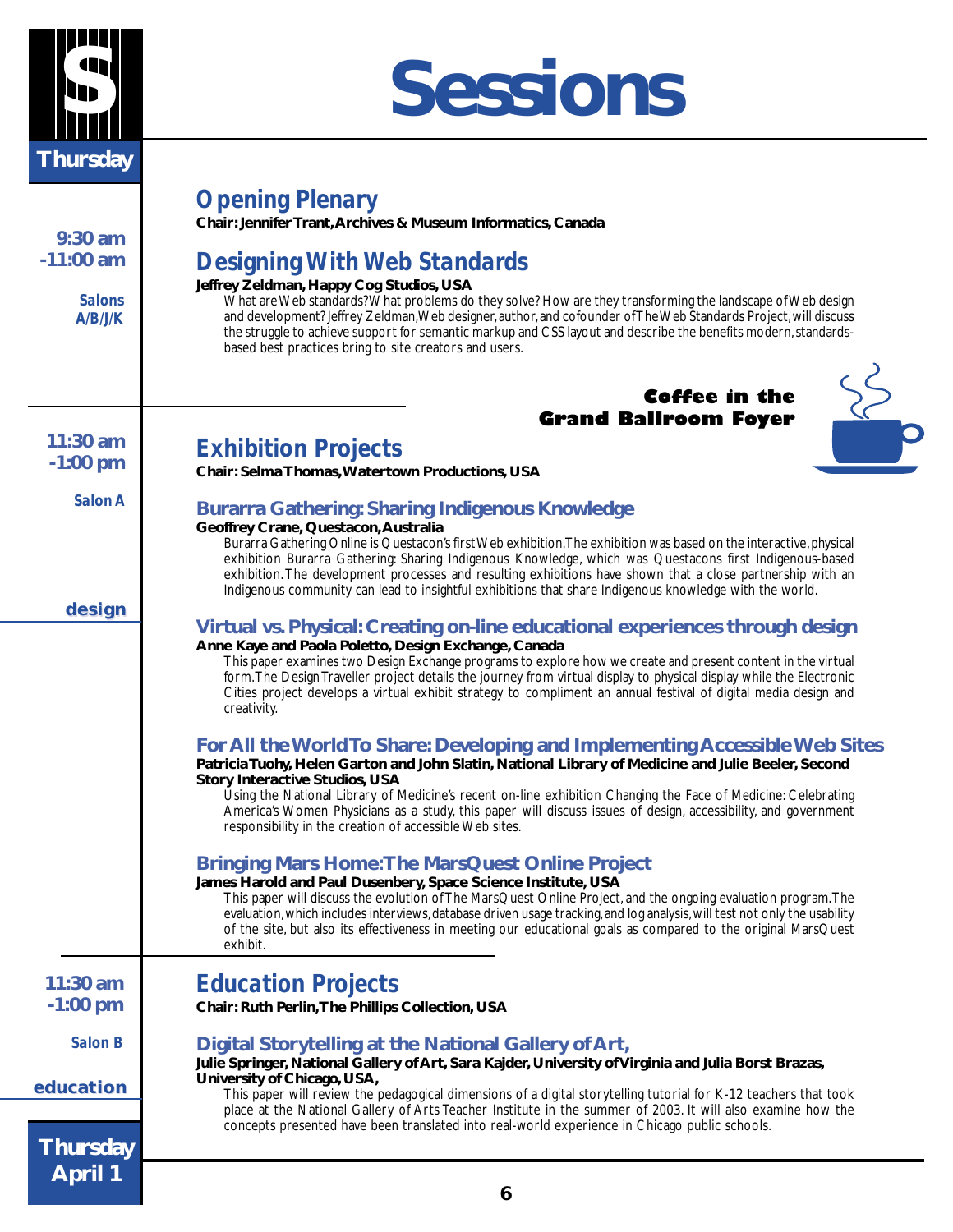## **Sessions**

#### **One Wright Way: From Collections to Classrooms**

#### **Karen Elinich, Franklin Institute, USA**

What are the right ways for museum educators to connect modern learning environments with historical collections? "One Wright Way: From Collections to Classrooms" suggests practical strategies and methodologies for museum staff to develop innovative on-line presentations and programs that connect K-12 classrooms with the museum.

#### **Presenting the Evidence: Scottish Museums and e-learning**

**James Devine, Hunterian Museum, University of Glasgow, Scotland**

The "What Clicks?" project is reviewing existing and potential capability, human and technological, within the museum sector in Scotland, in the use of ICT to increase public access and resulting learning opportunities to collections.

#### **A Scalable, Modular Framework for Publishing Museum Educational Materials**

#### **Steve Gano, Monica Philippo, Matt Tarr, Drew Koning and Ro Kinzler, American Museum of Natural History, USA**

Resources for Learning presents educational materials that anyone can use. When a new Museum hall or exhibit opens, we produce a range of content resources. We can scale new content development according to available time and money, and modular content can be reused in a range of new and different contexts. Evaluation has shown that teachers find the modular content easier to appropriate and integrate into their classroom work.

### *Personalization*

**Chair: Paul Marty, Florida State University, USA**

#### **Personalization and the Web from a Museum Perspective**

#### **Silvia Filippini Fantoni, University of Paris I, France and Jonathan Bowen, London South Bank University, United Kingdom** Web sites are increasingly adapted towards their users by a variety of dynamic techniques, providing improved

personalization for the individual. We discuss various possible approaches from a museological as well as a technical point of vie.

### **Interactive Audio Content: An Approach to Audio Content for a Dynamic Museum Experience through Augmented Audio Reality and Adaptive**

#### **Information Retrieval**

#### **Ron Wakkary, Marek Hatala, Kenneth Newby, Dale Evernden and Milena Droumeva, Simon Fraser University, Canada**

ec(h)o is an audio augmented reality interface utilizing spatialized soundscapes and a semantic Web approach to information. The paper discusses our approach to conceptualizing museum content and its creation as audio objects in order to satisfy the requirements of the ec(h)o system.

#### **Rich Experiences for All Participants**

**Liddy Nevile and Sophie Lissonette, LaTrobe University, Australia; Jutta Treviranus and Vera Roberts, University of Toronto, Canada**

Museums are developing devices, portable and wearable that can, in many cases, be used to enrich cultural participants' experiences. This paper aims to encourage museums to enable their information devices and systems to accommodate user needs as expressed in accessibility metadata profiles.



**Feeling Disconnected?**

**Check your e-mail in the Grand Office throughout the meeting. There are computers set up, or you can put your laptop (with an Ethernet Card) on the MW network.**

**There are wireless hotspots throughout the Grand Ballroom area.**



**Thursday**

**11:30 am-1:00 pm**

*Salon B*

**education**

**11:30 am-1:00 pm**

**technology technology**

*Salon J*

**S**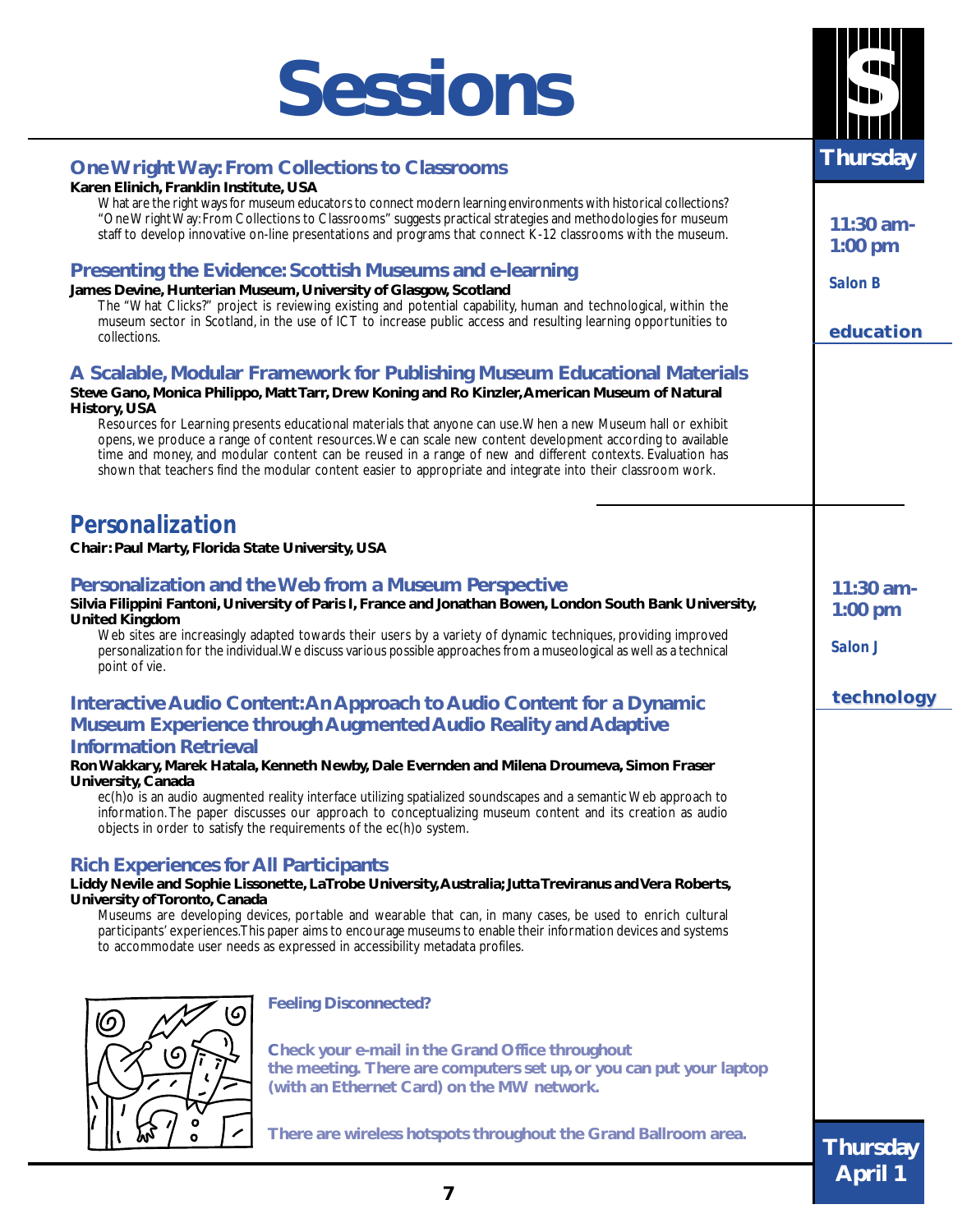

## **S Sessions**

|                 | <b>Interfaces for Presentation</b>                                                                                                                                                                                                 |
|-----------------|------------------------------------------------------------------------------------------------------------------------------------------------------------------------------------------------------------------------------------|
| $2:00$ pm       |                                                                                                                                                                                                                                    |
| $-3:30$ pm      | Chair: Franca Garzotto, Politechnico di Milano, Italy                                                                                                                                                                              |
|                 | <b>Beyond Online Collections: Putting objects to work</b>                                                                                                                                                                          |
| Salon A         | Brad Johnson, Second Story Interactive Studios, USA                                                                                                                                                                                |
|                 | The Smithsonian National Museum of American History's exhibition America on the Move and the Peabody                                                                                                                               |
|                 | Essex Museums ARTscape go beyond the inquiry-retrieval model of an on-line collection as an end in itself, to                                                                                                                      |
| design          | one that provides the foundation for dynamic, extensible and diverse interactive offerings.                                                                                                                                        |
|                 |                                                                                                                                                                                                                                    |
|                 |                                                                                                                                                                                                                                    |
|                 | <b>Experience, Learning, and Research: Coordinating the Multiple Roles of On-line</b>                                                                                                                                              |
|                 | <b>Exhibitions</b>                                                                                                                                                                                                                 |
|                 | Bart Marable, Terra Incognito Productions, USA<br>On-line exhibitions are complex undertakings that serve diverse audiences. Users range from visitors with little                                                                 |
|                 | knowledge of the subject, to teachers looking for materials for classrooms, to amateur scholars using a research                                                                                                                   |
|                 | tool. With effective coordination, the same on-line exhibition can support these multiple roles.                                                                                                                                   |
|                 |                                                                                                                                                                                                                                    |
|                 | Edutainment Environments: A Field report on DinoHunter Technologies,                                                                                                                                                               |
|                 | <b>Methods and Evaluation Results</b>                                                                                                                                                                                              |
|                 | Sebastian Sauer and Kerstin Osswald, ion2s - buero fuer interaction; Stefan Göbel, Fraunhofer Institute                                                                                                                            |
|                 | for Computer Graphics; Rene Zumack and Axel Feix, ZGDV Darmstadt, Germany                                                                                                                                                          |
|                 | DinoHunter's goal is to develop integrated concepts for mobile edutainment applications and knowledge<br>environments. Typical examples for this are interactive scenarios for museums, theme parks, or various kinds of           |
|                 | exhibits and trade fairs.                                                                                                                                                                                                          |
|                 | Lunch on your own                                                                                                                                                                                                                  |
|                 | 1:00 - 2:00 pm                                                                                                                                                                                                                     |
|                 |                                                                                                                                                                                                                                    |
|                 |                                                                                                                                                                                                                                    |
|                 | <b>Museum Education and the Classroom</b>                                                                                                                                                                                          |
|                 | Chair: Phyllis Hecht, National Gallery of Art, USA                                                                                                                                                                                 |
| $2:00$ pm       |                                                                                                                                                                                                                                    |
| $-3:30$ pm      | <b>Northern Journeys: Infrastructure Design</b>                                                                                                                                                                                    |
|                 | Roger Topp and Terry Dickey, University of Alaska Museum, USA                                                                                                                                                                      |
| <b>Salon B</b>  | Northern Journeys incorporates interpretation of museum objects into classroom activities to support Alaskan<br>and national content standards. Northern Journeys teaches about Alaska through art, culture, history, and science. |
|                 | Museum objects offer multiple perspectives for these disciplines and so encourage users to learn more about                                                                                                                        |
|                 | differing local values and traditions as they develop a sense of who they are within the community.                                                                                                                                |
| education       |                                                                                                                                                                                                                                    |
|                 | Chicago WebDocent: Bringing Museums to the Digital Classroom - On-line                                                                                                                                                             |
|                 | <b>Content Management and Presentation System (CMAP)</b>                                                                                                                                                                           |
|                 | Julia Borst Brazas, Benjamin Lorch and Sean York, University of Chicago, USA                                                                                                                                                       |
|                 | This paper describes Chicago WebDocent Project's newly developed on-line Content Management and Presentation<br>System, a database-driven, Web-based curriculum production tool that facilitates the development of high-quality   |
|                 | on-line materials through partnerships between Chicago Public School teachers and Chicago museum collections.                                                                                                                      |
|                 |                                                                                                                                                                                                                                    |
|                 | <b>Making Web Sites for Young Audiences</b>                                                                                                                                                                                        |
|                 | Allegra Burnette and Deborah Schwartz, Museum of Modern Art, USA                                                                                                                                                                   |
|                 | With a newly energized commitment to young audiences, The Museum of Modern Art has developed two Web                                                                                                                               |
|                 | sites, one for young children ages 5 to 8, and the other for teenagers. We brought in the voices and ideas of<br>children and teens, and introduced the curatorial staff to new playful approaches.                                |
|                 |                                                                                                                                                                                                                                    |
|                 |                                                                                                                                                                                                                                    |
|                 |                                                                                                                                                                                                                                    |
| <b>Thursday</b> |                                                                                                                                                                                                                                    |
| <b>April 1</b>  |                                                                                                                                                                                                                                    |
|                 |                                                                                                                                                                                                                                    |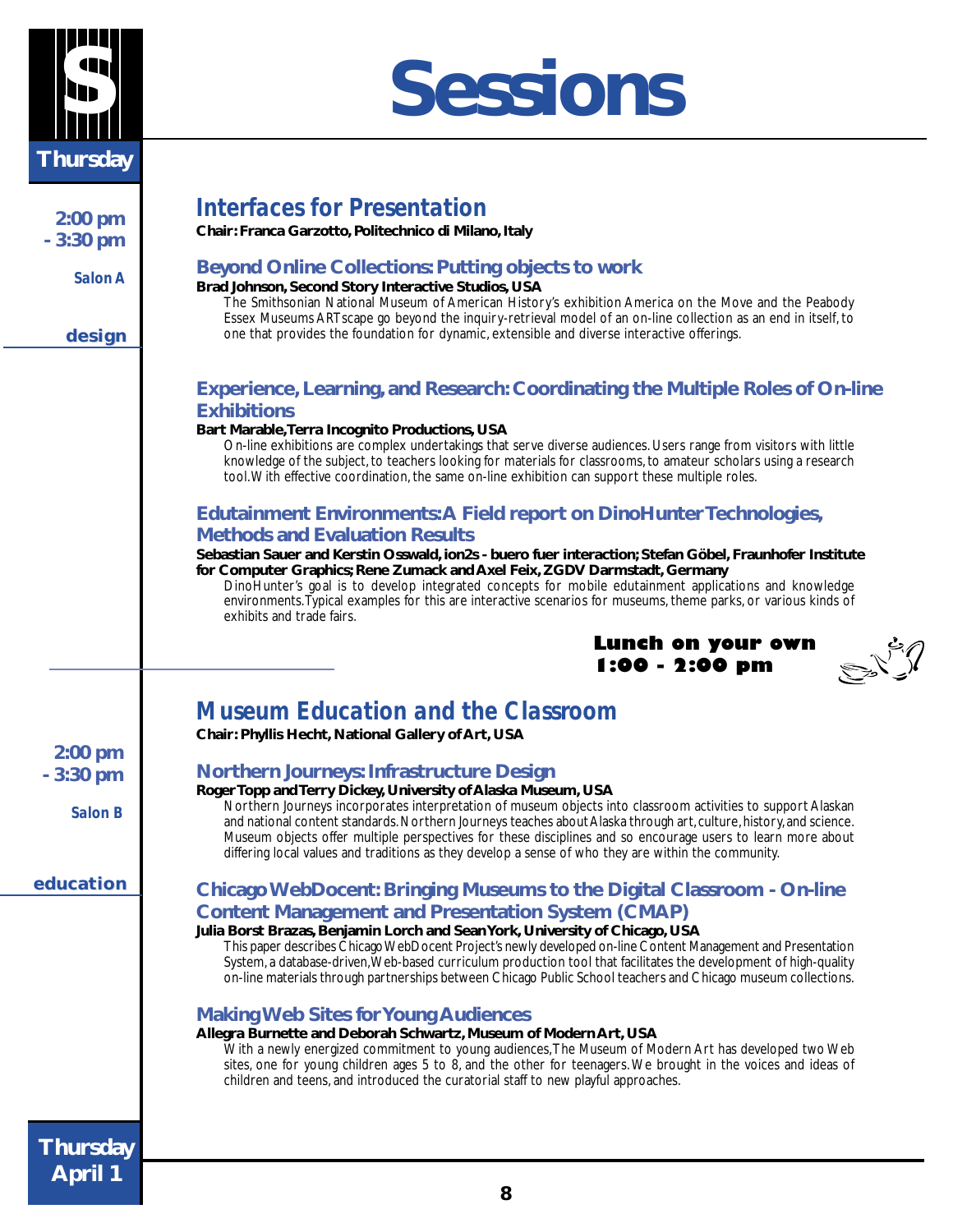## **Sessions**

## *Metadata and Beyond*

**Chair: Liddy Nevile, LaTrobe University, Australia**

#### **Finnish Museums on the Semantic Web: The User's Perspective on MuseumFinland**

**Eero Hyvönen, Miikka Junnila, Suvi Kettula, Samppa Saarela, Mirva Salminen, Ahti Syreeni, Arttu Valo, Kim Viljanen and Eetu Makela, University of Helsinki, Finland**

This paper presents the vision of publishing museum collections on the Semantic Web. It is shown how museums with their semantically rich and interrelated content could start creating large, consolidated semantic collection portals together on the Web.

#### **Museum metadata in a consortial environment**

#### **Katherine Wisser, Duke University, USA**

The digital environment increases pressures on the museum community to construct unified metadata solutions compatible with metadata solutions from other cultural institutions. This paper discusses the challenges of museum metadata implementation and outlines a strategy devised for the state-wide initiative in North Carolina to create an on-line portal for cultural institution material.

#### **Searching For Meaning, Not Just Records**

**Darren Peacock, National Museum of Australia; John Doolan, KE Software; and Derek Ellis, Massive Interactive, Australia**

At the National Museum of Australia, the implementation of a new collections information management system was an opportunity to create an engaging Web interface that not only presented the collection, but use contextualized the objects within a broader knowledge base of Australian history, using a range of primary and secondary source material. We developed a browsing tool to make the most of the museum's digital knowledge assets.

#### **The Little Search Engine that Could: How an Online Database is Paving the Way for Enhanced Access to Research Collections**

**Jim Whittome, Pauline Rennick, Janine Andrews, Frannie Blondheim and Victor Gratnicki, University of Alberta, Canada**

The University of Alberta Museums has developed an innovative Web interface providing researchers tools to facilitate the generation of entomological specimen data held in the database and to dynamically generate seasonal histograms, plot search results on a map, and present knowledge summaries of entomological species.

### *Dialog Table, Interactive*

**Michael McAllister, Marek Walczak, and Jakub Segen, DialogTable, USA** The Dialog Table augments the silent art museum experience with a participatory group interaction. Dialog encourages you to engage with and discuss art. Elbow to elbow you interact simultaneously in both physical and digital space. Dialog is designed to provoke social interaction. Utilizing gesture recognition technologies it requires only hand gestures to interact with information. A collection of images bubbles up at the top encouraging spontaneous grasping of favorite artworks. Enlarged favorites are collected and investigated with digital tools. The "Explore" tool provides descriptive text, related video or sound clips. The "Relate" tool brings up related art works. The "Make" tool allows you to create and email a postcard.

1st Place Walker Art Center International Competition: "Telematic Table", 2002

#### **See The Dialog Table on**

**and Saturday**

**9:00 am - 12:00 pm**

**9:30 am - 4:30 pm**

**Coffee Grand Ballroom Foyer 3:30-4:00 pm** **2:00 pm - 5:00 pm**

**interaction interaction**

*Lee*



**3:30 pm**

**2:00 pm -**

*Salon J*

#### **technology technology**



**Friday**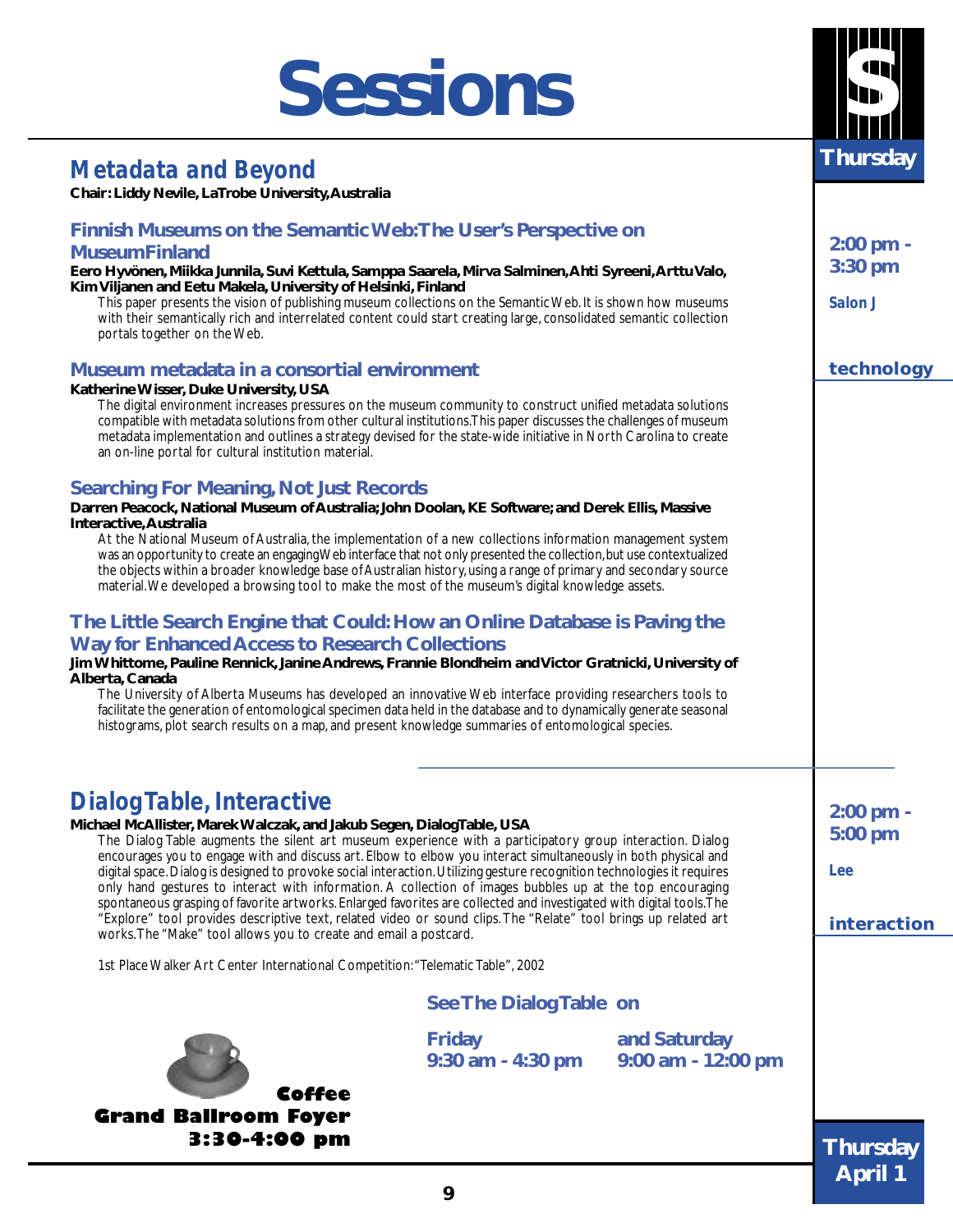

## **S Sessions**

| <b>Thursday</b> | <b>Storytelling</b>                                                                                                                                                                                                                                                                                                                                                                                                                                                                                                                                                                                                                                               |
|-----------------|-------------------------------------------------------------------------------------------------------------------------------------------------------------------------------------------------------------------------------------------------------------------------------------------------------------------------------------------------------------------------------------------------------------------------------------------------------------------------------------------------------------------------------------------------------------------------------------------------------------------------------------------------------------------|
|                 | Chair: Xavier Perrot, Archives & Museum Informatics Europe, France                                                                                                                                                                                                                                                                                                                                                                                                                                                                                                                                                                                                |
| $4:00$ pm       | <b>XML Coding Of Dramatic Structure for Visualization</b>                                                                                                                                                                                                                                                                                                                                                                                                                                                                                                                                                                                                         |
| $-5:30$ pm      | Gabriele Scali, Space Spa, Italy, Graham Howard, System Simulation, United Kingdom<br>The delivery of narration-intensive media is becoming more common, but the Web provides a more interruptible                                                                                                                                                                                                                                                                                                                                                                                                                                                                |
| Salon A         | and fragmented way of interacting with stories, making their comprehension difficult. We present an XML Schema<br>defining a language (XNDL XML Narrative Description Language) to describe the time-based evolution of roles,<br>relationships, events and consequences within a narration.                                                                                                                                                                                                                                                                                                                                                                      |
| design          | <b>Expanding the Storyline</b>                                                                                                                                                                                                                                                                                                                                                                                                                                                                                                                                                                                                                                    |
|                 | Peter Hoffmann, Institute for Multimedia and Interactive Systems, Germany<br>It is not easy to describe the possibilities of digital or virtual storytelling with the standard vocabulary. First, we try<br>to define a better image and a more correct vocabulary for describing the field of virtual storytelling. Secondly, we<br>presents a narrative system called Jeherazade, using the aforementioned concepts and ideas.                                                                                                                                                                                                                                  |
|                 | <b>Influences of Concepts and Structure of Documentary Cinema</b>                                                                                                                                                                                                                                                                                                                                                                                                                                                                                                                                                                                                 |
|                 | Melahat Hosseini and Ron Wakkary, Simon Fraser University, Canada<br>This paper investigates the emergence of documentary practices on the Internet. It is potentially beneficial to<br>researchers and practitioners in the emerging area of documentary Web work, and for museums or cultural<br>institutions who utilize Web sites for exhibition programming and thematic presentations.                                                                                                                                                                                                                                                                      |
|                 | The Gernsback Machine: Towards a Museum of Possible Futures and Probable<br><b>Pasts</b>                                                                                                                                                                                                                                                                                                                                                                                                                                                                                                                                                                          |
|                 | Valerie Hobbs and Diarmuid Pigott, Murdoch University; and Marjolein Towler, Consultas Pty, Australia<br>Museums have traditionally used timelines to create narratives of historical, cultural, political, geographical and<br>social change. However, timelines are only one aspect of a potential infinity of semantic continua, and fail to exploit<br>fully the possibilities implicit in the objects that exemplify them. We describe the 'Gernsback Machine', a novel<br>categorisation and navigation model based on principles of facet analysis that enables descriptive metadata terms<br>to be located within a fully navigable universal facet tree. |
|                 | <b>Professional Training</b><br>Chair: Bruce Williams, Canadian Museum of Nature, Canada                                                                                                                                                                                                                                                                                                                                                                                                                                                                                                                                                                          |
| $4:00$ pm       | The Changing Role of the Museum Webmaster: Past, Present and Future<br>Paul Marty, Florida State University, USA                                                                                                                                                                                                                                                                                                                                                                                                                                                                                                                                                  |
| $-5:30$ pm      | This paper uses results from a study of information professionals currently working in museums to explore the<br>past, present, and future of the museum Webmaster, and examine how the responsibilities have changed since                                                                                                                                                                                                                                                                                                                                                                                                                                       |
| <b>Salon B</b>  | 1997. It presents an analysis of how present-day museum Webmasters view their jobs, and argues that the museum<br>Webmaster of the future should assume the role of the user's advocate.                                                                                                                                                                                                                                                                                                                                                                                                                                                                          |
|                 | Designing the user experience: an evolving collaboration for research and<br>development                                                                                                                                                                                                                                                                                                                                                                                                                                                                                                                                                                          |
| education       | Mukti Bawa and Marie Jefsioutine, Birmingham Institute of Art and Design, United Kingdom<br>This paper describes a collaborative partnership between the University of Central England and Birmingham<br>Museums and Art Gallery, and its evolution from a series of collaborative MA design projects to user-centered<br>design research and the creation of a jointly supervised full time PhD studentship looking at the role and future<br>development of on-line collections.                                                                                                                                                                                |
|                 | Collaborative Teaching & Learning Between Continents: A case study<br>Riikka Haapalainen, Finnish National Gallery; Marjo Mäenpää, Helsinki University of Art and Design,                                                                                                                                                                                                                                                                                                                                                                                                                                                                                         |
|                 | Finland; and Slavko Milekic, University of the Arts, USA<br>We present a critical overview of an experiment in collaborative teaching/learning using Web-based tools.<br>Collaborating institutions were the University of Art & Design in Helsinki, Finland, and the University of the Arts<br>in Philadelphia, USA.                                                                                                                                                                                                                                                                                                                                             |
| <b>Thursday</b> |                                                                                                                                                                                                                                                                                                                                                                                                                                                                                                                                                                                                                                                                   |
| <b>April 1</b>  |                                                                                                                                                                                                                                                                                                                                                                                                                                                                                                                                                                                                                                                                   |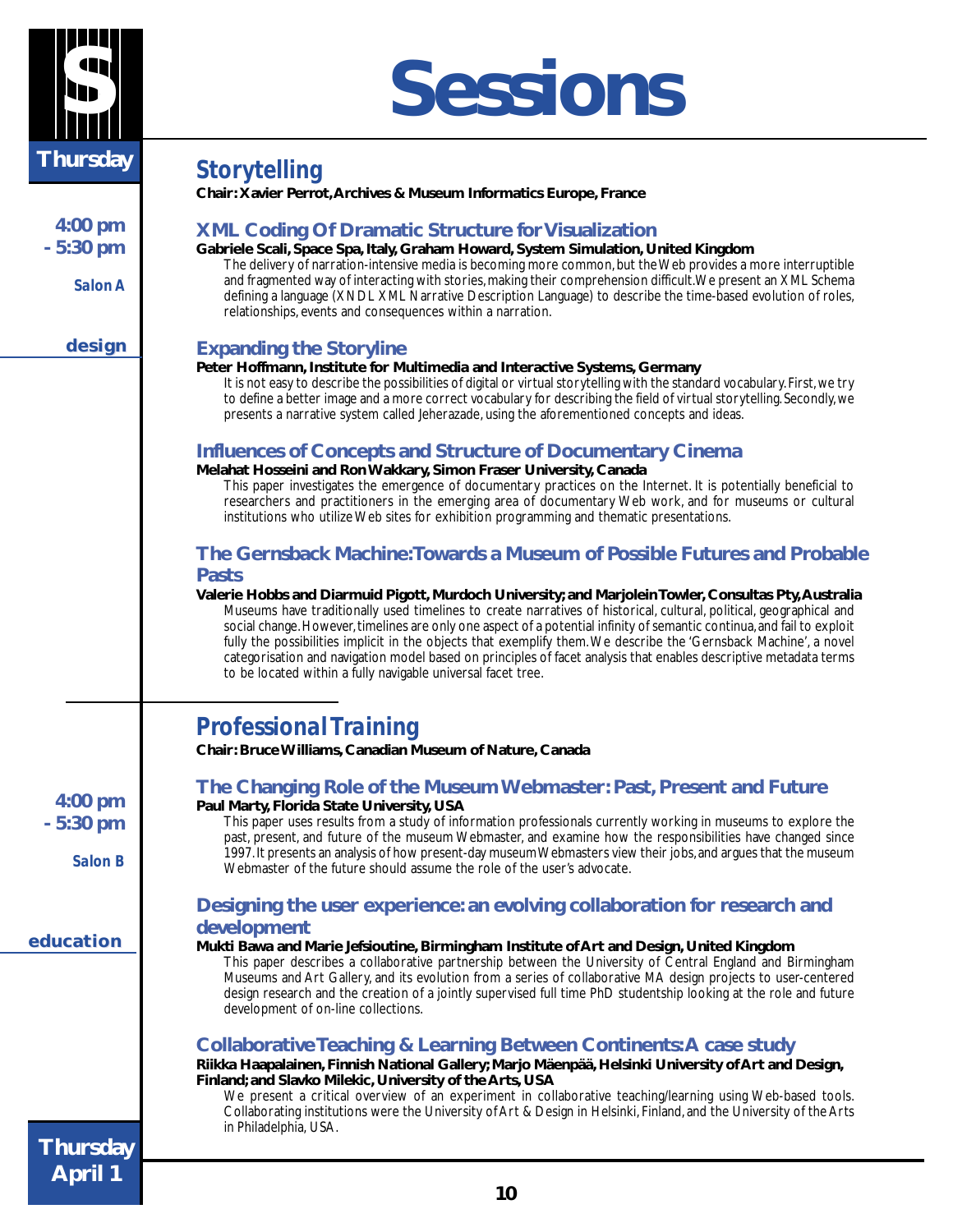## **Sessions**

## *Managing Web Development*

**Chair: Rich Cherry, Guggenheim Museum, USA**

#### **One Site Fits All: Balancing Priorities at Tate Online**

#### **Jemima Rellie, Tate, United Kingdom**

Tate Online is Tate's 5th gallery. The aim of Tate Online, as with the organisation as a whole, is to increase public awareness, understanding and appreciation of art. This paper will suggest some of the methods we are employing to balance the demands, in an effort to ensure that both visitor numbers and visitor satisfaction increase in line with Tate's overall objectives.

#### **Building and Growing Your Web Site Using The Team Approach**

#### **Brian Bergeron and Susan Steinway, The Childrens Museum of Boston, USA**

This paper examines how having a team responsible for a Web site works and how a Web site can prosper when it is cared for by a diverse group of Museum employees.

#### **Pictures and People: Distributed Query Database Collaboration**

**Edward Earle, International Center of Photography and Roger Bruce, George Eastman House, USA** The International Center of Photograhy (New York City) and the George Eastman House (Rochester, NY) have developed a partnership to support development of a collaborative Web site within which a new distributed query database will be tested.

#### **Bits & Bolts to Bits & Bytes: The Quilt Index Online Repository and Distributed Archival Management System**

#### **Justine Richardson, Michael Fegan, Mark Kornbluh, Dean Rehberger and Marsha MacDowell, Michigan State University, USA**

This paper presents the approaches, strategies and challenges addressed during the development and deployment of the Quilt Index, an on-line preservation and presentation project currently containing more than 1,000 quilts documented in four separate archives.



Thursday April 1 5:30 – 8:00 pm

hors d'oeuvres & buffet in the Salon C/D/E/F/G/H



**4:00 pm-5:30 pm**

*Salon J*

**technology technology**

**5:30 pm - 8:00 pm**

*Salon C/D/E/F/G/H*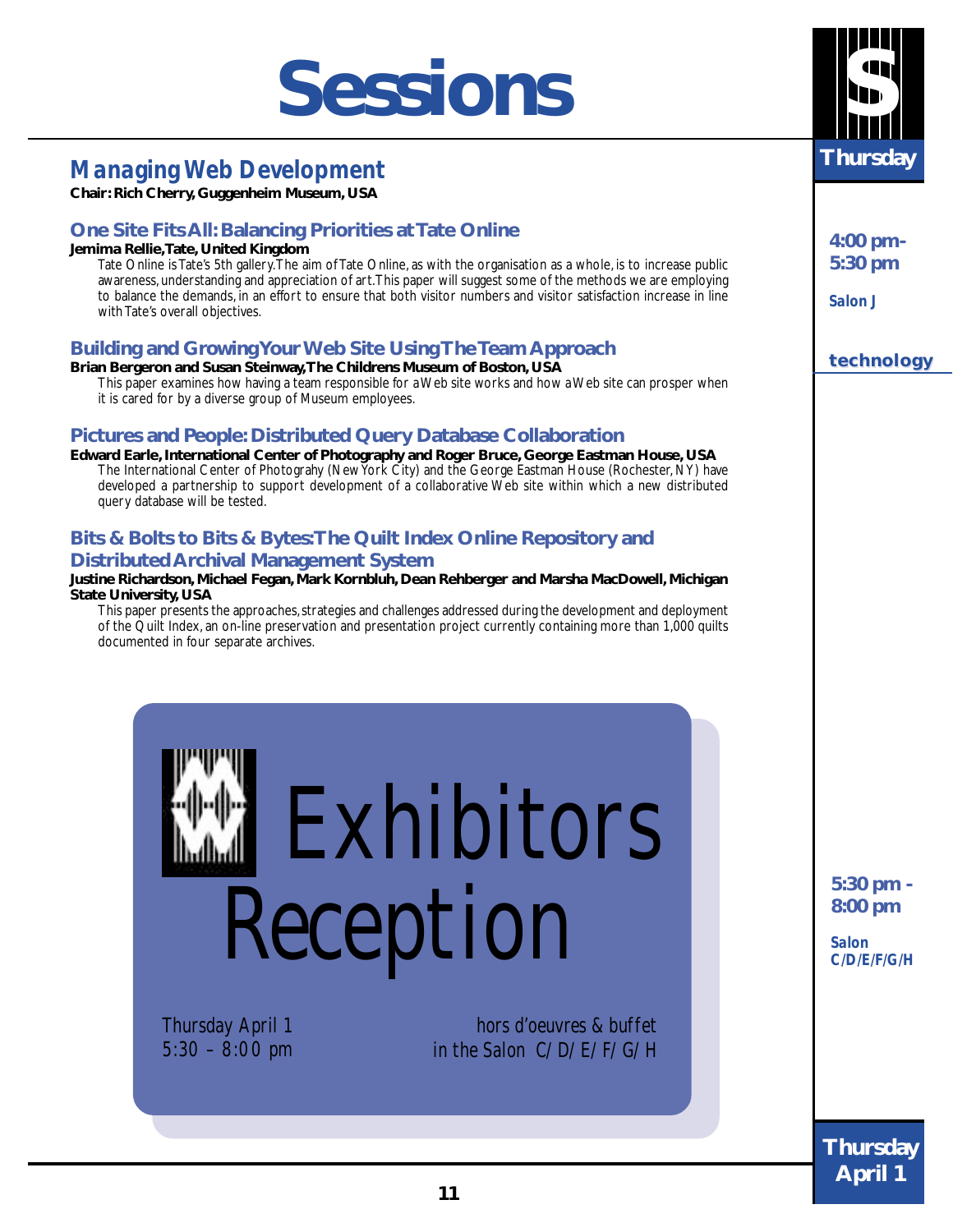

**9:00 am - 5:00 pm**

*Salon C/D/E/F/G/H*

# **E Exhibits**

**1 3** 

**6**

**1 7** 

**7**

consistently good results by creating long-lasting digital resources that can be deployed, maintained, and repurposed to meet the needs of different audiences. These resources have been published as Web sites, kiosks and as commercial products in CD-ROM and DVD-ROM formats.

### *Contents Co. Ltd.*

*http://www.contents-jp.com* 2-27-2 Kaminakano Okayama-city Okayama 700-0972 Japan *Rep: Hiroshi Ono E-mail: contents@bronze.ocn.ne.jp* **1 8** 

**1 0** 

**2 4** 

CONTENTS Co., Ltd. introduce a high speed WEB distribution system for high-resolution digital image content. Distribution for high-resolution digital image contents becomes possible due to the spread of broadband Internet connection technology. We also introduce "Digital Replica". By using our advanced computing techniques, we create "Digital Replica" in hand-made Japanese paper. Our high-resolution digital image contents, WEB distribution system and Digital Replica are gaining high reputation from museums, university libraries and archives in Japan.

### *Count Me In Corporation*

*http://www.countmein.com/index.html* 411 - 108th Ave NE #720 Bellevue WA 98004 USA *Rep: Leonard Fialdini*

*E-mail: leonard.fialdini@countmein.com*

Count Me In Corporation is headquartered in Bellevue, Washington and has an office in Vancouver, Canada. The leading provider of online solutions for registration, payment, and program management to organizations with paid programs and membership, the Count Me In™ service provides both an external Website and an internal administration tool. The hosted, customer branded Website displays the unique programs and content, and allows the organization's participants, members, volunteers and donors to register and pay online.

### *Cuadra Associates, Inc.*

*http://www.cuadra.com*

11835 West Olympic Blvd., Suite 855 Los Angeles CA 90064 USA

*Rep: David Smith*

*E-mail: sales@cuadra.com*

Cuadra Associates offers many customizable applications, including STAR/ Museums and STAR/Archives, collections management applications, STAR/Libraries, an integrated library system supporting images and electronic files; and STAR/Digital Assets, a "knowledge bank" for your mission-critical information. All of these applications include a public access module that provides fast, precise, browser-based retrieval.



*Antenna Audio*

*http:// www.akqadc.com* 3255 Grace St. NW Washington DC 20007 USA

*E-mail: erik.rogstad@akqa.com*

*AKQA*

*Rep: Erik Rogstad*

*http://www.antennaaudio.com* P.O. 176 Sausalito CA 94965 USA *Reps: Chris Tellis, USA and Nancy Proctor, UK E-mail: ctellis@antenna-audio.com*

For almost 20 years, Antenna Audio has been the leader in the field of audio and visual interpretation. Antenna Audio provides the highest quality programming, equipment solutions and service, to create an emotionally and intellectually engaging experience for visitors to museums, historic sites, and attractions. With 21 offices worldwide, Antenna Audio produces some 400 hours of original programming content annually. Over 120 million people have experienced an Antenna Audio tour at more than 500 leading sites worldwide, including Museum of Fine Arts in Boston, National Gallery in London, the Statue of Liberty, Palais du Louvre in Paris, Versailles, and Alcatraz Island.

Founded in 1990, AKQA has offices in Washington DC, San Francisco, London, and Singapore. Each offers design, content development, technology, and rich-media services. AKQA puts users, not technology, at the heart of the creative process. Whether we're crafting a Web site or a handheld application, we work to understand the audience and engage them in a rich experience. Our user-centric approach parallels museums' shift from being "about something" to being "for somebody."

### *Arc-1 Media*

*http://www.arcone.com* 3771 Halbrooke Place Richmond, VA 23233 *Rep: Nasser Sleem E-mail: nasser@arcone.com*

Arc-1 Media is a leading broadband marketing communications company. We address the convergence of media across all communication methods, pioneering the integration of graphic design, interactive storytelling, broadcast motion graphics, emerging Internet technologies and branding. Arc-1 Media consists of marketing and technology strategists, print and Web graphic designers, programmers, project managers, content developers and database integrators who specialize in solving your business marketing objectives. We have established a proprietary process for developing interactive media for Museums, Science Centers and online E-learning initiatives.

### *Cognitive Applications Ltd.*

*http://www.cogapp.com*

Lees House, 21 Dyke Road

Brighton East Sussex BN1 3GD United Kingdom *Reps: Alex Morrison, Ben Rubinstein and Jason Ryan E-mail: alexm@cogapp.com*

Cognitive Applications is a specialist software consultancy. Working in the museums and cultural sector since 1988 we have helped many organisations to deliver high quality on-line and interactive material and services to the public. Working with clients such as the National Gallery of Art, the National Portrait Gallery, the Science Museum, Microsoft and the Cleveland Museum of Art, we have achieved

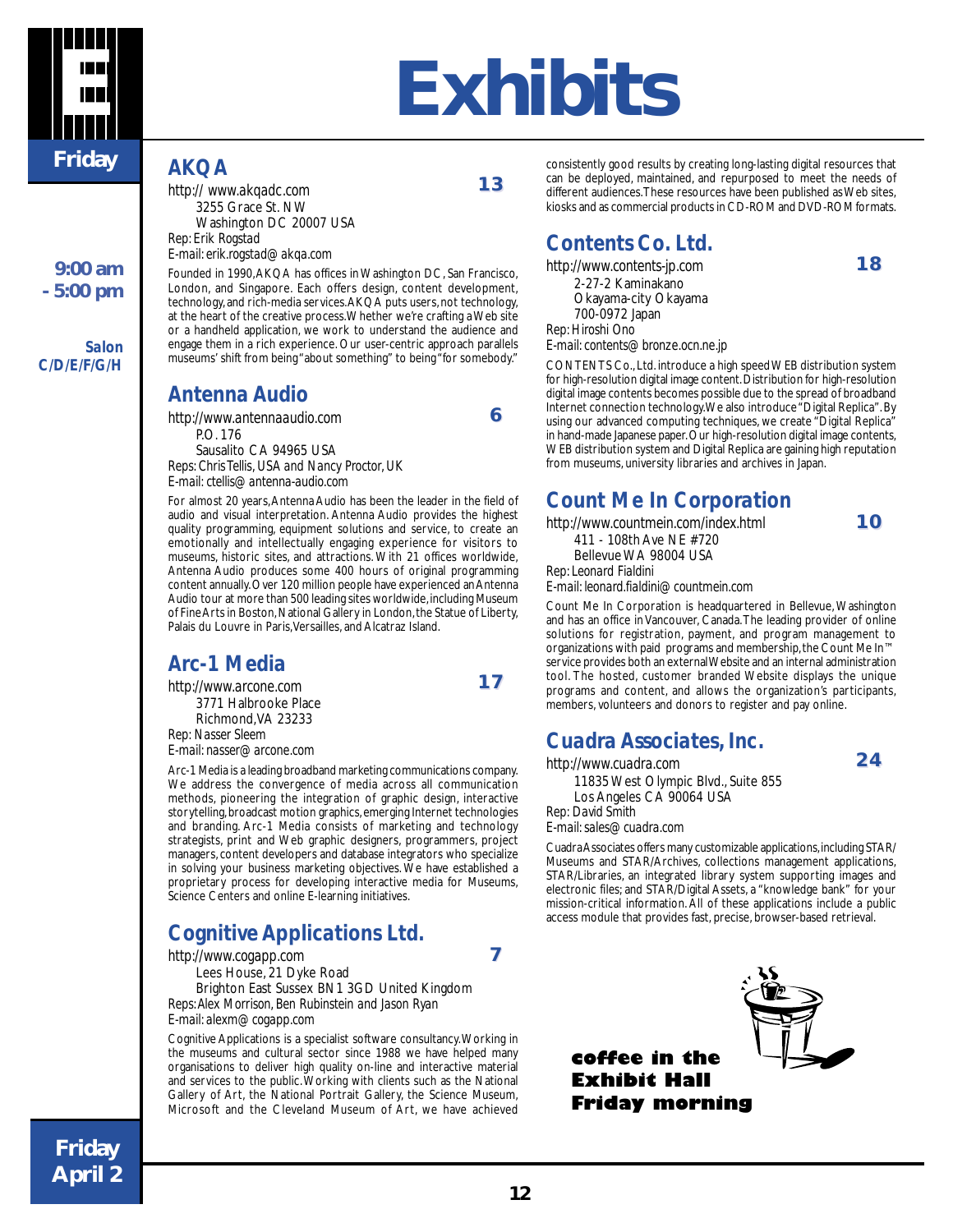## **Exhibits E**

**1 2** 

### *Diginiche*

*http://www.diginiche.com* 80 Ward St., Unit 105 Toronto ON M6H 4A6 Canada *Rep: Barry Fogarty E-mail: barry@diginiche.com*

diginiche is an award-winning production studio, and one with a proven track record in helping museums to effectively utilize interactive technologies to communicate with visitors – both physical and online. We've played a pioneering role in the development of innovative 3D and virtual host technologies – enabling, for example, a curator to provide a personal, multilingual and interactive guided tour to a student on the other side of the world. In addition to on-site production services – in a variety of technologies including Flash, QTVR, Viewpoint, Arius3D and Atmosphere – our team is committed to providing training and technical support to museum staff members.

### *Educational Web Adventures*

*http://www.eduWeb.com* 1776 Inglehart Ave. St. Paul, MN USA 55104 *Reps: David Schaller and Steven Allison-Bunnell E-mail: david@eduWeb.com*

Educational Web Adventures (EduWeb®) develops innovative online learning activities that hit the sweet spot where learning theory, Web technology, and fun meet. We engage the many ways people learn with imaginative conceptualizations, thoughtful application of learning theory, and unflinching evaluation. Our clients include the Chicago Zoological Society, Colonial Williamsburg, the Minneapolis Institute of Arts, and the John G. Shedd Aquarium. Our projects have garnered numerous awards including two Museums & the Web Best of the Web awards and five American Association of Museums MUSE awards.

### *Gallery Systems*

*http://www.gallerysystems.com* 261 West 35th Street, 12 floor New York NY USA 10001-1902 *Rep: Marcia Finkelstein*

*E-mail: marcia@gallerysystems.com*

Gallery Systems provides data-driven Web applications for museums publishing collections and exhibitions online. We offer integrated, affordable solutions incorporating our eMuseum and Embark Web Kiosk applications, combining advanced technologies with flexible interface design to publish content directly from any database to the Web.

### *Green River*

*http://www.greenriver.org* 2253 Stage Road Guilford VT USA 05301 *Rep: Michael Knapp E-mail: Contact@GreenRiver.org*

Green River believes that information technologies can play a pivotal role in solving the nations' and the world's pressing social problems. These technologies include system analysis, database design, database integration, Intranet and extranet application development, and database backed Web applications using a wide variety of software technologies. Green River is committed to making cutting edge information technologies available to nonprofit organizations, government agencies and small businesses in easily accessed and easily used formats, especially to promote learning opportunities for all students, public health for those in need, and a sustainable ecosystem.

### *Interactive Knowledge*

*http://www.interactiveknowledge.com* 3201-B N. Davidson St. Charlotte NC USA 28205 *Rep: Tim Songer E-mail: tim@interactiveknowledge.com*

Interactive Knowledge is a leading developer of engaging interactive Web sites for museums and cultural organizations. Our clients include the National Museum of American History, the Smithsonian Institution Traveling Exhibition Service (SITES), PBS, the Mint Museums, ITVS, Cable in the Classroom and many others.

### *IO Research*

*http://www.ioresearch.com* 63 Presidio Avenue Mill Valley CA USA 94941 *Rep: Kris Griffith E-mail: kris@ioresearch.com*

ioResearch Studios is a complete interactive production studio based in Marin County, California. With roots in filmmaking, architecture, engineering, and design, we specialize in creating Flash-driven interactives that engage the imagination and evoke the spirit of discovery. Our studio fosters a broad client base, ranging from museum and cultural institutions to software and technology leaders. Over the past seven years, this diversity has empowered us to pioneer award-winning and emotionally valuable Websites, CD-ROM's, multimedia installations, and kiosks. This year we finished productions for Microsoft, Sony, Macromedia, and developed the "Mars Encounter" exhibit interactives for Chabot Space & Science Center.

### *KE Software*

*http://www.KESoftware.com* 750-601 West Broadway Vancouver BC Canada V5Z 4C2 *Reps: John Doolan, David Lasky, Alan Brooks E-mail: David.Lasky@kesoftware.com*

KE EMu is a full-featured collections management system designed to provide ease of access from small to very large collections. KE EMu manages all aspects of a museum's collection, management and other related information while providing extensive retrieval facilities within the museum and to external patrons via the Internet.

### *Konica-Minolta Corporation*

*http://www.minolta3d.com* 101 Williams Drive Ramsey NJ USA 07446 *Rep: Len Chamberlain E-mail: lchamberlain@minolta.com*

Konica Minolta (KM) is pleased to present the VIVID 910 Non-Contact 3D Digitizer as the ideal scanning tool for art restoration, conservation, museum services and cultural heritage. Actively engaged in 3D imaging technology internationally since 1997, Konica Minolta works in close partnership with leading universities, research institutes and software partners. This global activity puts the company in an ideal position to offer successful product solutions for a wide range of 3D applications.



**9:00 am - 5:00 pm**

**1 9** 

**2 7** 

**2 0** 

**2 5** 

*Salon C/D/E/F/G/H*



**5**



**3 3**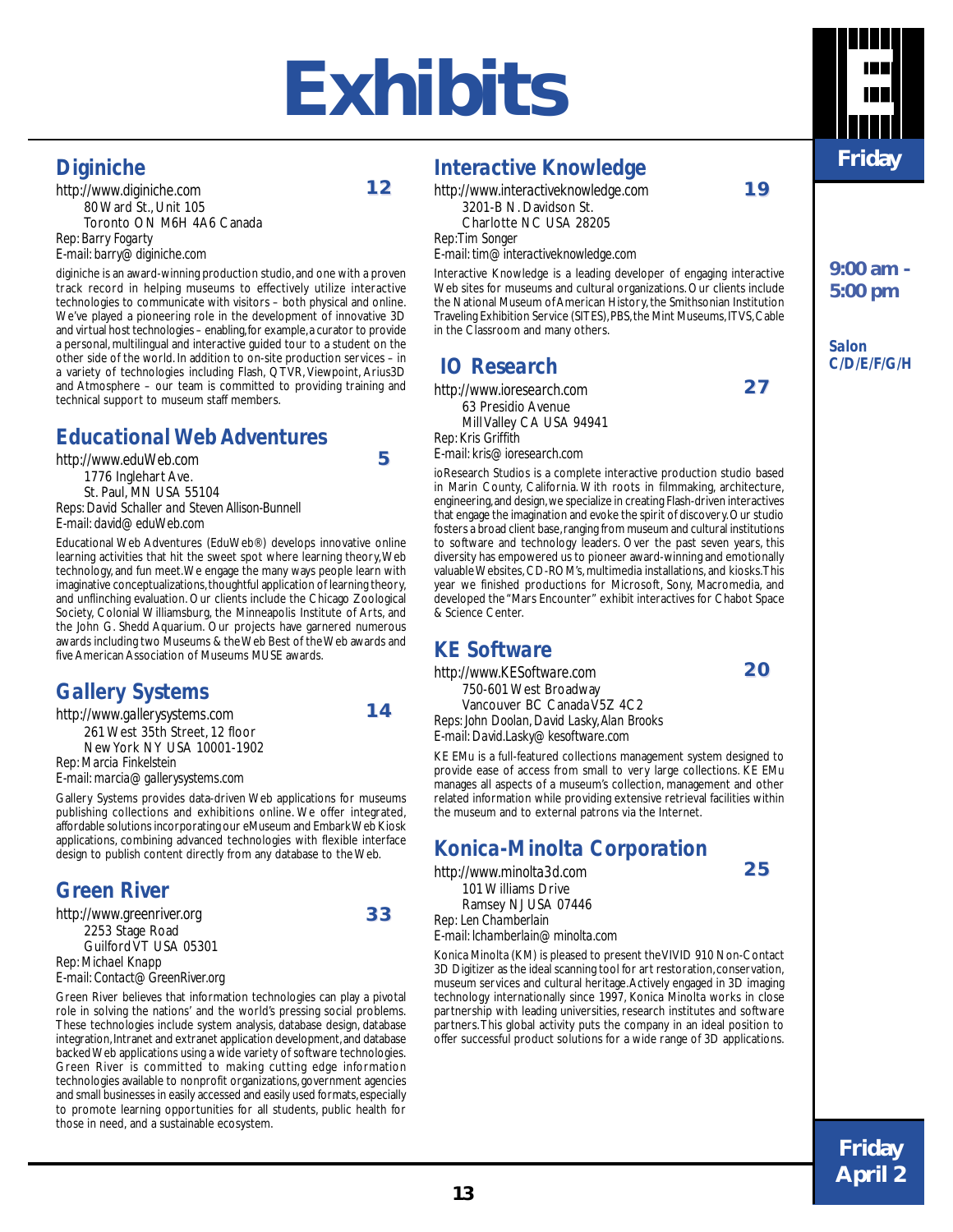

#### **9:00 am - 5:00 pm**

*Salon C/D/E/F/G/H*

#### *L-Soft*

*http://www.l-soft.com* 7272 Wisconsin Ave, Suite 330 Bethesda MD USA 20814 *Rep : Connie Rice E-mail: connie@lsoft.com*

**3 4** 

**2 3** 

**2 9** 

**E Exhibits**

Founded in 1994, L-Soft is the premier provider of e-mail list and e-mail delivery solutions used on the Internet and intranets. With a growing demand for scalable e-mail communication solutions, L-Soft's innovative, Web-enabled technology offers an extensive portfolio of products and services for non-technical and expert users alike. Solutions range from high-performance software to custom outsourcing services that provide large to small-scale alternatives for electronic newsletters, discussion groups, and personalized direct e-mail campaigns using a customer database. L-Soft is privately held and has offices in Landover and Bethesda, Maryland (near Washington, DC), London, UK, and Stockholm, Sweden.

### *Mediatrope Interactive Studios*

*http://www.mediatrope.com* 144 Townsend Street #200 San Francisco CA USA 94107 *Rep: Laura Mann E-mail: laura@mediatrope.com*

Mediatrope develops award-winning museum Web sites, kiosks and interactive environments. Mediatrope is the creator of Sitebots® the preeminent content and communication manager for museums. Sitebots makes it easy to update your site, publish your collection online, manage E-mail marketing, and power e-commerce. Sitebots is designed for nontechnical staff — no knowledge of HTML or Flash is required. Sitebots supports multilingual sites and works with software you already use like The Raiser's Edge and TMS. Clients include The Fine Arts Museums of San Francisco, The Mexican Museum, Hewlett-Packard.

### *Melia Design Group*

*http://www.melia.com* 905 Bernina Avenue Atlanta GA USA 30307 *Rep: Mike Melia*

*E-mail: mike@melia.com*

Melia Design Group, established in 1982, is one of the nation's most experienced interactive storytellers, effectively working in multiple media, including Internet/Web, Flash, print, video, and CD Rom. The company is a multidisciplinary, digital-media studio mixing brand development and 20 years of communication design with a high level of technological expertise. Our work is focused on design and communication that yields quantifiable results. MDG's portfolio includes a range of clients from large, international brands to non-profit institutions. Our work with museums is varied from overall online branding strategy and execution to learning sites, e-commerce and member communications.



#### **Coffee Break in the Exhibit Hall 2:30 pm - 3:30 pm**

### *Melia Technologies, Ltd*

*http://www.nimbussoftware.com* 905 Bernina Avenue Atlanta GA USA 30307 *Reps: Jason Brewster and Rick Farris E-mail: jason@nimbussoftware.com*

Melia Technologies has developed a robust, diversified Internet content management tool that empowers clients to cost effectively produce enewsletters, e-marketing, handle ADA compliance as well as maintain every component of the museums' site. The tool, Nimbus, also integrates well with asset management and database software such as The Museum System and Raisers Edge at a very competitive price.

### *Mid-Atlantic Association of Museums (MAAM)*

*http://www.midatlanticmuseums.org* 800 East Lombard Street Baltimore MD USA 21202 *Rep: John Suau E-mail: director@midatlanticmuseums.org*

The Mid-Atlantic Association of Museums (MAAM) is a nonprofit organization dedicated to serving museums, museum professionals, and related institutions and individuals by providing vision, enrichment, intellectual challenge and a forum for communication and interaction. As one of six regional associations affiliated with the American Association of Museums (AAM), the Mid-Atlantic Association of Museums represents the museum communities in Delaware, Maryland, New Jersey, New York, Pennsylvania, and Washington, D.C. and advocates, promotes and supports the role of museums in bettering and enriching the diverse and dynamic cultural life of the Mid-Atlantic region of the United States.

#### *Museum Computer Network*

*http://www.mcn.edu/*

232-329 March Road, Box 11 Ottawa ON K2K 2E1

*E-mail: mcn@igs.net*

The Museum Computer Network is a nonprofit organization of professionals dedicated to fostering the cultural aims of museums through the use of computer technologies. We serve individuals and institutions wishing to improve their means of developing, managing, and conveying museum information through the use of automation. We support cooperative efforts that enable museums to be more effective at creating and disseminating cultural and scientific knowledge as represented by their collections and related documentation.

### *New Tilt*

*http://www.newtilt.com* 48 Grove Street, Suite 206 Somerville MA USA 02144 *Rep: Michelle Chambers E-mail: michelle@newtilt.com*

New Tilt is a Boston-based Web site firm that creates interactive online exhibits that are compelling and thoughtful solutions focused on learning. We combine innovation steeped in practical knowledge of education and communication principles to build online experiences that allow for exploration, multiple levels of interaction and an acknowledgment of differing learning styles. We seek to engage a user's imagination, curiosity and drive to improve through a creative use of content assets and a strong understanding of how to use technology as an educational tool.

**2 8** 

**1 0** 

**1 5** 

#### **Figure 14 14 Friday April 2**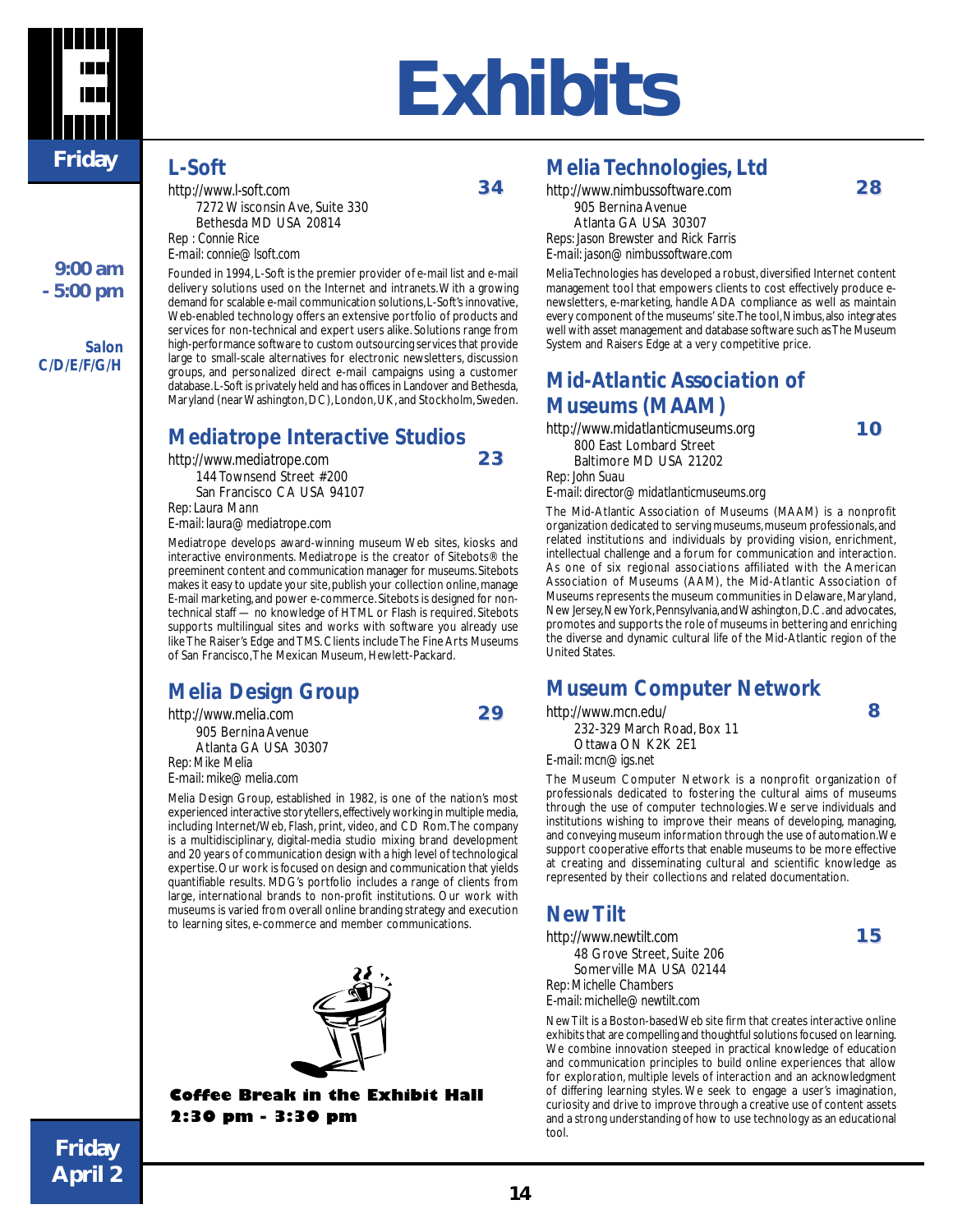## **Exhibits E**

### *Night Kitchen Media*

*http://www.whatscookin.com* 411 South Second Street, Suite 200 Philadelphia PA USA 19147 *Rep: Matthew Fisher, Dan Kuetemajer E-mail: matthew@whatscookin.com*

Night Kitchen Media is an interactive design studio developing online educational and training solutions. Focusing largely on Museums and Arts and Cultural Organizations, Night Kitchen Media's clients include The National Constitution Center, The Philadelphia Museum of Art and The Academy of Natural Sciences. Founded in 1997 and located in Center City Philadelphia, Night Kitchen Media has received industry recognition and awards for work with the Philadelphia Museum of Art, a cornerstone to their Museum Education Partnership – the company's commitment to providing innovative yet affordable interactive solutions to museums and cultural institutions.

### *Peel Interactive*

*http://www.peelinteractive.com* 122 S Jackson, Suite 350 Seattle WA USA 98119 *Rep: Kevyn Smith E-mail: kevyn@peelinteractive.com*

Peel is committed to establishing solid client-agency relationships based on talent, honesty, intelligence and dedication. We believe that it's not enough to just have a strong product, we need to deliver strong meaningful business results – to drive sales, reduce costs and deepen customer relationships. Since every engagement is unique, Peel works closely with our clients to mold our process to fit their needs and objectives. From the initial proposal to project delivery, the expert team at Peel takes concepts from the white board and into the real world. Our four step process encourages client- focused collaboration and efficiency, helping to build world-class brand experiences again and again

### *Redmon Group*

*http://www.redmon.com*

500 Montgomery Street, Suite 500 Alexandria VA 22314 *Rep: John Redmon E-mail: john@redmon.com*

Redmon Group has been producing interactive exhibits and Web sites for more than 13 years. Redmon enjoys an outstanding reputation and is one of the largest interactive design companies in the DC area, as published by the Washington Business Journal. We build bridges between people and content, merging audio, interactive technology, and video into well-thought out, stable solutions that adhere to best practices and successfully marry creative design and technical functionality in intuitive style. We are mindful of maintenance issues and add back-end engines that empower administrators plus add flexibility.



**2 6** 

**31-32**

### *S2N Media*

*http://www.s2nmedia.com*

65 Main Street Suite 300 Warwick NY USA 10990 *Reps: John Prusinski and Kathryn Prusinski E-mail: ksp@s2nmedia.com*

S2N Media brings imagination, innovation, and intelligence to the development of interactive media experiences. We will help you realize your vision by creating elegant, distinctive solutions for the Web, kiosks, and other interactive applications. Since 1987, we've been producing award-winning content for major museums, government, and education. We bring proficiency in leading edge technology to our projects, along with experience in building long term client relationships. We know the right questions to ask, understand the production process, and appreciate the importance of delivering on time and on budget. Our goal is transparency, to seamlessly integrate the appropriate technology with the application.

### *Second Story*

*http://www.secondstory.com* 1104 NW 15th Avenue #400 Portland OR USA 97209 *Rep: Brad Johnson*

*E-mail: brad@secondstory.com*

Since 1994, Second Story has created more than 60 original interactive Websites and interpretive multimedia installations with many outstanding museums and cultural institutions including the Getty, National Gallery of Art, the Smithsonian Institution, National Geographic, Peabody Essex Museum, MoMA and the U.S. Holocaust Memorial Museum. Second Story's pioneering work has received many industry awards and honors including eight AAM Muse awards and last year's Best Overall Web site (Theban Mapping Project). From database-driven applications and collections accessibility tools to rich-media interpretive presentations, the studio is dedicated to inspiring, educating and entertaining audiences through innovative, interactive storytelling.

### *Sway Design*

*http://www.swaydesign.com* 176 Grand Street, 2nd Floor New York NY USA 10013 *Rep: Ellis Neder*

*E-mail: ellis@swaydesign.com*

Sway Design is a New York-based design studio that plans, designs and creates Websites, interactive brands and online educational content. We focus on usable, content-based design to help our clients deliver their messages online. Our team offers an integrated approach to Web development, combining traditional print-media services – such as branding, collateral and promotional materials – with interactive capabilities – such as comprehensive Web site creation, curriculum design and Flash animation production.



#### **Need to Check In?**

**Check your e-mail in the Grand Office throughout the meeting. There are computers set up, or you can put your laptop (with an Ethernet Card) on the MW network.**

**There are wireless hotspots throughout the Grand Ballroom area.**



**9:00 am - 5:00 pm**

**1 6** 

**2 1** 

**3 3** 

*Salon C/D/E/F/G/H*

**Friday April 2**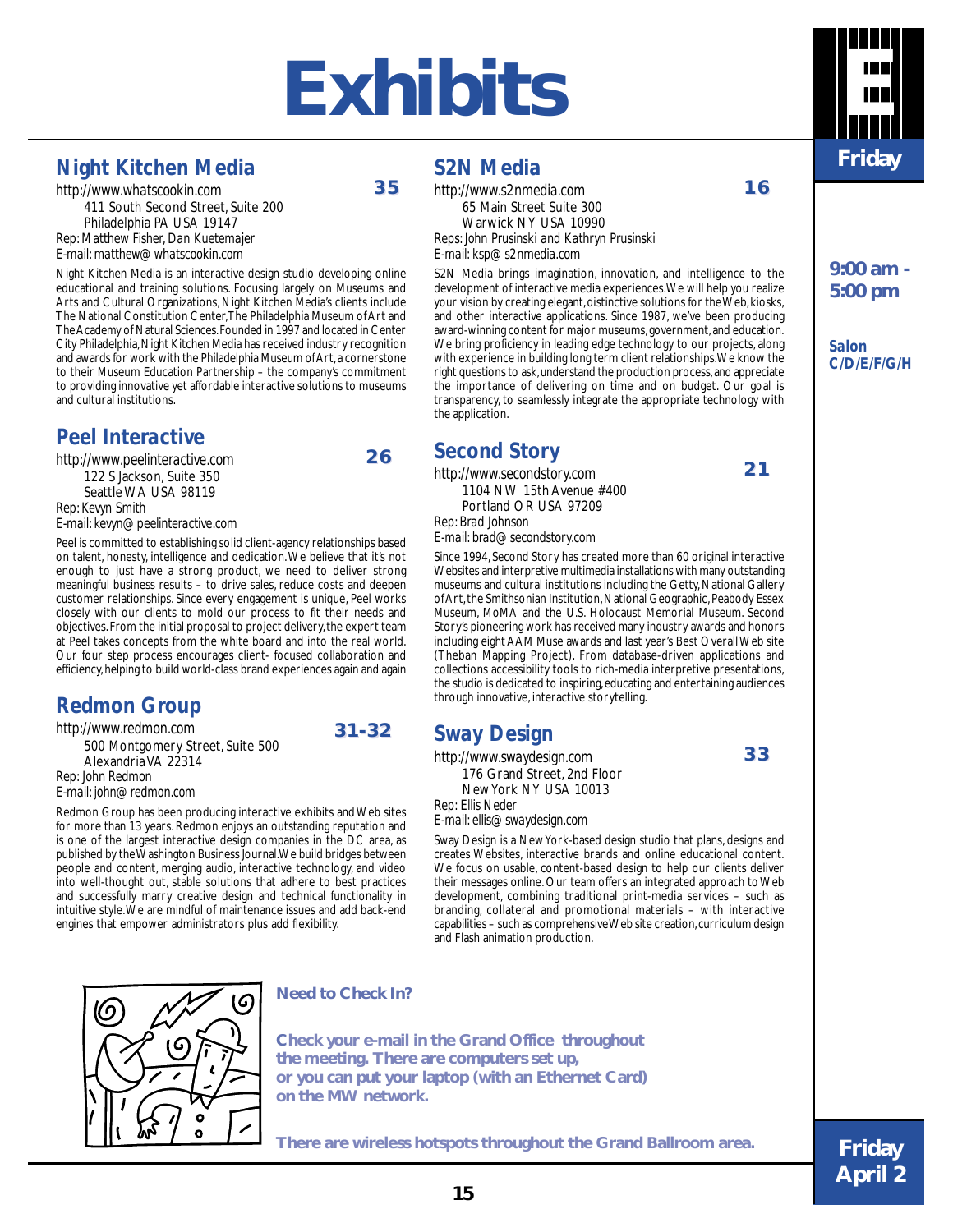

## **E Exhibits**

### *Systems Planning*

*Terra Incognita http://www.terraincognita.com* 101 W. Sixth Street, Suite 330 Austin TX USA 78701

*E-mail: bart@terraincognita.com*

*Rep: Bart Marable*

*http://systemsplanning.com* 160 Dragoon Court Cross Junction VA USA 22625 *Rep: Stephen Toney E-mail: toney@systemsplanning.com*

Systems Planning is the developer of MWeb™, the easiest way for museums and image collections to publish their catalogs on the Web. MWeb provides several types of searches, simple to advanced, some requiring no typing at all. In addition to the built-in search engine and displays, MWeb is extensible to meet any special needs. The design is customized to match your existing Website. MWeb can integrate any number and types of databases for integrated searching and display, so the catalog can include records from multiple museums, libraries, or

Terra Incognita is an interpretive design studio that leads interactive explorations of the human experience. Our team offers expertise in exhibit content planning, experience design, and technical engineering, combined with a strong educational foundation in the humanities and social sciences. Established in 1995, Terra Incognita's clients include the Smithsonian, National Geographic, Indianapolis Museum of Art, Missouri Historical Society, Nelson-Atkins Museum of Art, National Parks Service,

collections, which can be searched separately or together.

**2 2** 

**9**

*Vernon Systems Ltd.*

*http://www.vernonsystems.com* PO Box 6909 Auckland, New Zealand *Rep: Jennifer Taylor Moore E-mail: jennifer.tm@vernonsystems.com*

Vernon is a leading collections management system for Museums & Galleries used by hundreds of museum professionals worldwide. Vernon provides unparalleled power, functionality and flexibility. The intuitive user interface is suitable for any user and for all types of collections. The system handles acquisition proposals, cataloguing, location tracking, conservation, loans, entry, exit, exhibitions, movement planning and more. Vernon Browser, our state-of-the-art Web access module, provides public access with sophisticated search facilities. It offers detail, label, light box and list views, and enables interpretive presentations, adding value to your on-line catalog. Log-on facilities offer secure in-house access to further collections information.

### *Willoughby Associates Ltd.*

*http://www.willo.com* 266 Linden St Winnetka IL USA 60093 *Rep: Liz Appleby*

*E-mail: lappleby@willo.com*

With over twenty years of experience, Willoughby Associates Limited creates the most innovative Collections Management Systems in the world. Our two systems, iO and MIMSY XG, address the needs of the wide variety of institutions that make up the diverse museum marketplace. Both systems offer cultural heritage institutions highly customizable databases that feature innovative interfaces and integrated digital media management capabilities. Willoughby also offers comprehensive Internet and custom product solutions.



**3 0** 

19 Deerpark Drive Warwick Warwickshire United Kingdom CV34 5EB

*Rep: Mike Gogan E-mail: mike@virtualexperience.co.uk*

The Virtual Experience Company is one of the leading creators of 3D and Virtual Reality content to the Museums and Heritage sectors. Over the past 5 years we have created a large number of innovative virtual reality experiences for many leading heritage organisations. These experiences are designed for a variety of applications, including Disabled Access, Education and Interpretation. The company has pioneered the use of VR as a means of providing unprecedented access to historic houses for visitors with limited mobility, as well as using Virtual Reality as a portal to online content such as education resources and the wider collections databases in museums.



**1 1** 

**3 6** 

*Salon*

**9:00 am - 5:00 pm**

 *C/D/E/F/G/H*

**Friday April 2**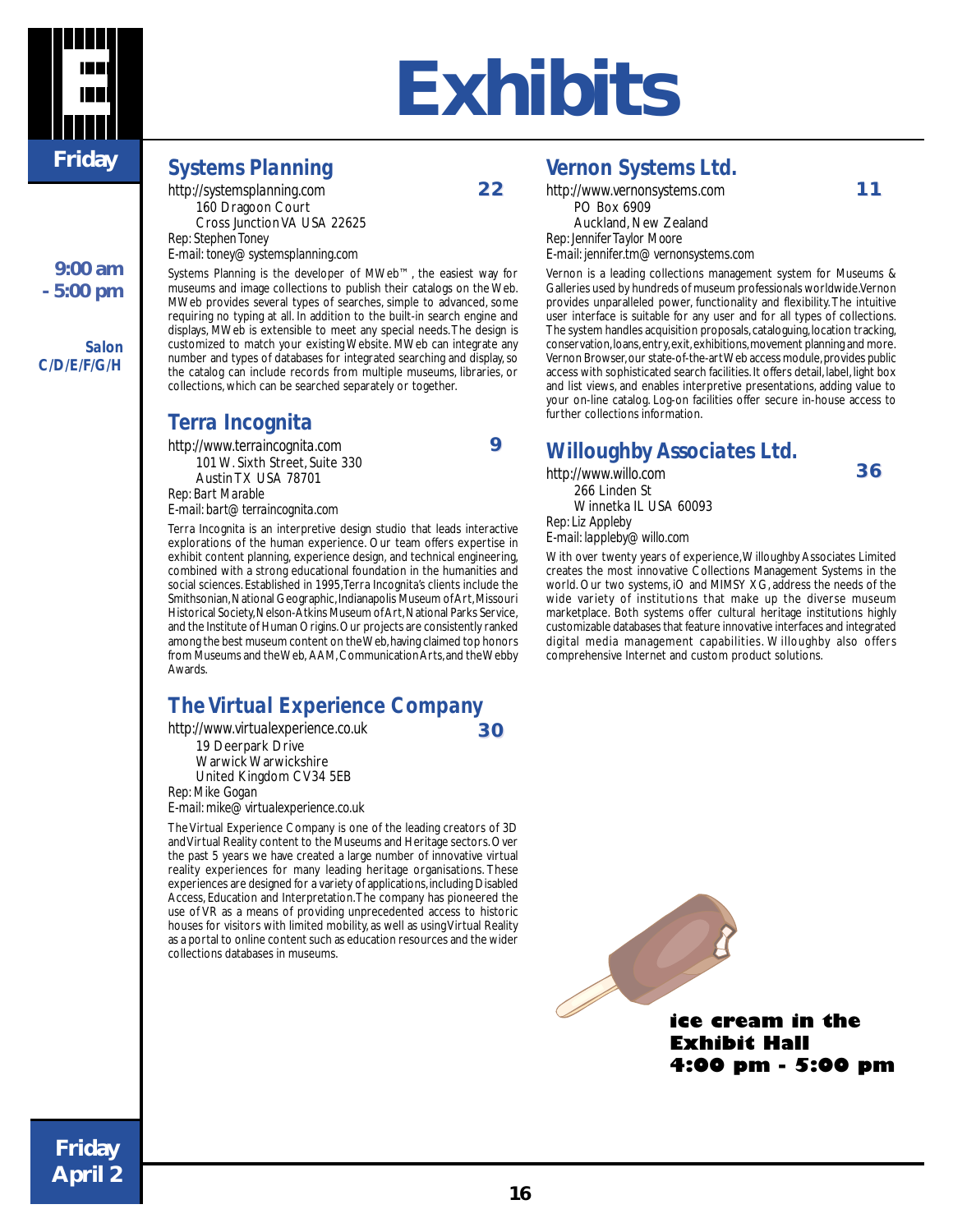## **Exhibits E**

**Friday**

**9:00 am - 5:00 pm**

## *Exhibit Hall – Salon C/D/E/F/G/H*

|         |                 |                          |                           |                                   |                    |                       |                        | Entrance             |                             |
|---------|-----------------|--------------------------|---------------------------|-----------------------------------|--------------------|-----------------------|------------------------|----------------------|-----------------------------|
|         | Willoughby      | Night<br>Kitchen         | L-Soft                    | <b>Sway Design</b><br>Green River |                    | Redmon<br>Group       | Virtual<br>Experiences |                      | <b>Salon</b><br>C/D/E/F/G/H |
|         | 36              | 35                       | 34                        | 33                                | 32                 | 31                    | 30                     |                      |                             |
|         | 21              | 22                       | 23                        | 24                                | 25                 | 26                    | 27                     |                      |                             |
|         | Second<br>Story | Systems<br>Planning      | Media-<br><b>Trope</b>    | Cuadra                            | Konica<br>Minolta  | Peel<br>Interactive   | IO<br>Research         | 29<br>Melia<br>Group |                             |
| coffee  |                 |                          |                           |                                   |                    |                       |                        |                      |                             |
| service |                 |                          |                           |                                   |                    |                       |                        | 28                   |                             |
|         |                 |                          |                           |                                   |                    |                       |                        |                      |                             |
|         | KE<br>Software  | Interactive<br>Knowledge | Contents                  | Arc-1                             | S <sub>2</sub> N   | <b>New</b><br>Tilt    | Gallery<br>Systems     | <b>AKQA</b>          |                             |
|         | 20              | 19                       | 18                        | 17                                | 16                 | 15                    | 14                     | 13                   |                             |
|         | 5               | $\boldsymbol{6}$         | $\overline{7}$            | 8                                 | 9                  | $10$                  | 11                     | Diginiche            |                             |
|         | EduWeb          | Antenna<br>Audio         | Cognitive<br>Applications | <b>MCN</b>                        | Terra<br>Incognita | MAAM /<br>Count Me In | Vernon<br>Systems      | 12                   |                             |
|         |                 |                          |                           |                                   |                    |                       |                        |                      |                             |
|         |                 |                          |                           |                                   |                    |                       |                        |                      |                             |
|         |                 |                          |                           |                                   |                    | Entrance              |                        |                      |                             |
|         |                 |                          |                           |                                   |                    |                       |                        |                      |                             |
|         |                 |                          |                           |                                   |                    |                       |                        |                      |                             |
|         |                 |                          |                           |                                   |                    |                       |                        |                      |                             |
|         |                 |                          |                           |                                   |                    |                       |                        |                      |                             |
|         |                 |                          |                           |                                   |                    |                       |                        |                      |                             |
|         |                 |                          |                           |                                   |                    |                       |                        |                      |                             |
|         |                 |                          |                           |                                   |                    |                       |                        |                      |                             |
|         |                 |                          |                           |                                   |                    |                       |                        |                      |                             |

**Don't miss the Conference Reception and Gallery Crawl starting at the Torpedo Factory Art Center, tonight!**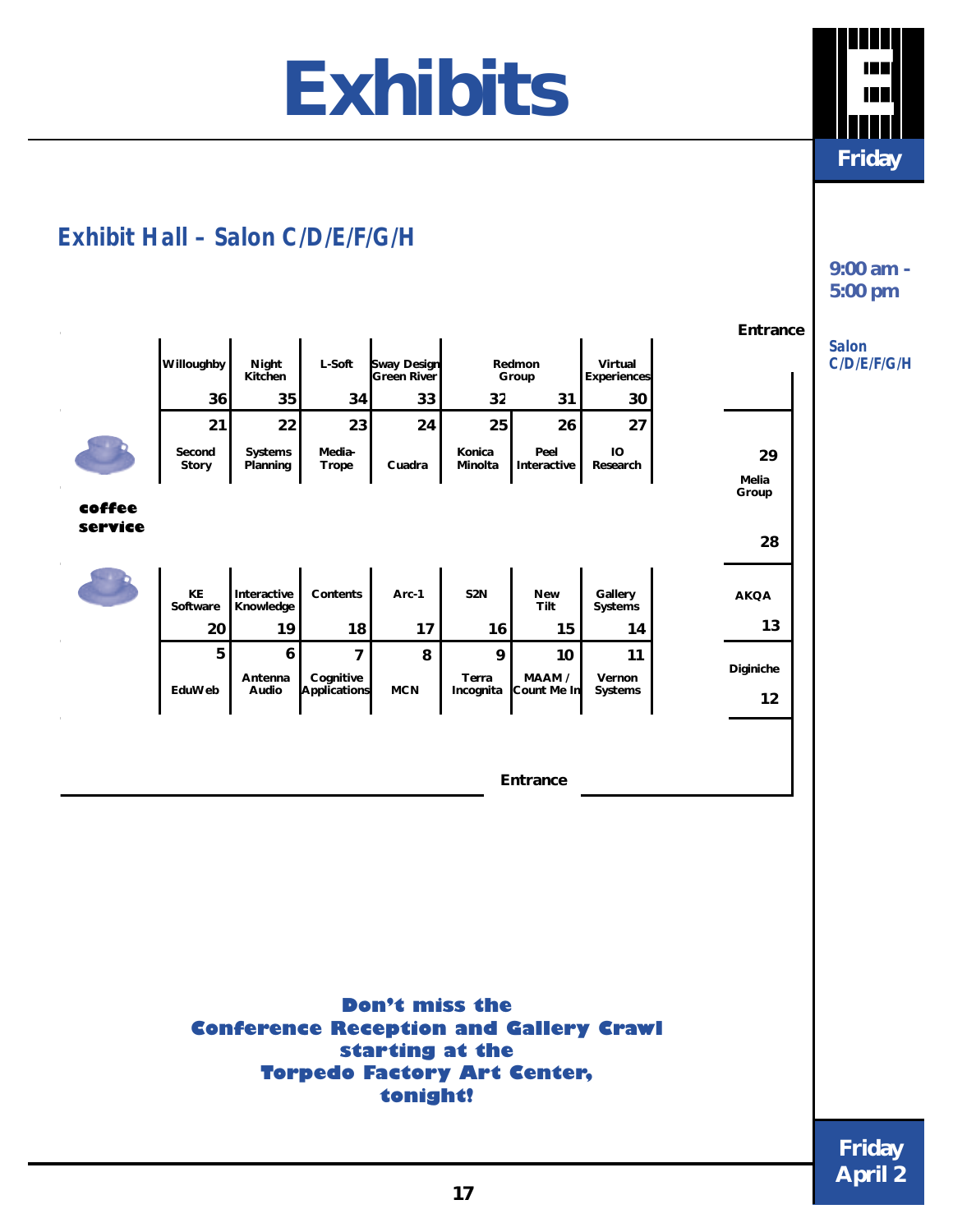

## **O Overview**

| <b>Wednesday March 31, 2004</b> |                                                    |                                   |                             |                            |                                         |                       |                                 |                         |                             |
|---------------------------------|----------------------------------------------------|-----------------------------------|-----------------------------|----------------------------|-----------------------------------------|-----------------------|---------------------------------|-------------------------|-----------------------------|
| 8:00 a m                        | Registration<br>Grand Ballroom Foyer               |                                   |                             |                            |                                         |                       |                                 |                         |                             |
| $9:00$ am                       | Access.<br>efferson<br>ibility                     | ດ<br>ame<br>Alexandria<br>Engines | <b>IP Policy</b><br>Madison | 3-D Interactive Techniques | <u>Content Management</u>               |                       |                                 | Multimodal Interactions |                             |
| $12:30$ pm                      |                                                    | <b>Lunch</b>                      |                             | jackson                    | Luop <sub>2</sub>                       | E-learning<br>Salon K | earning Interactives<br>Salon A | McLean                  | <u>Usability</u><br>Salon B |
| $1:30$ pm                       | ш<br>Madison<br><b>Digita</b><br><b>tainment</b>   | <b>Vireless</b><br>efferson       | Alexandria<br>-and          |                            |                                         |                       |                                 |                         |                             |
| $5:00$ pm                       | First bus loads at 5:30 pm from the Main Lobby     |                                   |                             |                            |                                         |                       |                                 |                         |                             |
| $6:00$ pm                       | <b>Welcome Reception - The Phillips Collection</b> |                                   |                             |                            |                                         |                       |                                 |                         |                             |
| $8:00$ pm                       |                                                    |                                   |                             |                            | Last bus leaves The Phillips at 8:30 pm |                       |                                 |                         |                             |

|            | Thursday April 1, 2004                                                         |                                                                             |                                                            |                                     |  |  |  |  |  |
|------------|--------------------------------------------------------------------------------|-----------------------------------------------------------------------------|------------------------------------------------------------|-------------------------------------|--|--|--|--|--|
| $8:00$ am  | Registration<br><b>Grand Ballroom Foyer</b>                                    |                                                                             |                                                            |                                     |  |  |  |  |  |
| $9:30$ am  | <b>Opening Plenary</b><br><b>Designing with Web Standards</b><br>Salon A/B/J/K |                                                                             |                                                            |                                     |  |  |  |  |  |
| 11:00 am   |                                                                                | <b>Coffee Break</b>                                                         |                                                            |                                     |  |  |  |  |  |
| $11:30$ am | <b>Personalization</b><br>Technology<br>Salon                                  | <b>Education Projects</b><br><b>Education</b><br>Salon A                    | <b>Exhibition</b><br><b>Projects</b><br>Design<br>Salon B  |                                     |  |  |  |  |  |
| $1:00$ pm  |                                                                                | <b>Lunch on Your Own</b>                                                    |                                                            |                                     |  |  |  |  |  |
| $2:00$ pm  | <b>Metadata and Beyond</b><br>Technology<br>Salon                              | <b>Museum Education and</b><br>the Classroom<br><b>Education</b><br>Salon B | Interfaces for<br><b>Presentation</b><br>Design<br>Salon A | Dialog Table,<br><b>Interactive</b> |  |  |  |  |  |
| $3:30$ pm  |                                                                                | Coffee Break                                                                |                                                            | Design<br>l ee                      |  |  |  |  |  |
| 4:00 pm    | <b>Managing Web</b><br><b>Development</b><br>Technology<br>Salon J             | <b>Professional Training</b><br>Education<br>Salon B                        | <b>Storytelling</b><br>Design<br>Salon A                   |                                     |  |  |  |  |  |
| $5:30$ pm  |                                                                                |                                                                             |                                                            |                                     |  |  |  |  |  |
|            |                                                                                | <b>Exhibitors' Reception - Exhibit Hall</b><br>Salon CIDIEIFIGIH            |                                                            |                                     |  |  |  |  |  |
| 8:00 pm    |                                                                                |                                                                             |                                                            |                                     |  |  |  |  |  |

**Overview <sup>18</sup>**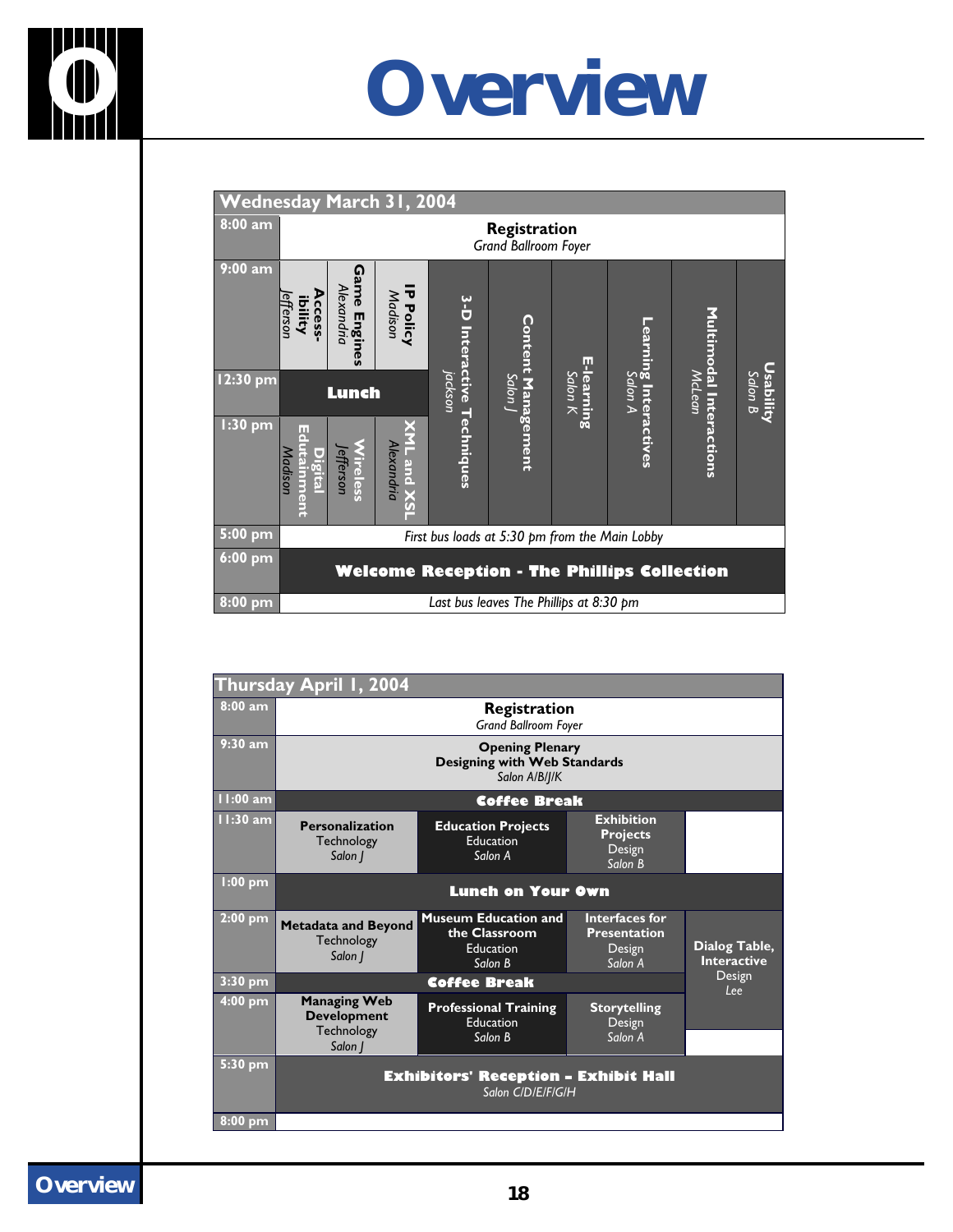## **Overview O**





#### **Saturday April 03, 2004 8:00 am 8:30 am Demonstrations – Session 1 9:00 am Coffee Break in** Close-Up *C/D/E/F/G/H* **9:30 am the 10:00 am Dialog Table, Demonstrations Demonstrations – Session 2 Interactive** Grand Ballroom Foyer *Grand Ballroom Foyer* **10:30 am** Registration Close-Up **Registration** Design *C/D/E/F/G/H* **11:00 am** *Lee* **11:30 am Virtual / Evaluation Methods HandHelds 12:00 pm Physical** Evaluation **Technology** Design *Salon B Salon J* **12:30 pm** *Salon A* **1:00 pm 1:30 pm Lunch On Your Own 2:00 pm Evaluation Findings User-Created Content 2:30 pm** Evaluation **Design** *Salon B Salon A* **3:00 pm 3:30 pm Coffee Break 4:00 pm Closing Plenary** *Salon A/B/J/K* **4:30 pm 5:00 pm**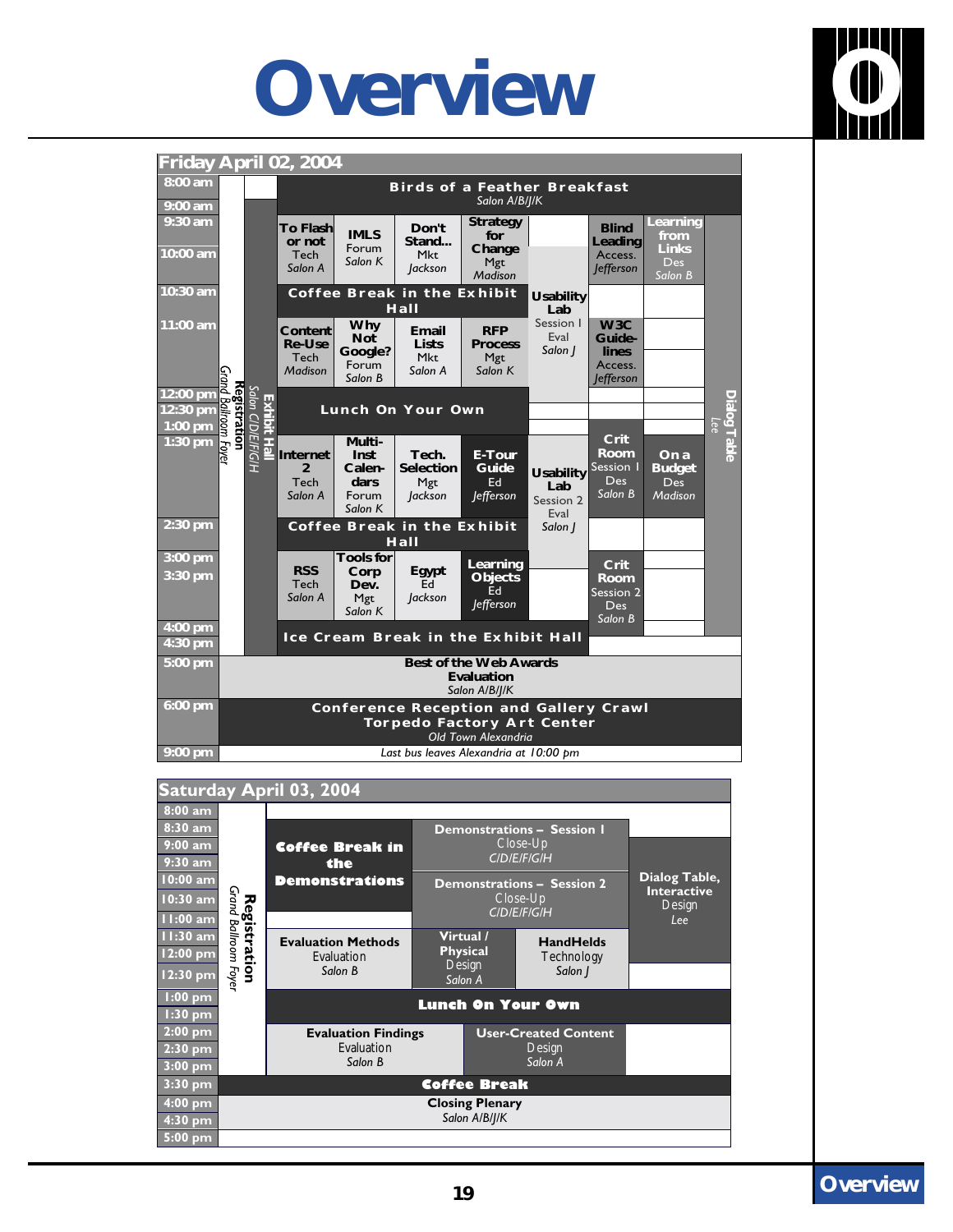

## WWW.HISTORYASSOCIATES.COM

Even before its involvement as a sponsor of "Documenting the Digital Age" in 1997 History Associates Incorporated (HAI) grappled with the issues of preservation and access in electronic archival documentation. Through present-day HAI digitization projects at the National Library of Medicine and the Office of History - National Institutes of Health, History Associates show how effective partnerships can promote these important goals.

## **Our archivists can:**

- *arrange and describe your archival collections,*
- *• produce finding aids;*
- *• scan images or documents; and*
- *• collect the metadata necessary for database development leading to web-based access.*

For information on how professional archivists on staff at **HAI** 

can be used in your digital project, e-mail us at:

## info@historyassociates.com

or contact us as outlined above.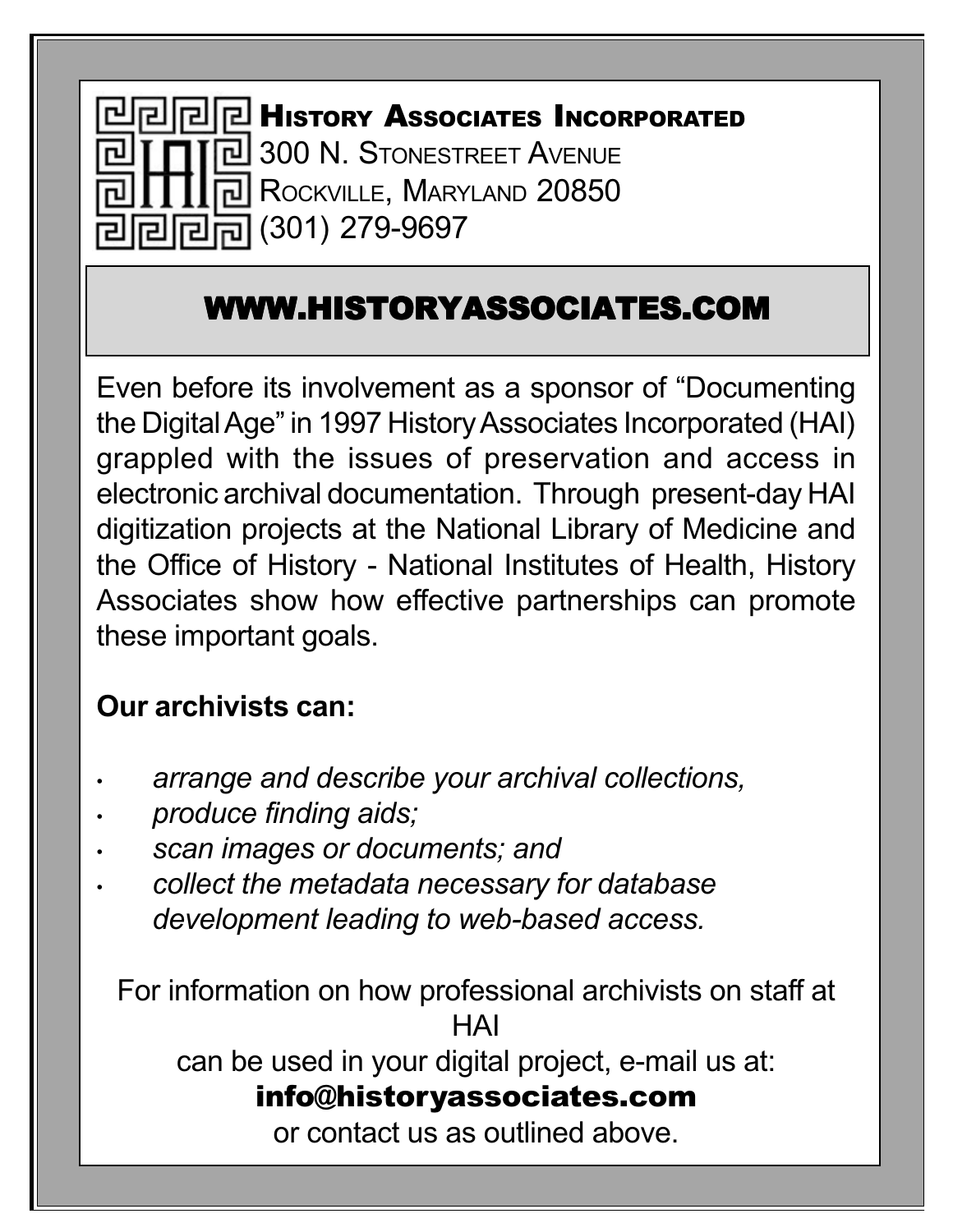# **Mini-Workshops W**

| <b>TAULINAI IUNA</b>                                                                                                                                                                                                                                                                                                                                                                                                                             |                                                      |
|--------------------------------------------------------------------------------------------------------------------------------------------------------------------------------------------------------------------------------------------------------------------------------------------------------------------------------------------------------------------------------------------------------------------------------------------------|------------------------------------------------------|
| <b>Birds of a</b><br><b>Feather</b><br><b>Breakfast</b>                                                                                                                                                                                                                                                                                                                                                                                          | <b>Friday</b><br>$8:00$ am -<br>9:30 am<br>Salon 1/2 |
| <b>Friday March 21</b><br>Join a table with a topic that interests you.<br>8:00 am - 9:30 am<br>See the Registration Desk to propose a topic.<br>Salon 1/2<br>Come and meet others who share your interests!                                                                                                                                                                                                                                     |                                                      |
| <b>Mini-Workshops</b><br>Mini-Workshops are tightly focused, single-topic presentations, where you'll have a chance to engage with the presenter and<br>discuss their ideas and accomplishments. Choose several that fit your interests, and prepare to discuss the issues.                                                                                                                                                                      | $9:30$ am-<br>10:30 am                               |
| The Blind Leading the Sighted: Accessibility Case Study of an On-line Audio Museum<br>Matthew Nickerson, Southern Utah University, USA<br>This case study briefly outlines my efforts to re-educate myself by creating the Web's first museum exhibit featuring nothing<br>but audio artifacts.                                                                                                                                                  | <b>Jefferson</b><br>accessibility                    |
| <b>Learning From Links: Content And Link Network Analysis</b><br>Fabio Gouveia, Fundação Oswaldo Cruz (Fiocruz), Brazil, Eleonora Kurtenbach, Universidade Federal do Rio de<br>Janiewro, Brazil<br>In this mini-workshop, we present a methodology of analysis of link networks and the content of Web sites.                                                                                                                                   | <b>Salon B</b><br>design                             |
| Developing the Strategy for Change and Redevelopment of your Web Site<br>John Horniblow, BLADEdigital, USA<br>This mini-workshop is for museums redesigning, rebuilding or redeveloping an older generation Web site to get increased<br>functionality, user experience, and management efficiencies, and to create an infrastructure for future expansion.                                                                                      | <b>Madison</b><br>management                         |
| Don't Stand in Line - Buy On-line! Developing and Implementing an E-Commerce Site that Works<br>Debbie Babcock, The Children's Museum of Indianapolis, USA<br>In an effort to complement the museum's traditional channels of communication and commerce and achieve its business<br>objectives, we have chosen to custom design and develop an E-commerce site. Learn how and why.                                                              | <b>Jackson</b><br>marketing                          |
| <b>IMLS Funding for Technology Projects Chair: Dan Lukash, IMLS, USA</b><br>Mark MacAllister, Coordinator, On-Line Learning Projects, North Carolina Zoological Society, Asheville, NC<br><b>Field Trip Earth</b><br>A project involving school educators that directly connects wildlife conservation researchers in the field with kids in the<br>classroom.                                                                                   | Salon K                                              |
| Lynne Spichiger, Ed.D., Project Manager, 1704 Website, Pocumtuck Valley Memorial Association/Memorial Hall<br>Museum, Deerfield, MA<br>Raid on Deerfield: The Many Stories of 1704 Website<br>This website uses a technologically innovative tab design and pyramidal content structure that allows us to present a controversial<br>historic event from the perspectives of all the groups present: Mohawk, Huron, Abenaki, French and English. | professional<br>forum                                |
| To Flash or Not To Flash? Usability and User Engagement of HTML vs. Flash<br>David Schaller and Steven Allison-Bunnell, Educational Web Adventures LLP, USA, Anthony Chow , Paul Marty, and<br>Misook Heo, Florida State University, USA<br>This mini-workshop reports on a comparative evaluation of Flash and HTML versions of a single site, focusing on user                                                                                 | Salon A<br>technology                                |
| information-seeking goals, behavior, and responses to each version of the site.                                                                                                                                                                                                                                                                                                                                                                  | <b>Friday</b><br><b>April 2</b>                      |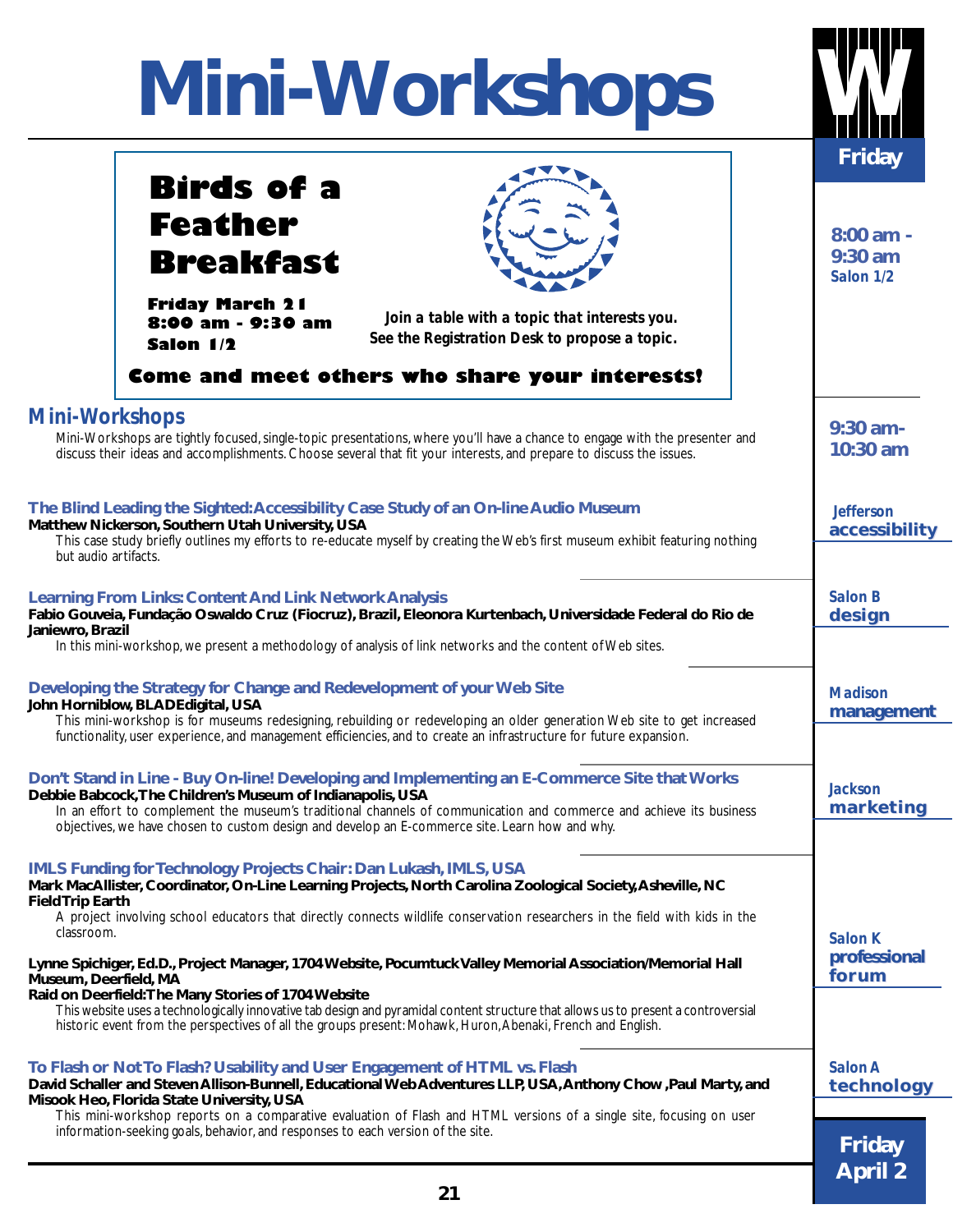

# **W Mini-Workshops**

| 11:00 am<br>$-12:00$ pm           | Enhancing accessibility for visually impaired users: the Munch exhibition<br>Nicoletta Di Blas, Paolo Paolini, Politecnico di Milano, Italy; Marco Speroni, University of Lugano,<br>Switzerland and Angelo Capodieci, MEDI, Italy<br>The W3C (http://www.w3.org) has published important recommendations, under revision right now, to help designers                                                                                                                                                                                                                                                                                                                                    |  |  |  |
|-----------------------------------|-------------------------------------------------------------------------------------------------------------------------------------------------------------------------------------------------------------------------------------------------------------------------------------------------------------------------------------------------------------------------------------------------------------------------------------------------------------------------------------------------------------------------------------------------------------------------------------------------------------------------------------------------------------------------------------------|--|--|--|
| <b>Jefferson</b><br>accessibility | to develop readable Web pages. This mini-workshop will explore ways that the W3C recommendations and<br>screenreader technology are not sufficient to ensure an efficient - much less satisfactory - Web experience.                                                                                                                                                                                                                                                                                                                                                                                                                                                                      |  |  |  |
| Salon K<br>management             | The RFP Process: From Request through Proposal<br>Coffee Break in the<br>Diane Andolsek, Weatherhead Experience Design Group, USA<br><b>Exhibit Hall</b><br>This mini-workshop describes the content and the effort that goes into a<br>successful RFP process on both the client side and the vendor side.<br><b>EXILIATE:</b><br>10:30 am-11:30 am $\mathcal{L}_i$                                                                                                                                                                                                                                                                                                                      |  |  |  |
| Salon A<br>marketing              | <b>E-Mail List Communication Empowers</b><br>Gabriela Linares, L-Soft, USA<br>E-mail lists can benefit museum communication by improving outreach to the<br>public includingent calendars, reception invitations, and museum news including new exhibitions.                                                                                                                                                                                                                                                                                                                                                                                                                              |  |  |  |
| Salon B<br>professional<br>forum  | Why Not Google? Is There a Future for Content Aggregators or Distributed Searching<br>Willy Lee, Minneapolis Institute of Arts, USA<br>This Professional; Forum will consider the question of whether search engines are adequate to serve museum<br>discovery needs.                                                                                                                                                                                                                                                                                                                                                                                                                     |  |  |  |
| <b>Madison</b><br>technology      | Beyond "Availability": Content Productivity Still A Key Challenge Facing Museums in 2004<br>Phil Locke, Victoria & Albert Museum, United Kingdom<br>This mini-workshop will show how the V&A's new ECM system speeds delivery of content by publishing optimized<br>and re-useable content directly to delivery applications - whether this be the Web, Intranet or as a document or                                                                                                                                                                                                                                                                                                      |  |  |  |
| $1:30$ pm<br>$-2:30$ pm           | gallery interactive.<br><b>Fresh and Interesting Features for any Budget</b>                                                                                                                                                                                                                                                                                                                                                                                                                                                                                                                                                                                                              |  |  |  |
| <b>Madison</b><br>design          | Ted Drake, San Diego Museum of Art, USA<br>Many of the clever features that have made a museum or other web sites more interesting, easier to use, or more<br>informational are easy to add, free to inexpensive to implement, and will have lasting benefits.                                                                                                                                                                                                                                                                                                                                                                                                                            |  |  |  |
| <b>Jefferson</b><br>education     | Web site as Tour-Guide: Getting Visitors to ask the 'Good Questions'<br>Edya Kalev, Plimoth Plantation, USA<br>Web sites can be used as an important tool for visitor orientation, encouraging positive and satisfying interactions<br>between visitors, exhibits and staff. See how to turn your Web site into an electronic tour-guide.                                                                                                                                                                                                                                                                                                                                                 |  |  |  |
| <b>Jackson</b><br>management      | <b>Technology Selection: What You Need to Know to Make a Decision</b><br>Jeffrey Herron, Beaconfire Consulting, USA<br>This mini-workshop will provide some guidelines to help organizations make sense of their technology options and<br>will outline the pros and cons of so each technology selection can be made from an informed perspective.                                                                                                                                                                                                                                                                                                                                       |  |  |  |
| Salon K<br>professional<br>forum  | <b>Multi-Institutional Calendars</b><br>Euromuse.net: A Calendar of Major Exhibitions in European Museums, Axel Ermert,<br>Monika Hagedorn-Saupe, Institute for Museum Studies, Germany<br>euromuse.net is a public access portal of European art and cultural history museums.<br>Using Technology for Small Museum Promotion, William Brickner, Silicon Valley Art Museum, USA<br>In 2003 SVAM decided to make its calendar program and server time available to other museums to mount their<br>own calendars, which they would completely control.<br>Web Services and Museum Collaboration—an Investigation, Greg Jacobson, Lawrence Swiader, U.S.<br>Holocaust Memorial Museum, USA |  |  |  |
| <b>Friday</b>                     | In this paper we propose to build a Web service for the purpose of sharing event information amongst museums<br>around the world.<br>Dialog Table is inter-active in Lee, all day                                                                                                                                                                                                                                                                                                                                                                                                                                                                                                         |  |  |  |
| <b>April 2</b>                    |                                                                                                                                                                                                                                                                                                                                                                                                                                                                                                                                                                                                                                                                                           |  |  |  |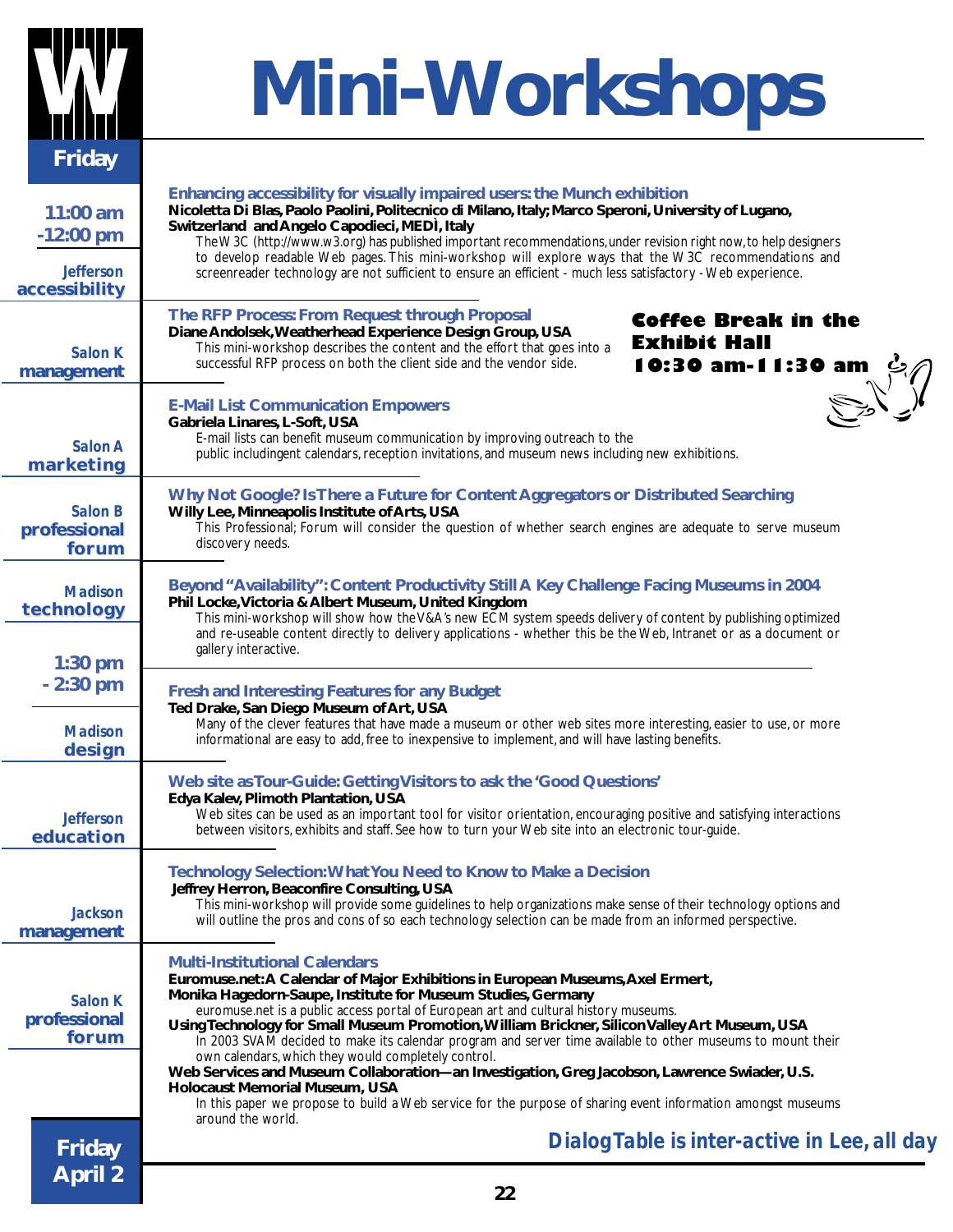## **Mini-Workshops**

**Friday** *Crit Room* **Chair: Jennifer Trant, Archives & Museum Informatics.** Experienced Web designers review real museum Web sites and offer their comments in the Crit Room sessions. In this interaction, modeled on the art school critique, Web sites are volunteered in advance by MW2004 attendees, who are present to respond. **1:00 pm -**<br>volunteered in advance by MW2004 attendees, who are present to respond. *Session 2* **Panelsits; Willy Lee, Minneapolis Institute of Arts, USA Ian Edelman, Hampshire County Council, UK** *Session 1* **Panelists: Bruce Falk, Smithsonian Institution, USA Dana Mitroff, San Francisco Museum of Modern Art, USA Mike Melia, Melia Design Group, USA**

**2:30 pm**

| Panelists: Bruce Falk, Smithsonian Institution, USA<br>Dana Mitroff, San Francisco Museum of Modern Art, USA<br>Mike Melia, Melia Design Group, USA                                                                                                                                                                                                                         | Panelsits; Willy Lee, Minneapolis Institute of Arts, USA<br>Ian Edelman, Hampshire County Council, UK<br>David Weigelt, Immersion Active, USA                                                                                                        | 3:00 pm -<br>4:30 pm          |
|-----------------------------------------------------------------------------------------------------------------------------------------------------------------------------------------------------------------------------------------------------------------------------------------------------------------------------------------------------------------------------|------------------------------------------------------------------------------------------------------------------------------------------------------------------------------------------------------------------------------------------------------|-------------------------------|
| Getty Research Institute: http://www.getty.edu/research<br>Representative: Carolyn Gray Anderson                                                                                                                                                                                                                                                                            | Colorado History: http://www.coloradohistory-oahp.org<br>Representative: Sarah Rothwell                                                                                                                                                              | <b>Salon B</b>                |
| Norman Rockwell Museum: http://www.nrm.org<br>Representative: Frank Kennedy                                                                                                                                                                                                                                                                                                 | Field Trip Earth: http://www.fieldtripearth.org<br>Representative: Mark MacAllister, North Carolina Zoological<br>Society                                                                                                                            | evaluation                    |
| Ontario Science Centre: site in development<br>Representative: Ken Dickson                                                                                                                                                                                                                                                                                                  |                                                                                                                                                                                                                                                      |                               |
|                                                                                                                                                                                                                                                                                                                                                                             | Plimoth Plantation: http://www.plimoth.org<br>Representative: Edya Kalev                                                                                                                                                                             |                               |
| <b>Usability Lab</b>                                                                                                                                                                                                                                                                                                                                                        |                                                                                                                                                                                                                                                      | 10:00 am -                    |
| Paul Marty, Florida State University, and Michael Twidale, University of Illinois at Urbana-Champaign, USA                                                                                                                                                                                                                                                                  |                                                                                                                                                                                                                                                      | 12:30 pm                      |
| The purpose of the session is to provide an opportunity for conference participants to 1) observe user testing of museum<br>Web sites in action; 2) volunteer to participate as a user test subject and discover some of the problems users have on                                                                                                                         |                                                                                                                                                                                                                                                      | 1:30 pm -                     |
| unknown sites; and 3) volunteer their site to be tested. We encourage people to drift in and out of the session all day long -                                                                                                                                                                                                                                              |                                                                                                                                                                                                                                                      | $3:00$ pm                     |
| as they move, for example, from one talk to another. Each user test will last 20 minutes or so (with time for audience<br>comments and questions).                                                                                                                                                                                                                          |                                                                                                                                                                                                                                                      | Salon J                       |
|                                                                                                                                                                                                                                                                                                                                                                             |                                                                                                                                                                                                                                                      |                               |
| Getting Up to Speed: High Speed Telecommunications, Internet2 and New Opportunities for Education,                                                                                                                                                                                                                                                                          |                                                                                                                                                                                                                                                      | 1:30 pm -                     |
| <b>Research, and Interpretation</b>                                                                                                                                                                                                                                                                                                                                         |                                                                                                                                                                                                                                                      | 2:30 pm                       |
| Ann Doyle, Internet2, Leonard Steinbach, The Cleveland Museum of Art, USA                                                                                                                                                                                                                                                                                                   | This mini workshop features an introduction to the benefits and features of broadband telecommunications and especially                                                                                                                              |                               |
|                                                                                                                                                                                                                                                                                                                                                                             | Internet2 — the advanced network, applications and technologies, accelerating the creation of tomorrow's Internet led by 202                                                                                                                         | Salon A                       |
| universities working in partnership with industry, government, museums and educational institutions.                                                                                                                                                                                                                                                                        |                                                                                                                                                                                                                                                      | technology                    |
| <b>E-Learning: Egypt on site and on-line</b><br>Sandra Rusak, Virginia Museum of Fine Arts; Ben Swecker, Prince William County Schools; Beverly Thurston, Virginia<br>Department of Education; Don Ziegler, Old Dominion University, USA<br>From the great pyramids of Giza to cyber cafes in Luxor, a group of Virginia teachers taught their students back home about the | $3:00$ pm -<br>4:00 pm                                                                                                                                                                                                                               |                               |
| wonders of ancient and modern-day Egypt. The workshop will detail the organization, budget, and benefits of this project.                                                                                                                                                                                                                                                   |                                                                                                                                                                                                                                                      | <b>Jackson</b><br>education   |
| <b>Collection Object To Learning Object</b>                                                                                                                                                                                                                                                                                                                                 |                                                                                                                                                                                                                                                      |                               |
| Michael Payne and Darren Peacock, National Museum of Australia, Australia<br>be discussed along with the challenge of taking digital representations of collection objects into an interactive on-line space.                                                                                                                                                               | The mini-workshop explores the potential of the learning object model for developing educational on-line multimedia for<br>classroom use using museumcollection resouces .The educational and production standards underpinning the development will | <b>Jefferson</b><br>education |
| <b>Technology Tools for Corporate Development</b>                                                                                                                                                                                                                                                                                                                           |                                                                                                                                                                                                                                                      |                               |
| Katherine Lyons, The Museum of Modern Art, USA                                                                                                                                                                                                                                                                                                                              |                                                                                                                                                                                                                                                      |                               |
| Membership Program, which consists of over 150 members and generates approximately \$1.2 M per year.                                                                                                                                                                                                                                                                        | This mini-workshop will discuss how The Museum of Modern Art is using technology to improve management of the Corporate                                                                                                                              | <b>Salon K</b><br>marketing   |
|                                                                                                                                                                                                                                                                                                                                                                             |                                                                                                                                                                                                                                                      |                               |
| RSS: the 24 Hour Museum cultural newsfeed                                                                                                                                                                                                                                                                                                                                   |                                                                                                                                                                                                                                                      |                               |
| Jonathan Pratty, 24 Hour Museum, United Kingdom<br>The 24 HM RSS feed is, as far as we are aware, the UK's first museum and gallery news feed, and it has already boosted our                                                                                                                                                                                               | Salon A<br>technology                                                                                                                                                                                                                                |                               |
|                                                                                                                                                                                                                                                                                                                                                                             | reader figures by approx. 20%. The mini-workshop will explore the issues we've encountered, and hopefully ease the path for                                                                                                                          |                               |
| others to follow.                                                                                                                                                                                                                                                                                                                                                           |                                                                                                                                                                                                                                                      |                               |
|                                                                                                                                                                                                                                                                                                                                                                             |                                                                                                                                                                                                                                                      | <b>Friday</b>                 |
|                                                                                                                                                                                                                                                                                                                                                                             |                                                                                                                                                                                                                                                      | <b>April 2</b>                |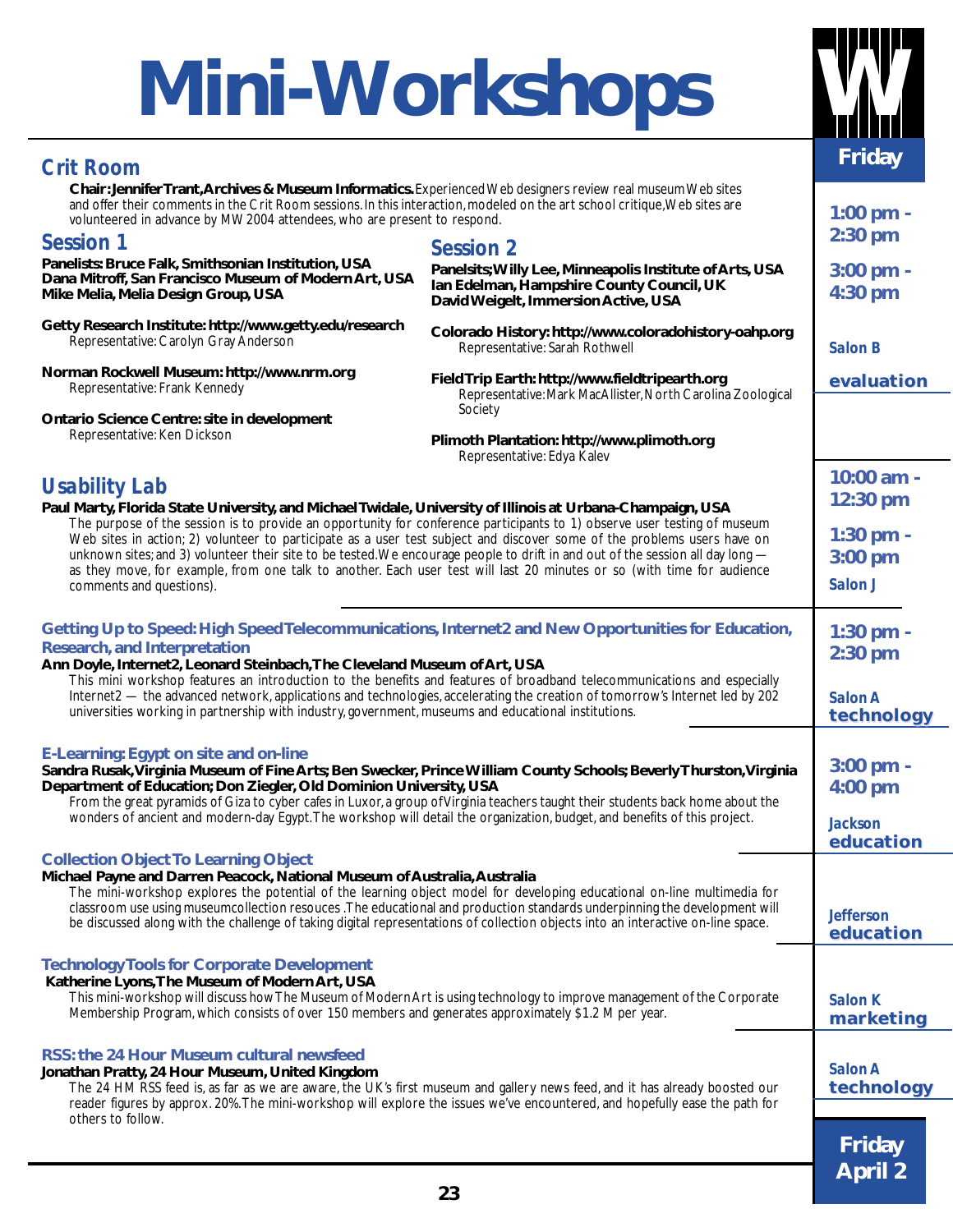

## **B Best of the Web**

## *The Judges Announce the Winners of the "Best of the Web" for the Year 2004*

Each year, Museums and the Web sponsors the Best of the Web competition. Museum Web sites from around the world were nominated in a variety of categories and judged by an independent panel of judges. At the annual awards ceremony, the judges present the winners in each category and discuss the criteria by which they were selected. They will explore best practices and note especially innovative ideas that emerged from the nominated sites.

#### **The Categories**

- Best Online Exhibition
- Best E-Services Site
- Best Museum Web Site Supporting Educational Use

#### **Chairs**

**David Greenfield, GolomGraphica, USA Jim Angus, National Institutes of Health, USA**

#### **Judges**

**Robert Abbott**, Motivo, USA **Manfred Bogen**, L-Soft International, Inc., USA **Cynthia R. Copeland,** New-York Historical Society, USA **James Devine**, Hunterian Museum and Art Gallery, University of Glasgow, Scotland **Karen Elinich**, Franklin Institute Science Museum, USA **Peter Gorgels**, Rijksmuseum Amsterdam, The Netherlands **Katherine Burton Jones**, Harvard Divinity School, USA **Susannah McGowan**, Georgetown University, USA

#### **Conflict of Interest**

• Best Innovative or Experimental Application

- Best Museum Professional's Site
- Best Museum Research Site
- **Best Site Overall**

**Marla Misunas**, San Francisco Museum of Modern Art, USA **Lawrence Monda**, National Museums of Kenya, Kenya **Joan Nordbotten**, University of Bergen, Norway **Aileen O'Riordan**, National Maritime Museum, United Kingdom

**Anne Robinson**, Indianapolis Museum of Art, USA **Heather Rostker**, National Museum of Natural History, Smithsonian Institution, USA **Kevin Sumption**, Powerhouse Museum, Australia

 **No site will be considered for a Best of the Web Award, if a judge is associated with it in any way.**

| www.ichim.org |                                                                                     |              |                                  |
|---------------|-------------------------------------------------------------------------------------|--------------|----------------------------------|
|               | <b>DIGITAL CULTURE AND HERITAGE</b><br>Patrimoine culturel et numérique             | <b>ICHIM</b> | Berlin 04 31 Aug. - 2 Sept. 2004 |
|               | Coproduction : Haus der Kulturen der Welt/Archives & Museum Informatics Europe SARL |              | contact@ichim.org                |

*Salon A/B/J/K*

**5:00 pm - 6:00 pm**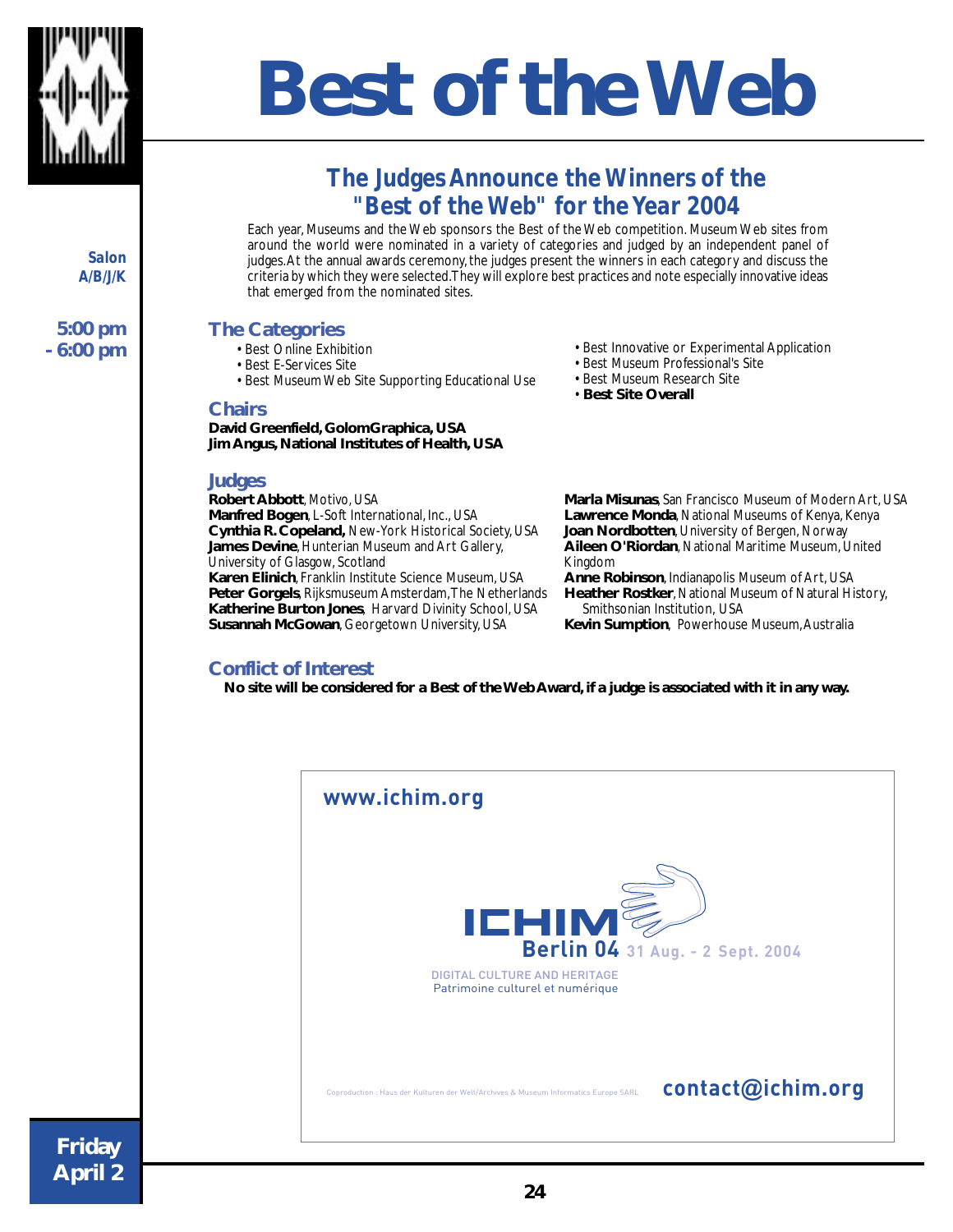# **Gallery Crawl**

#### **Torpedo Factory Art Center Old Town, Alexandria, VA**

On April 2, following the Best of the Web awards ceremony, buses will take MW2004 attendees to the Torpedo Factory Art Center, an artists cooperative in the heart of the 18th century city of Alexandria. A dozen commercial galleries in the Torpedo Factory Art Center and the surrounding blocks will host openings for MW2004 attendees, who can then take advantage of the Washington area's second largest concentration of excellent restaurants in downtown Alexandria

See the Information Sheet in your Registration Bag for full details about all the venues, including the wines to be served at each.

| Nо |                                                                                                | Gallery                          | Features                                                                                      |
|----|------------------------------------------------------------------------------------------------|----------------------------------|-----------------------------------------------------------------------------------------------|
| 1  | The Torpedo<br>Factory Art<br>Center                                                           | Art League<br>theartleague.org   |                                                                                               |
|    | 105 N. Union St.<br>Alexandria                                                                 |                                  | 1,200 member organization with juried shows<br>of emerging and established artists.           |
|    |                                                                                                | <b>BJ Anderson Gallery</b>       |                                                                                               |
|    |                                                                                                | www.bjandersonstudio.com         |                                                                                               |
|    |                                                                                                | etchings, and stone lithography. | Award winning watercolors, hand-painted                                                       |
|    |                                                                                                | Fiberworks                       | Artworks in Fiber                                                                             |
|    |                                                                                                | <b>Potomac Craftsmen</b>         |                                                                                               |
|    |                                                                                                |                                  | www.potomaccraftsmenguild.org                                                                 |
|    |                                                                                                |                                  | 70 Artist cooperative. One-of-a-kind fiberart<br>for personal adornment, and fiber sculpture. |
|    |                                                                                                | <b>Target Gallery</b>            |                                                                                               |
|    |                                                                                                | www.torpedofactory.org           |                                                                                               |
|    |                                                                                                |                                  | "Avant-Garden" contemporary definitions of<br>the garden in both fine art and craft           |
| 2  | <b>Gallery West</b>                                                                            |                                  |                                                                                               |
|    | www.gallery-west.com                                                                           |                                  |                                                                                               |
|    | 205 S. Union St. Alexandria                                                                    |                                  |                                                                                               |
|    | shows in all media.                                                                            |                                  | Oldest not-for-profit cooperative in No. Virginia. One-Artist                                 |
| з  | <b>Principle Gallery</b>                                                                       |                                  |                                                                                               |
|    | www.principlegallery.com<br>208 S. Union St. Alexandria                                        |                                  |                                                                                               |
|    |                                                                                                |                                  | Termed the "best section of quality art in the DC Area.                                       |
| 4  | <b>Silver Parrot</b>                                                                           |                                  |                                                                                               |
|    | www.silverparrot.com                                                                           |                                  |                                                                                               |
|    | 113 King St. Alexandria                                                                        |                                  |                                                                                               |
|    |                                                                                                |                                  | Old town Alexandria's favorite Jewelry Boutique, Next to a                                    |
|    | great restaurant -- Landini Bros.<br><b>Art Craft Collection</b>                               |                                  |                                                                                               |
| 5  |                                                                                                |                                  |                                                                                               |
|    | www.artcraftcollection.com<br>132 King St. Alexandria                                          |                                  |                                                                                               |
|    | Contemporary craft from over 400 American craft artists.<br>Pottery, Glass, Jewelry, Sculpture |                                  |                                                                                               |
| 6  | <b>Gallery Lafayette</b>                                                                       |                                  |                                                                                               |
|    | www.gallery-lafayette.com                                                                      |                                  |                                                                                               |
|    | 320 King St Alexandria                                                                         |                                  |                                                                                               |
|    | Works of Todd Healy                                                                            |                                  |                                                                                               |
| 7  | <b>Prince Royal Gallery</b>                                                                    |                                  |                                                                                               |
|    | www.princeroyalgallery.com                                                                     |                                  |                                                                                               |
|    | 204 S. Royal St. Alexandria                                                                    |                                  |                                                                                               |
|    | Fine Art in many media from over 40 artists                                                    |                                  |                                                                                               |



*On the Town!*

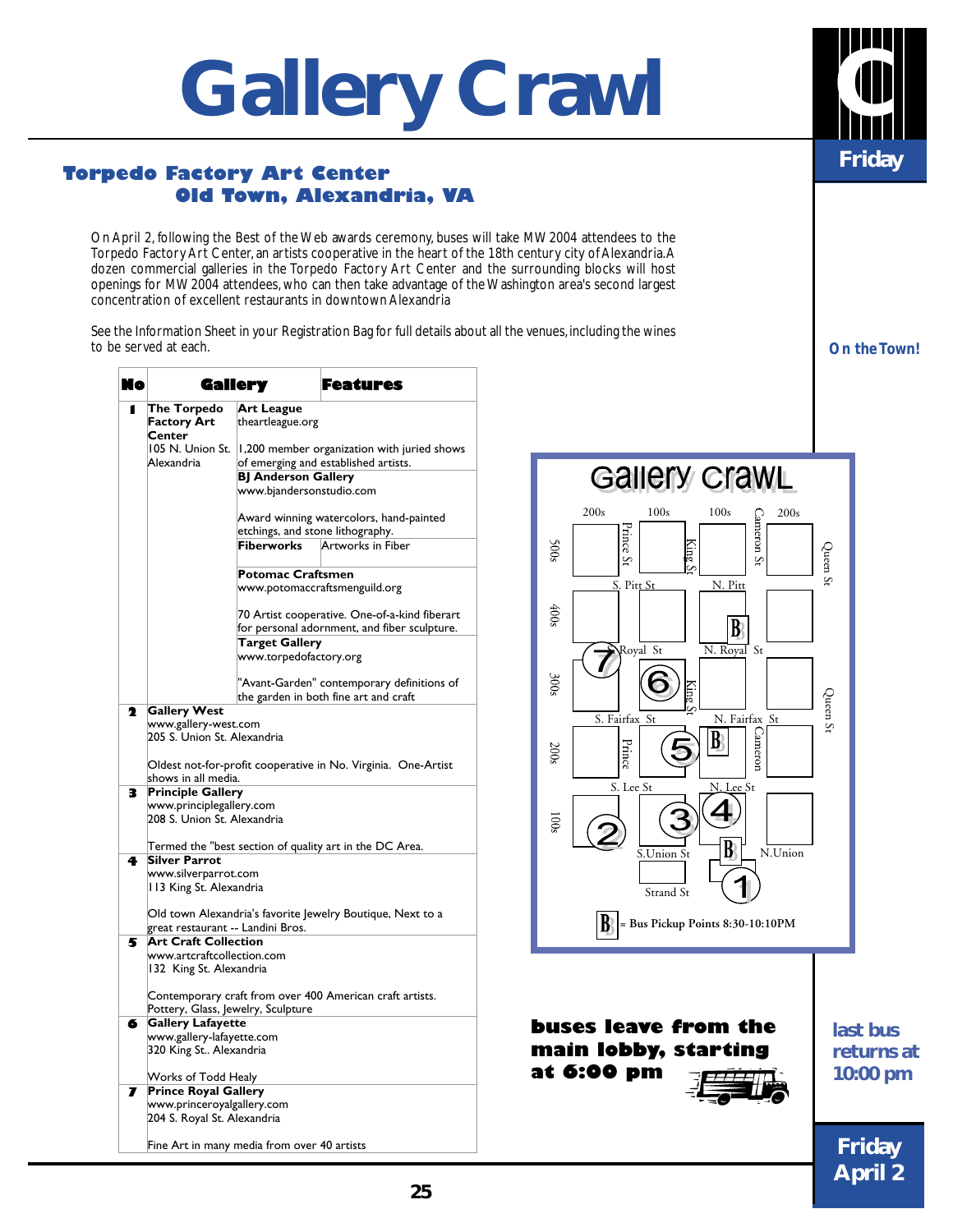

## **D Demonstrations**

### *Session 1*

#### **Digital Decades Online Project**

**Hansel Cook, Saint Mary's University, Halifax, Nova Scotia, Canada**

- The Digital Decades on-line exhibition is a series of Web sites developed by the Saint Mary's University
- 10 Archives. Development began as part of the institution's 200th Anniversary, both as an attempt to present historical information on the Web and as a way of reconnecting with Alumni and others associated with the institution.

#### **Smithsonian Environmental Research Center Case Study**

#### **Janna Posey, Woodpile Studios, Vienna, VA, USA**

The Smithsonian Environmental Research Center (SERC) is among the world's leading research centers

for environmental studies of the coastal zone. For over 35 years, SERC has been involved in critical research, professional training for young scientists, and environmental education. **2 7** 

#### **No Two Horns: A Gallery of Art and Exploits**

#### **Michael Frohlich and Mark Halvorson, State Historical Society of North Dakota, Bismarck, ND**

This demonstration will examine some of the concerns and issues involved in integrating Hunkpapa Dakota oral tradition, museum artifacts, photographs, wax **2 4** 

cylinder recordings, and Euro-American historical writings to create a virtual exhibit.

#### **Exhibit Kiosks Examples at Fruitlands Museums Michael Volmar, Fruitlands Museums, Harvard, MA, USA**

Beginning in 1998, Fruitlands Museums has developed a series of exhibit kiosks using VCD, audio, and

computer based technologies. Most recently, the archive at Fruitlands Museums includes a the large collection of Harvard and Shirley Shaker manuscripts. **1 3** 

#### **Digital Morphology - a 3D Collection of Natural History Specimens**

- **Timothy Rowe, University of Texas, Austin, TX, USA** Digital Morphology (www.DigiMorph.org) is part of the National Science Foundation Digital Libraries Initiative. It serves unique 2D and 3D visualizations of
- the internal and external structure of living and extinct vertebrates, and a growing number of plants, insects, and other non-vertebrates. **2 6**

#### **MuseumFinland — Finnish Museums on the Semantic Web**

#### **Eero Hyvönen, University of Helsinki, Helsinki, Finland** We demonstrate the semantic web portal

"MuseumFinland — Finnish Museums on the Semantic Web" presented as a paper in the main conference. **1 9**  By semantic web techniques, it is possible to make collections semantically interoperable and provide the museum visitors with intelligent, content-based search and browsing services.

#### **The ScienceSource: A Curriculum Based Science Resource**

#### **Fawn Warner, Discovery Center of Springfield, Springfield, MO, USA**

- The ScienceSource was developed as part of a Institute of Museum and Library Services grant. The site is **6**
- currently being piloted with thirteen classrooms in both rural and urban school districts.

#### **My Life as an Elk**

#### **Kathy Turner, National Museum of Wildlife Art, Jackson, WY, USA**

In the 1980's, Choose Your Own Adventure books were popular among young readers. In these books

the reader was given an option at the end of each chapter. The choice would then determine how the story develops. **7**

#### **Peabody Essex Museum: ARTscape**

#### **Christy Sorensen and James Forrest, Peabody Essex Museum, Salem, MA, USA**

In June of 2003, the Peabody Essex Museum (PEM)

25 **completed construction of a major new building and<br>
25 <b>Completely refurbished its exhibition galleries** in accord completely refurbished its exhibition galleries in accord with an innovative interpretive framework.

#### **Changing the Face of Medicine: Celebrating America's Women Physicians**

#### **Kevin Schlesier, National Library of Medicine, Bethesda, MD, USA**

The 'Changing the Face of Medicine' exhibition at the National Library of Medicine examines the many ways that women have influenced and enhanced the practice of medicine. **2 2** 

#### **Designing and Implementing a Database-Driven Image Gallery**

#### **William Paine and Sarah Fazenbaker, Florida Museum of Natural History, Gainesville, FL, USA**

After receiving multiple proposals for collection image galleries at the Florida Museum of Natural History,

we designed a flexible database-driven image gallery system to facilitate the rapid development of dynamic galleries for a range of disciplines. **2 3** 

### **Saturday April 3**

#### **8:30 am - 10:00 am**

*Salon C/D/E/F/G/H*

**close-up close-up**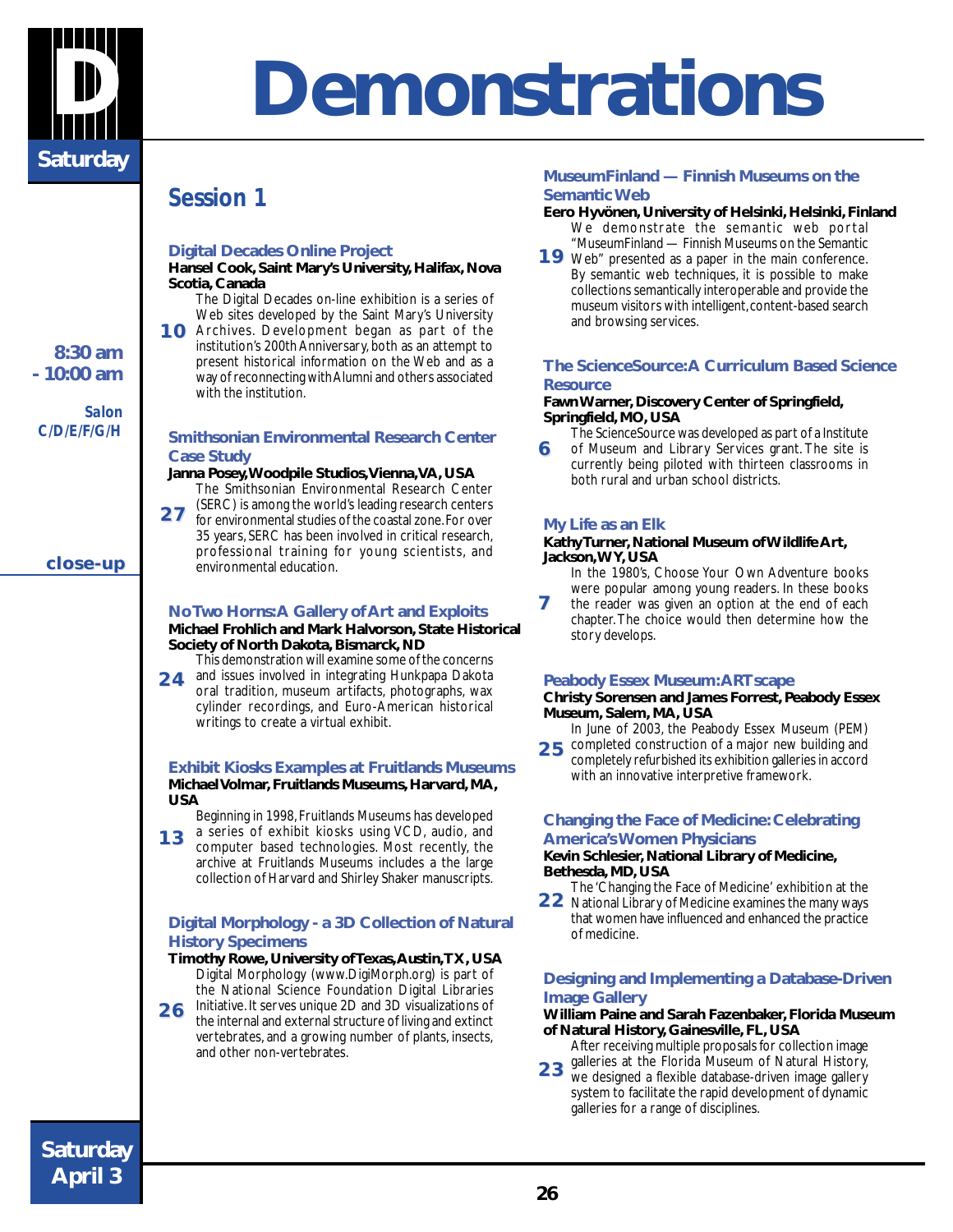## **Demonstrations D**

#### **Notes from the Field: Promoting Visitor Engagement in Science through Research Expedition Sites**

#### **Sarah Marcotte, Natural History Museum of LA County, Los Angeles, CA, USA**

To promote public understanding of the importance of research and of maintaining collections, the

Education and Curatorial Divisions have collaborated on a series of pages called Research Expeditions on the Natural History Museum of Los Angeles County web site A 3D Scanning and animation application for museum gallery and Web site. **2 0** 

#### **A 3D Scanning and animation application for museum gallery and Web site**

#### **Bruce Williams, Canadian Museum of Nature, Ottawa, Canada**

The Canadian Museum of Nature is developing a signature gallery on fossils; the gallery will feature

"enhanced learning stations" and is scheduled to open in 2006. As part of the gallery development process, interactive content for both the gallery setting and for distribution via nature.ca (the museum's Web site) is being produced simultaneously. **1 6** 

#### **Inspection Of Museum Web Application Quality: Analysis Of Selected European Sites**

#### **Elena Corradini, Scienze dei Beni CulturaliBologna, Italy**

We present a general method for museum site inspection based on a Quality Tree, which consists of

seven main quality characteristics and almost 40 subcharacteristics. It enables us to evaluate the site quality by examining approximately 180 questions, both subjective and objective. **5**

#### **Life in Shadows: Hidden children and the Holocaust**

#### **Adele O'Dowd, U.S. Holocaust Memorial Museum, Washington, DC, USA**

The online exhibition "Life in Shadows: Hidden Children and the Holocaust" uses characteristics of

18 web media to support varied types of learning experiences. This exhibition provides not only the Museum voice but also the survivors' voice in documentary, interactive and conceptual experiences and is designed to appeal to a variety audience learning styles.

> *See the Plan in your conference handouts for Demo Locations.*

#### **Belfer Exemplary Lessons for Holocaust Education**

#### **Warren Marcus, Director, U. S. Holocaust Memorial Museum,Washington, D.C., USA**

- Middle and high school educators were invited to submit lessons to illustrate or add to student understanding of individual responsibility during the
- Holocaust. A panel of USHMM teaching fellows, experienced teachers from USHMM teacher education programs, and educators from Project Zero at Harvard Graduate School of Education selected five lessons for the Web site. **9**

#### **Ours to Fight For**

#### **Courtney Aison, Museum of Jewish Heritage A Living Memorial to the Holocaust, New**

The Museum of Jewish Heritage- A Living

- Memorial to the Holocaust, New York City Goals of this program include providing an overarching
- structure for diverse content without imposing a curatorial voice and creating an environment where visitors can contribute their own "war stories" and reactions to the exhibition. **2 1**

#### **The U.S. National Park Service Museum**

#### **Khaled Bassim, National Park Service, Washington, DC, USA**

NPS ParkNet at www.nps.gov is the NPS portal. Staff will be present to discuss the: Civil War Soldiers and Sailors System (CWSS) of Civil War records and the

14 National Park Service Interactive Map Center (IMC), an on-line resource for finding and viewing information about and maps of national parks.

#### **Theatre of Memory**

#### **Bernardo Uribe Mendoza, Universidad Nacional de Colombia, Bogotá, Colombia**

Our Web site includes documents related to our research project on electronic extended galleries to

exhibit the Decorative Arts Collection objects of the Museo Nacional de Colombia. We have developed 3D displaying environments in VRML /JAVA . **1 1** 



#### **Coffee served in the Demonstration Hall**

**8:30 am - 10:00 am**

*Salon C/D/E/F/G/H*

#### **close-up close-up**

**Saturday <sup>27</sup> Saturday April 3**

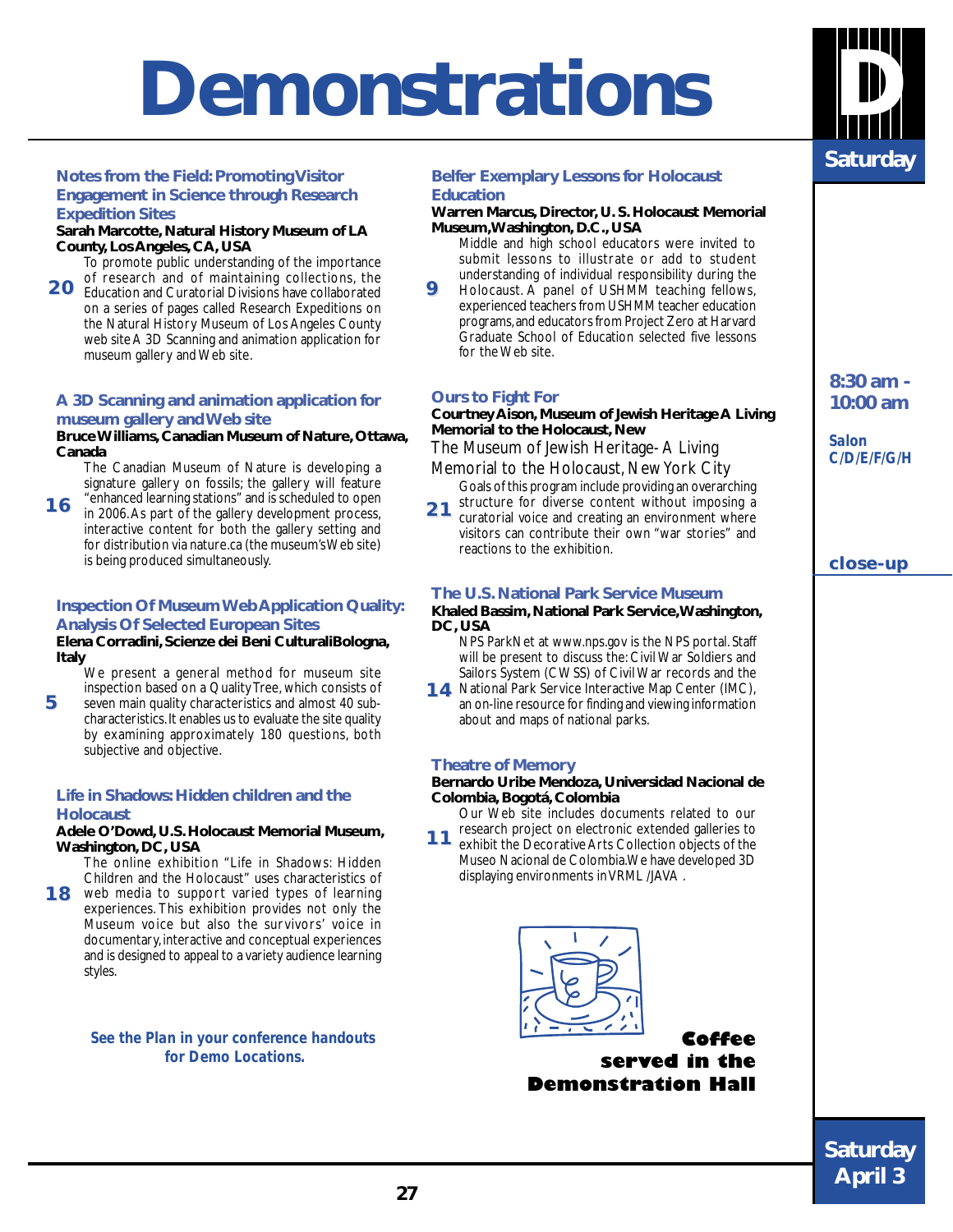

## **D Demonstrations**

### *Session 2*

**10:00 am - 11:30 am**

*Salon C/D/E/F/G/H*

**close-up close-up**

#### **Digital Content in a Museum Library: Projects and a Survey**

**Paul O'Pecko, Mystic Seaport Museum, Mystic, CT, USA** The G.W. Blunt White Library at Mystic Seaport has

been involved in creating digital content for web display over the last 4 years. We have attempted to incorporate **2 0** 

our digital work into our daily routines and finding aids in addition to using the content as stand-alone .exhibits..

#### **David and Goliath: The Struggle Between a Small Museum and Its Large Parent Organization Brigid Nuta and Anne Smallman, College Park Aviation Museum, College Park, MD, USA**

This demonstration will show the final result of a two-**2 3** 

year effort to create a website for the College Park Aviation Museum.

#### **My Chicago Online**

**Heidi Moisan, Chicago Historical Society, Chicago, IL, USA**

The Chicago Historical Society (CHS) is developing the "My Chicago" Web site for after-school

practitioners. "My Chicago" comprises a variety of activities for children ages 6–12, using the symbols and design of the Chicago flag to explore the city's rich and diverse history. **6**

#### **Serving the Public: Towards an Understanding of your Web Audience**

**Sarah Rothwell, Colorado OAHP, Denver, CO, USA**

This demonstration looks at the effectiveness of an online user survey in serving our public. The demonstration will include the online survey itself, information concerning its development and an analysis of results. **9**

#### **Incorporating youth culture in cultural education Henk van Zeijts, Waag Society, Amsterdam, the Netherlands**

In Teylers Museum in Haarlem, the Netherlands, the concept of an adventure game is used to create a

learning environment in which the collection of the museum is naturally embedded. The game environment offers visitors a learning experience based on a narrative structure. **2 3** 



**Coffee will be served in the Demonstration Hall**

#### **Riversdale Historic House Museum: A Small Museum and the Internet**

#### **Karen Bellnier, American Association of Museums, Washington, DC, USA**

Many barriers can discourage smaller museums from taking advantage of the Internet as a method of

10 communication and tool for meeting their mission. These barriers may include the cost of creating an online presence, the staff time for determining and developing an online strategy.

#### **Puke Ariki – We've Got Some Great Stories to Tell**

#### **Simon Pickford, Puke Ariki, New Plymouth, New Zealand**

Puke Ariki (Hill of the Chiefs) is the new united museum, library and visitor information center for

**15** Taranaki, New Zealand. Our vision for the Puke Ariki Web site was to create an on-line resource that provided a taste of what can be found within Puke Ariki itself, as well as a showcase for the stories of Taranaki: the people, the places, the events, the myths and legends that make Taranaki such a unique place.

#### **The Renaissance Connection - Allentown Art Museum**

#### **Lise Dube, Allentown Art Museum,Allentown, PA, USA**

Introducing The Renaissance Connection! The Allentown Art Museum celebrates the launch of this

web based project which started simply as an idea to integrate the middle school curricula with the Museum's Samuel H. Kress collection of Renaissance art. **1 8** 

#### **Telling An Old Story in a New Way: Raid on Deerfield - The Many Stories of 1704**

**Juliet Jacobson and Lynne Spichiger, Pocumtuck Valley Memorial Association, Deerfield, MA, USA**

Memorial Hall Museum, in collaboration with Native and French Canadian cultural organizations, and with funding support from both NEH and IMLS, is developing a website that focuses on the 1704 raid on Deerfield, Massachusetts. **2 7** 

#### **Digital Exhibitions from the University Libraries' Special Collections at Virginia Tech**

**Tamara Kennelly,Virginia Tech, Blacksburg, VA, USA** Enter the web pages of Virginia Tech's Special

Collections and stroll through historic Blacksburg, learn about the black history of the university, read the Civil War letters of a homesick drummer boy, or view sites from Leopold Bloom's odyssey in James Joyce's Ulysses. **1 6**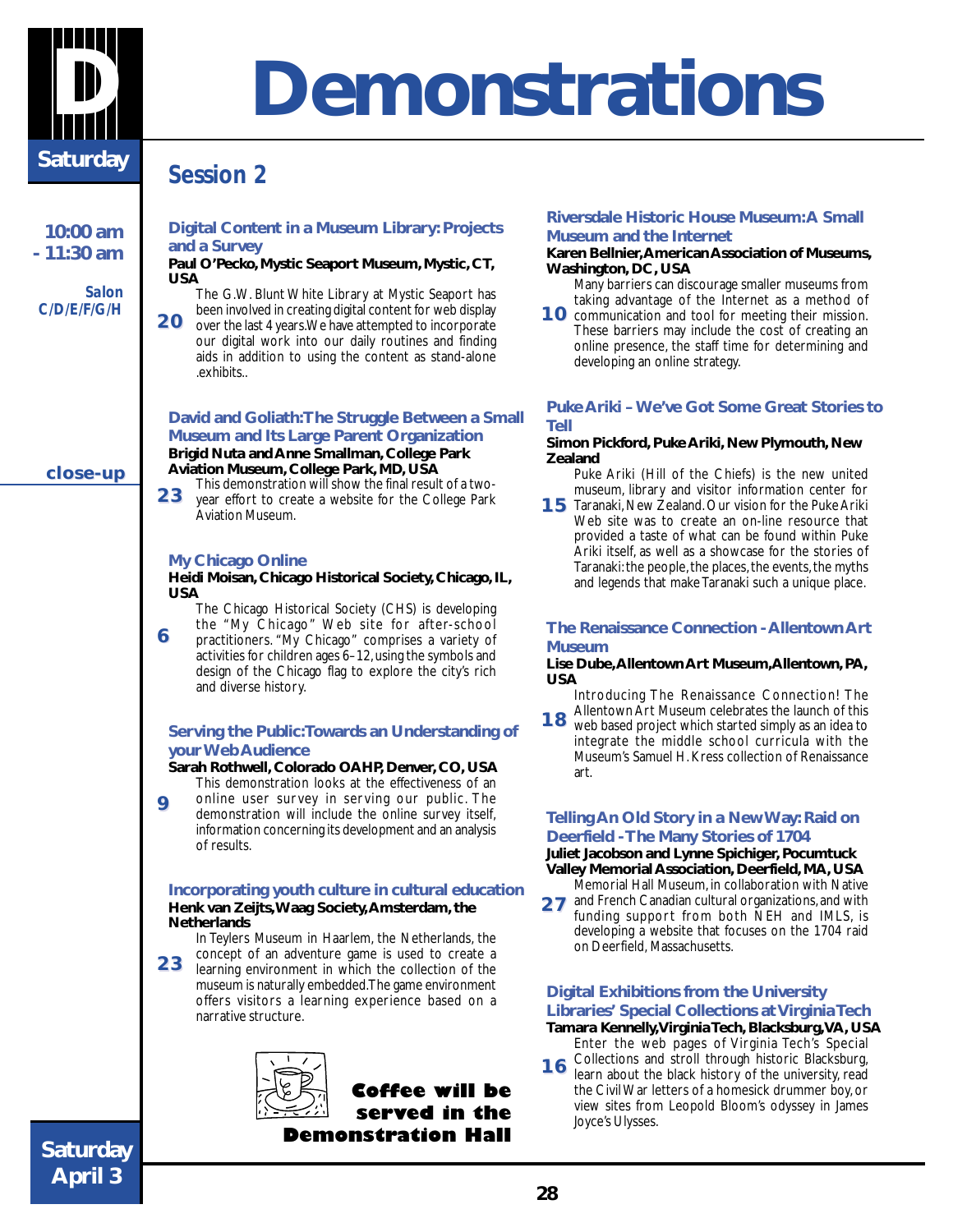## **Demonstrations**



#### **America on the Move**

#### **Steven Lubar, National Museum of American History, Washington, DC**

USA

**5**

Transportation transformed America. This dynamic companion Web site to the largest exhibition to ever **2 2**  be installed in the National Museum of American History explores the past two centuries of how Americans took to the rails, roads and water, driving the economic and cultural life of the nation.

#### **Kiki Smith: Prints, Books, and Things**

#### **Allegra Burnette, The Museum of Modern Art, New York, NY USA**

Kiki Smith (American, born Germany, 1954) is among the most significant artists of her generation. Utilizing Flash MX with Zoomify, visitors are transported into

the online gallery with the ability to zoom into each artwork, bringing the smallest details of the artist's work to life **2 1** 

#### **Lewis & Clark: The National Bicentennial Exhibition**

#### **Dan Zlatic, Missouri Historical Society, MI USA**

Two hundred years after Meriwether Lewis and

William Clark set out from St. Louis on their transcontinental journey of exploration, a major multicity museum exhibition and a virtual experience will commemorate their adventure. **7**

#### **Making Museum Websites Accessible**

#### **Jonathan Bowen, London South Bank University, London, United Kingdom**

This demonstration will show facilities developed to

aid in improving the accessibility of museums websites. The demonstrator will also be available to discuss accessibility issues for museum websites in general and to comment briefly on specific museum websites if required. **1 9** 

#### **Making Learning Fun: Plimoth Plantation's On-line Learning Center**

#### **Lisa Neal, eLearn Magazine, and Kim Van Wormer, Plimoth Plantation Inc., Plymouth, MA, USA**

Plimoth Plantation, a living history museum, sought to provide on-line learning that, while not replicating a physical visit, provided a rich and compelling educational experience. Plimoth Plantation's You Are the Historian on-line learning center (OLC) teaches about the events that later became known in the US as The First Thanksgiving.

*See the Plan in your conference handouts for Demo Locations.*

#### **Love and Yearning Interactive**

#### **John Gordy, Freer/Sackler Galleries, Smithsonian Institution, USA**

The Freer Sackler Galleries will demonstrate their popular interactive which accompanied the exhibition

"Love and Yearning: Mystical and Moral Themes in Persian Poetry and Painting" This interactive uses Flash and Zoomify to guide the visitor through the miniature Persian paintings. **2 4** 

#### **Real-Time in a Virtual World: Transforming Education Through Interactive Videoconferencing**

- **Patricia Barbanell, Schenectady City Schools, USA** Project VIEW, a USA Federal Technology Innovation Challenge Project, is entering the last year of its 5-
- year grant which has sought to transform the nature 25 of K-12 content delivery through the infusion of interactive video-conferencing with museums and other content providers.

**10:00 am - 11:30 am**

*Salon C/D/E/F/G/H*

**close-up close-up**

## **POWERFULL** ENGAGING **INTERACTIVE 3D**

created using cutting-edge technologies such as QTVR, Viewpoint and Arius3D. Come meet us to see how we can help you.

> **BOOTH #12** WWW.DIGINICHE.COM 18775304440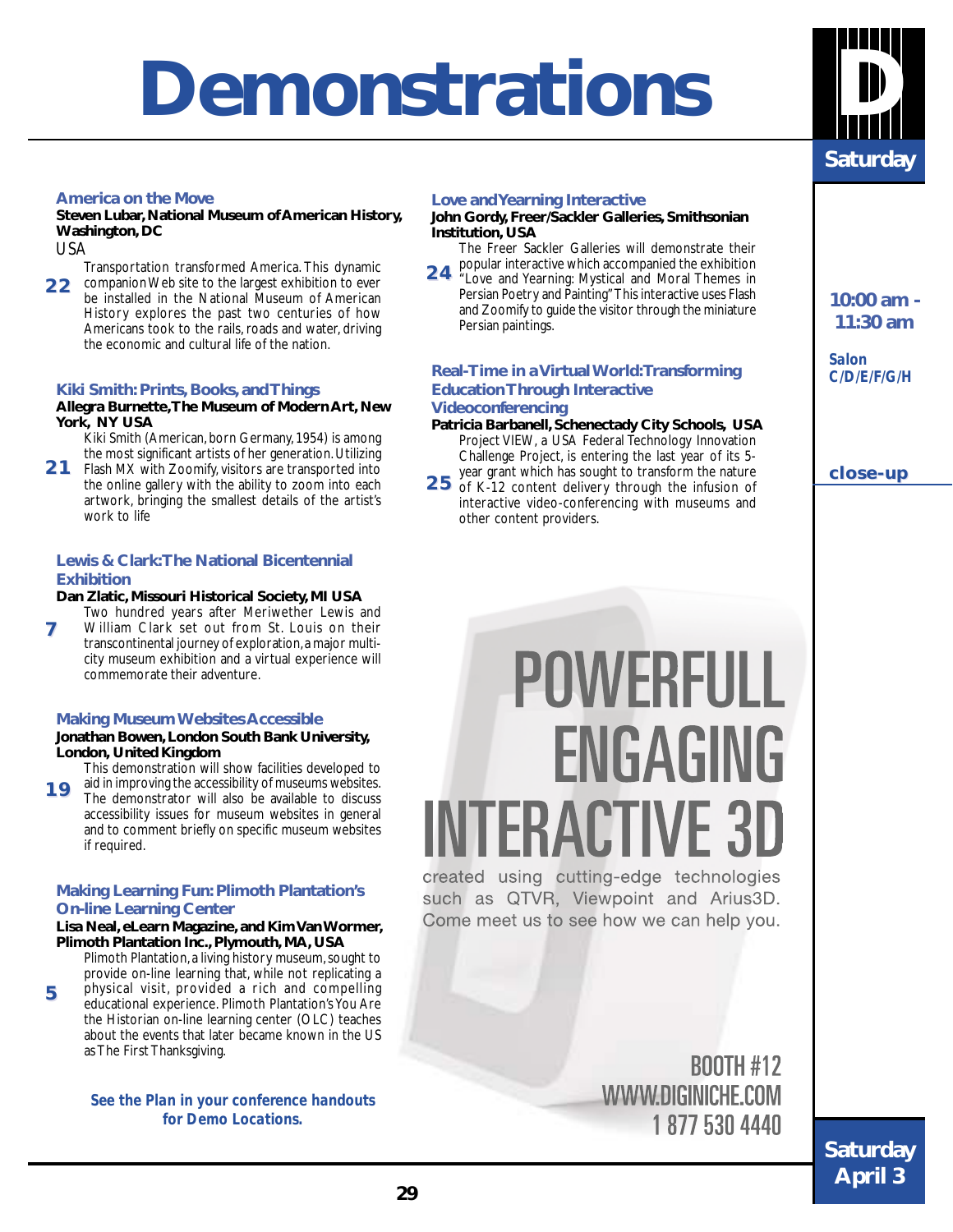

**10:00 am - 11:30 am**

**close-up close-up**

*Salon C/D/E/F/G/H*

## **D Demonstrations**

#### **MZTV Museum of Television Interactive 3D Gallery**

- **Michael Adams, MZTV Museum of Television, Canada** The MZTV Museuem of Television has very recently created an online, interactive 3D gallery of the vintage
- TV sets in it's collection. The sets are presented as, animated 3D objects that allow viewers to "pick up" and rotate the sets in any direction, to zoom in on fine details, and to see and hear, for example, how a 1928 mechanical TV actually works. **1 2**

#### **Silent Witness**

#### **Adele O'Dowd, U.S. Holocaust Memorial Museum, USA**

- The online exhibition "Silent Witness", about a little dress worn during a Holocaust survivor's escape from
- a Polish ghetto, was created with as much tender care as the historical artifact itself. This exhibition highlights the artifact as one from our collection, each of the 8,000 having a unique story to tell. **2 6**

#### *See the Plan in your conference handouts for Demo Locations.*

#### **Advancing Tools for Tolerance: Harnessing the web to support**

#### **Sarah Bordac, Museum of Tolerance, Providence, RI, USA**

- The Museum of Tolerance promotes human rights and
- 11 social justice through education, outreach, and social<br> **11 1 action The opline Teacher's Guide project analysed the** action. The online Teacher's Guide project enabled the Museum to advance its goal of becoming a museum without walls.

#### **QuickTime Virtual Reality Artifact Photography at the National Air and Space Museum's Steven F. Udvar-Hazy Center**

#### **Victoria Portway, National Air and Space Museum, Smithsonian Institution, Washington, DC, USA**

- The National Air and Space Museum is visited by over **14** 10,000,000 people every year. The Museum has
- endeavored to offer visitors the next best thing to sitting in the pilot's seat - QuickTime Virtual Reality (QTVR).







Marian Koshland Science Museum Web Site National Academy of Sciences Web site and multimedia interactives http://www.koshlandscience.org

Exploring links between scientific research and everyday life.





**Saturday**

**April 3**

intelligent interactive media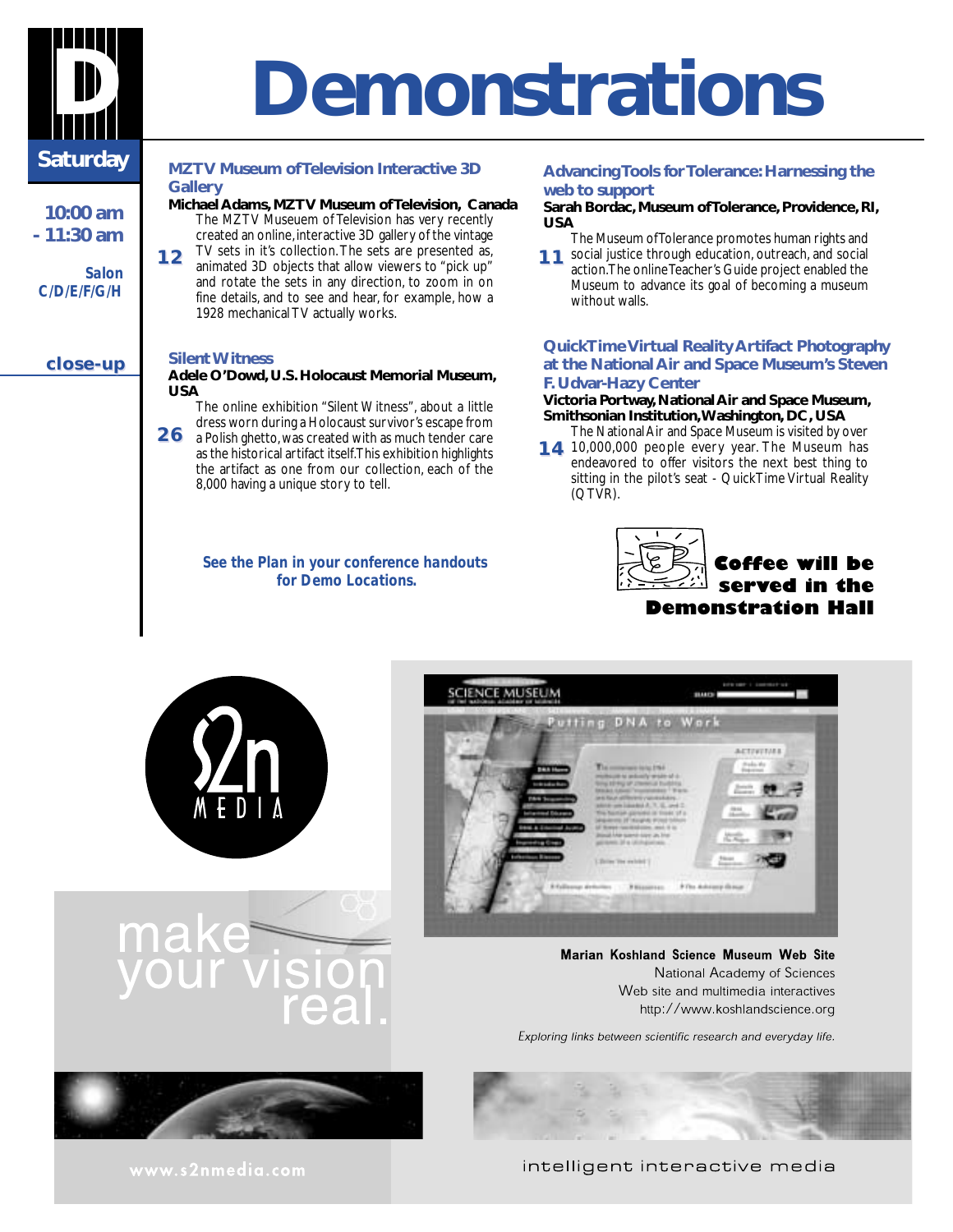## **Sessions**

## *Virtual / Physical*

**Chair: Susan Chun, The Metropolitan Museum of Art, USA**

#### **Memory and Territory: New Forms of Virtuality for the Museum**

**Elisa Giaccardi, Center for LifeLong Learning and Design (L3D), USA**

In what ways do new technologies enhance the collective and relational nature of the museum? What cultural role and significance can physical artifacts assume in the digital age? Can a virtual museum promote the social dimension of a new, digital creativity linked to actual cultural artifacts?

#### **Exploiting Historic Collections On-line**

**Mike McConnell and Middleton, University of Aberdeen, United Kingdom** This paper outlines the processes involved in the creation of three virtual resources at the University of Aberdeen: an on-line museum collection, and two library projects that focus on specific aspects of the region's history. It details how these resources were enhanced by the careful use of new technologies.

#### **The King's Kunstkammer: Presenting Systems of Knowledge on the Web**

**Tine Wanning and Bente Gundestrup, The National Museum of Denmark, Denmark** The King's Kunstkammer is an interactive on-line exhibition that aims to create a virtual reunification of a nowdissolved Renaissance collection and to demonstrate the principle of collecting and classification. In the interactive part the user can create a personal exhibition from the objects in The King's Kunstkammer.

#### **From Virtually Impossible to the Virtual: Building a Dream Exhibition**

**Kirk Alexander, University of California, Davis; and Janet Temos, Princeton University, USA** A map, some engravings, the records of a vanished city ... neglected artists, scattered works, and a compelling story to tell: these words describe two recent projects undertaken by the Educational Technologies Center (ETC) at Princeton University. In both cases, the combined interaction of scholarship and technology has resulted in the virtually impossible becoming virtual reality.

### *Evaluation Methods*

**Chair: James Devine, University of Glasgow, Scotland**

#### **We're Building It, Will They Use It? The MOAC II Evaluation Project**

**Robin Chandler, University of California Office of the President; Anne Gilliland-Swetland, UCLA; and Layna White, San Francisco Museum of Modern Art, USA**

This paper first reviews the development of MOAC, with a particular emphasis on the nature of its contents as well as its metadata infrastructure. It then discusses the triangulated research design that is being applied by the study.

#### **Evaluating Context-Aware Mobile Applications In Museums: Experiences from the MUSE Project**

**Franca Garzotto, Politecnico di Milano; Tullio Salmon Cinotti, University of Bologna; Rossana Muzii, Soprintendenza Speciale del Polo Museale di Napoli; Maurizio Malavasi, Ducati Sistemi S.p.A., Italy**

This paper discusses the evaluation of the mobile context-aware multimedia version of an application developed for the Museum and Charterhouse of San Martino. Evaluation has been carried out using two complementary methods: questionnaire-based user testing (involving representative samples of end users) and heuristic inspection (performed by usability experts and based on the MiLE evaluation technique.

#### **User evaluation: sharing expertise to build shared values**

**David Dawson, Resource: The Council for Museums Archives and Libraries; Alice Grant, AliceGrant Consulting; Paul Miller, Joint Information Systems Commission, United Kingdom and John Perkins, Mus\*Info, Canada**

In January 2003, cultural organizations internationally were invited to submit user evaluations of digital resources for review and analysis by the Cultural Content Forum (CCF). In October 2003, a second stage of research was completed; this explored the potential for proposing common methodologies and user profiles for use in evaluation projects. This paper describes the research in more detail.

**11:30 am - 1:00 pm**

*Salon A*

**design**

**11:30 am - 1:00 pm**

*Salon B*

**evaluation evaluation**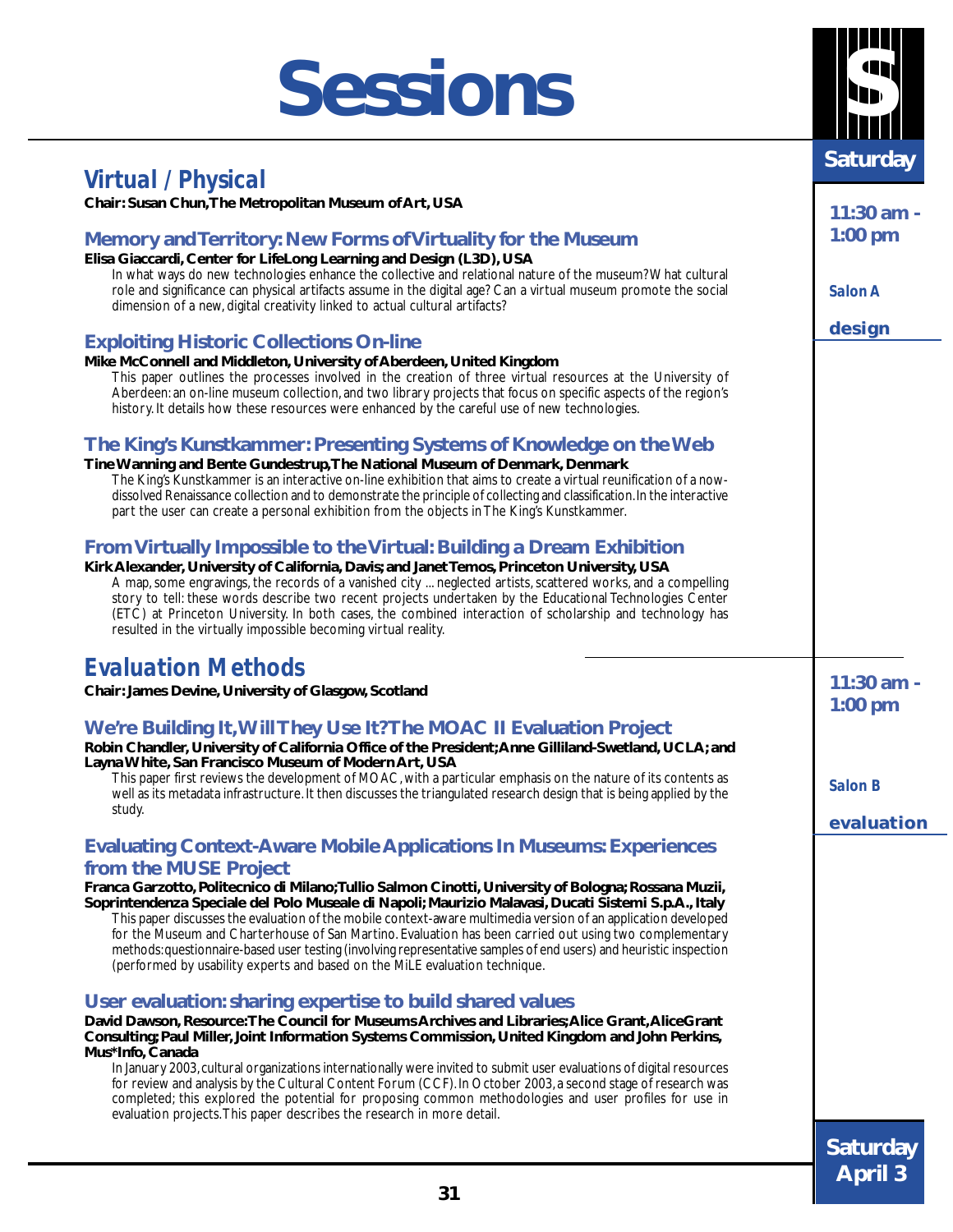

## **S Sessions**

| <b>Saturday</b>                   |                                                                                                                                                                                                                                                                                                                                                                                                                                                                                                                                                                                                         |
|-----------------------------------|---------------------------------------------------------------------------------------------------------------------------------------------------------------------------------------------------------------------------------------------------------------------------------------------------------------------------------------------------------------------------------------------------------------------------------------------------------------------------------------------------------------------------------------------------------------------------------------------------------|
|                                   | <b>HandHelds</b>                                                                                                                                                                                                                                                                                                                                                                                                                                                                                                                                                                                        |
|                                   | Chair: Arnold Kramer, US Holocaust Memorial Museum, USA                                                                                                                                                                                                                                                                                                                                                                                                                                                                                                                                                 |
| 11:00 am<br>$-1:00$ pm<br>Salon J | The Blanton iTour - An Interactive Handheld Museum Guide Experiment<br>Anne M. Manning and Glenda L. Sims, The University of Texas at Austin, USA<br>The Blanton Museum, in collaboration with the University of Texas at Austin's Information Technology Services,<br>developed, implemented, and evaluated an interactive handheld museum guide as part of a larger study on<br>interpretation. Research data was collected and analyzed on two main foci: visitor engagement with the exhibit<br>(with and without the iTour), as well as comparison of three different types of handheld computers. |
| technology                        | <b>Multimedia Handhelds: One Device Many Audiences</b>                                                                                                                                                                                                                                                                                                                                                                                                                                                                                                                                                  |
|                                   | Chris Tellis, Antenna Audio, USA<br>Over the past 12 months there has been a tremendous amount of progress that has moved the wireless<br>handheld platform from the theoretical realm into the practical for museum guides. This paper looks at the new<br>applications for this platform and describes representative handheld programs at five museums.                                                                                                                                                                                                                                              |
|                                   | <b>Multimedia Tour Programme at Tate Modern</b><br>Gillian Wilson, Tate Modern, United Kingdom<br>The Tate Modern's Multimedia Tour programme includes three different types of handheld tours: a Multimedia<br>Highlights Tour, a tour in British Sign Language, and a Collections Tour. Through both quantitative and qualitative<br>evaluation we are gaining valuable knowledge about visitors' thoughts on handheld tours in museums.                                                                                                                                                              |
|                                   | <b>Renwick Hand Held Education Project</b>                                                                                                                                                                                                                                                                                                                                                                                                                                                                                                                                                              |
|                                   | Claire Larkin, Smithsonian American Art Museum, USA<br>In fall of 2002, the Consortium for Interchange of Museum Information (CIMI) selected the Renwick Hand Held<br>Education Project as a test bed for HandScape, a research and documentation effort supported by Intel<br>Corporation. Through HandScape SAAM had the benefit of collaborating with Dr. Geri Gay, Director of the<br>Human Computer Interaction Group at Cornell University which helped SAAM gather and assess visitor<br>feedback to determine what was working well and what could be improved.                                 |
| $9:00$ am                         |                                                                                                                                                                                                                                                                                                                                                                                                                                                                                                                                                                                                         |
| $-12:30$ pm                       | <b>Dialog Table Interactive</b>                                                                                                                                                                                                                                                                                                                                                                                                                                                                                                                                                                         |
| Lee                               | Michael McAllister, Marek Walczak, and Jakub Segen, Dialog Table, USA                                                                                                                                                                                                                                                                                                                                                                                                                                                                                                                                   |
| design                            | Lunch On Your                                                                                                                                                                                                                                                                                                                                                                                                                                                                                                                                                                                           |
|                                   | 1:00 - 2:00 pm                                                                                                                                                                                                                                                                                                                                                                                                                                                                                                                                                                                          |
|                                   | <b>User-Created Content</b>                                                                                                                                                                                                                                                                                                                                                                                                                                                                                                                                                                             |
| $2:00$ pm                         | Chair: Stephanie A. Stebich, Minneapolis Institute of Arts, USA                                                                                                                                                                                                                                                                                                                                                                                                                                                                                                                                         |
| $-3:30$ pm                        | Learning from Amazon and eBay: User-generated Material for Museum Web<br><b>Sites</b>                                                                                                                                                                                                                                                                                                                                                                                                                                                                                                                   |
| Salon A                           | Gail Durbin, Victoria & Albert Museum, United Kingdom<br>Museums have a way to go in understanding what has long been apparent to commercial sites: you don't have to<br>sweat it out over all your content if you are prepared to allow visitors to generate it for you. eBay and Friends<br>Reunited have sites entirely built on user-generated content, and Amazon is increasingly leaning on users to                                                                                                                                                                                              |
| design                            | develop content that adds depth and vitality. Museums can learn lessons from this approach.                                                                                                                                                                                                                                                                                                                                                                                                                                                                                                             |
| <b>Saturday</b>                   | <b>Digitising African Oral Narratives In A Global Arena</b><br>Renate Meyer, Centre for Popular Memory, South Africa<br>In short, there are concerns that are specific to the African continent which are not being addressed on a global<br>level. Through the Centre for Popular Memory's (CPM's) audio visual archive and the collection of narratives of<br>urban terror and power relations in the diasporas, these concerns are explored with relation to digitisation<br>procedures, storage mediums/customised digital repositories, and virtual archives in a global context.                  |
| <b>April 3</b>                    | 32                                                                                                                                                                                                                                                                                                                                                                                                                                                                                                                                                                                                      |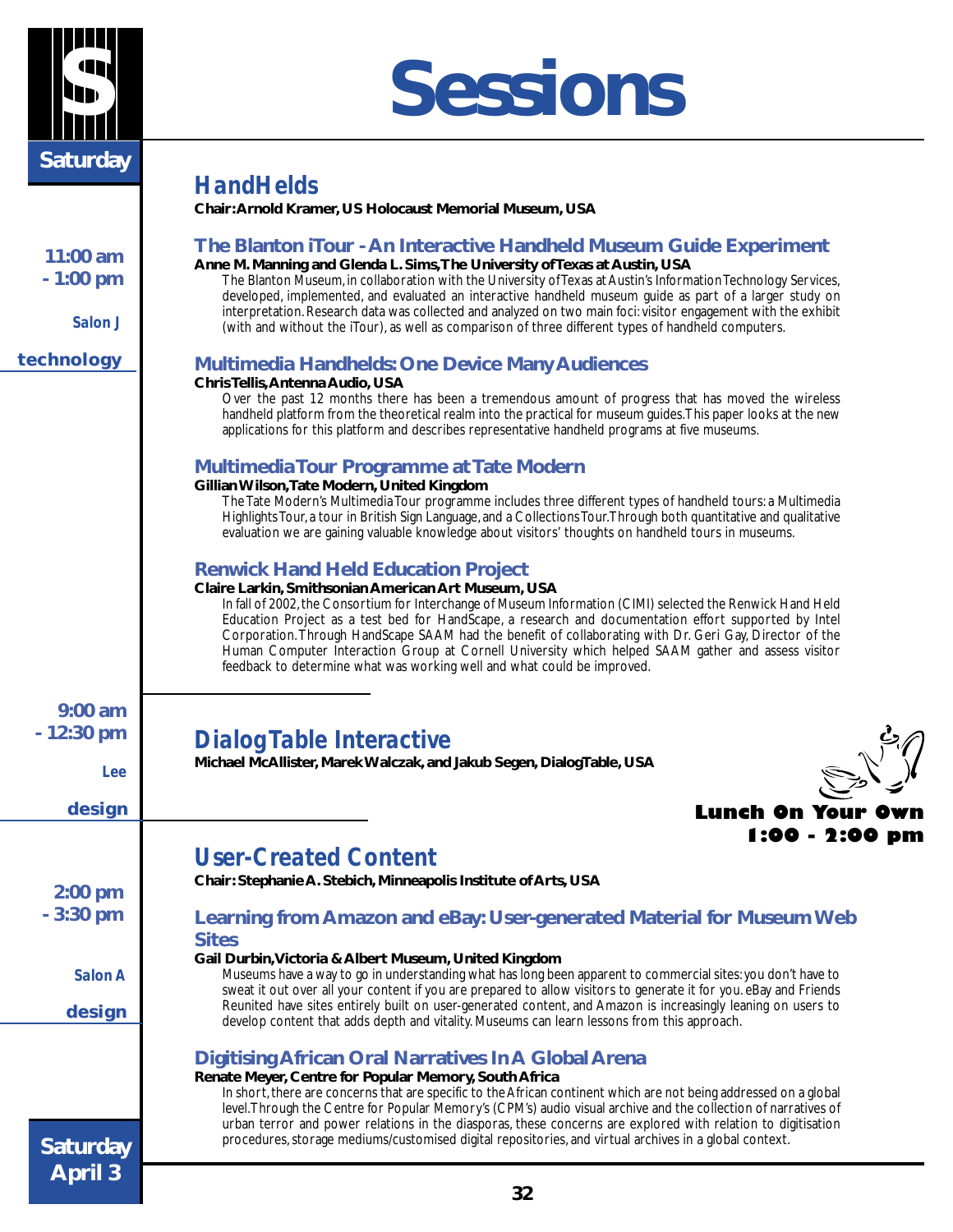## **Sessions**



| <b>Visitor Interactivity Becomes Museum Exhibit</b><br>Billie Jones, Penn State - Capital College, USA<br>Visitors to the Smithsonian Museum of American History's September 11 (2001) exhibit, which closed on July<br>6, 2003, were invited to record their memories of September 11 either in writing or in recorded telephone<br>messages. In this paper, I will share a rhetorical analysis of writings left by visitors to the Smithsonian Museum<br>of American History's September 11 (2001) exhibit, comparing these to memories recorded at the September<br>11 Digital Archive (http://911digitalarchive.org/).<br>Key Ingredients: How the Smithsonian Built an Interactive Web Site for 150 | $2:00$ pm -<br>3:30 pm<br>Salon A<br>design |
|----------------------------------------------------------------------------------------------------------------------------------------------------------------------------------------------------------------------------------------------------------------------------------------------------------------------------------------------------------------------------------------------------------------------------------------------------------------------------------------------------------------------------------------------------------------------------------------------------------------------------------------------------------------------------------------------------------|---------------------------------------------|
| <b>Small Museums</b><br>Chuck Barger, Interactive Knowledge, Inc., Rozanna Sokolowski, SITES, USA<br>Key Ingredients: America by Food was created by Museums on Main Street, a partnership of the Smithsonian<br>Institution Traveling Exhibition Service (SITES) and the Federation of State Humanities Councils. The most<br>interesting feature of the Key Ingredients Web site is the fact that it is designed to continue to grow and expand<br>exponentially throughout the five-year tour of the exhibition.                                                                                                                                                                                      |                                             |
| <b>Evaluation Findings</b>                                                                                                                                                                                                                                                                                                                                                                                                                                                                                                                                                                                                                                                                               |                                             |
| Chair: James Devine, University of Glasgow, Scotland,                                                                                                                                                                                                                                                                                                                                                                                                                                                                                                                                                                                                                                                    | $2:00$ pm -                                 |
| If We Build It, Will They Come? A Year of Testing Distance Learning Using the<br><b>Web</b>                                                                                                                                                                                                                                                                                                                                                                                                                                                                                                                                                                                                              | 3:30 pm                                     |
| Christine Vitto, U.S. Holocaust Memorial Museum, USA<br>The United States Holocaust Memorial Museum technology staff built a Web interface for distance learning<br>programs using Macromedia Flash. This paper describes our process of testing and some of the programs that<br>we held - those that worked and those that did not.                                                                                                                                                                                                                                                                                                                                                                    | <b>Salon B</b><br>evaluation                |
| <b>What Clicked? A Report on Audience Research and Media Resources</b><br>James Ockuly and Kate Johnson, Minneapolis Institute of Arts, Diane L. Herman, Cincinnatus, USA<br>The Minneapolis Institute of Arts has completed a major research and development project — called What<br>Clicks? — assessing its audiences' awareness of, and satisfaction with, its interactive media/Web resources. This<br>paper will draw some conclusions, and discuss lessons learned, insights gained, and other pertinent aspects of<br>the project.                                                                                                                                                               |                                             |
| <b>Exploring Motivational Factors and Visitor Satisfaction in On-line Museum</b><br><b>Visits</b>                                                                                                                                                                                                                                                                                                                                                                                                                                                                                                                                                                                                        |                                             |
| Kate Haley Goldman, Institute for Learning Innovation; David Schaller, Educational Web Adventures                                                                                                                                                                                                                                                                                                                                                                                                                                                                                                                                                                                                        |                                             |
| LLP, USA<br>Why do people visit a museum Web site, and how do these motivations affect their experience with the site,<br>and the learning or meaning-making that may happen as a result of their visit? By understanding the links<br>between motivation and meaning-making, museum professionals will be able to provide more effective and<br>more enriching on-line experiences for their visitors.                                                                                                                                                                                                                                                                                                  |                                             |
| Developing Meaningful On-line Exhibitions: Cloth & Clay, Communicating                                                                                                                                                                                                                                                                                                                                                                                                                                                                                                                                                                                                                                   |                                             |
| <b>Culture</b><br>John Dalrymple and Roxane Shaughnessy, Textile Museum of Canada; Barbara Soren, University of<br>Toronto and Diane Wolfe, Gardiner Museum of Ceramic Art, Canada<br>Cloth & Clay: Communicating Culture is an online exhibition developed by the Textile Museum of Canada and<br>the Gardiner Museum of Ceramic Art. We will focus on the Summative Evaluation phase of our audience<br>research.                                                                                                                                                                                                                                                                                      |                                             |
|                                                                                                                                                                                                                                                                                                                                                                                                                                                                                                                                                                                                                                                                                                          | <b>Saturday</b>                             |
|                                                                                                                                                                                                                                                                                                                                                                                                                                                                                                                                                                                                                                                                                                          | <b>April 3</b>                              |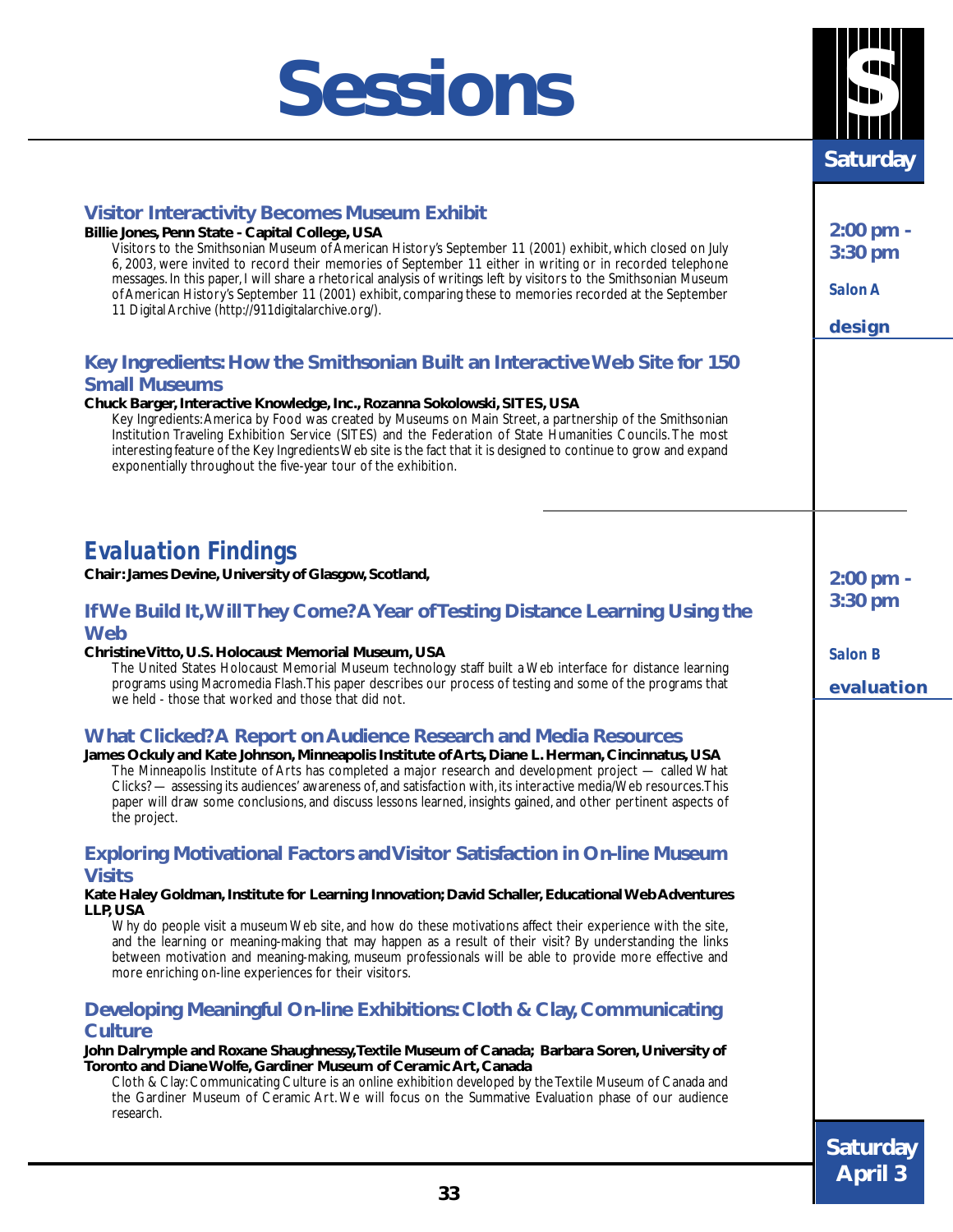## *Archives & Museum Informatics*

*publishes current reports from experts wordwide on issues critical to cultural heritage in the information age*



#### **Museums and the Web 2003: Selected Papers**

**Edited by David Bearman and Jennifer Trant** ISBN: 1-885626-27-4. 264 pages with CD-ROM (requires Web browser). \$50.00

#### **Museums and the Web 2002: Selected Papers**

**Edited by David Bearman and Jennifer Trant** ISBN: 1-885626-25-1. 254 pages with CD-ROM (requires Web browser). \$50.00

#### **Museums and the Web 2001: Selected Papers**

**Edited by David Bearman and Jennifer Trant** ISBN 1-885626-23-1. 230 pages, with CD-ROM (requires Web browser). \$50.00

#### **Museums and the Web 2000: Selected Papers**

**Edited by David Bearman and Jennifer Trant** ISBN: 1-885626-20-7. 208 pages and CD-ROM (requires Web browser). \$50.00

#### **International Cultural Heritage Informatics Meeting (ichim)**

#### **International Cultural Heritage Informatics Meeting (ichim03) (CD-ROM)**

(ISBN 1-885363-28-2)

Papers from a conference at lÉcole du Louvre, Paris, France, 2003 \$50.00



#### **International Cultural Heritage Informatics Meeting, ichim01**

edited by David Bearman, and Franca Garzotto ISBN 1-885626-24-X Volume 1, 655 pages Volume 2, 519 pages \$60.00

#### **Cultural Heritage Informatics 1999: Selected papers from ichim99**

Edited by David Bearman and Jennifer Trant ISBN 1-885626-18-5 (1999) 255 pp., \$50.00

#### *Archives & Museum Informatics*

158 Lee Avenue, Toronto ON, M4E 2P3 Canada Phone: +1 416 691 2516 Fax: +1 416 352 6025 Email: info@archimuse.com

#### **Museums and the Web 99: Selected Papers**

**Edited by David Bearman and Jennifer Trant** ISBN 1-885626-17-7. 245 pages, and CD-ROM (requires Web browser) \$50.00

#### **Museums and the Web 98: Proceedings (CD-ROM)**

**Edited by David Bearman and Jennifer Trant** CD-ROM (requires Web browser). \$25.00

**Includes b e y o n d i n t e r f a c e: net art and art on the net curated by Steve Dietz.**

#### **Museums and the Web, 97: Selected Papers**

**Edited by David Bearman and Jennifer Trant** ISBN 1-885626-13-4. 373 pages. \$30.00



#### **Museum Interactive Multimedia: Cultural Heritage Systems Design and Interfaces**

Edited by David Bearman and Jennifer Trant ISBN 1-885626-14-2 (1997), 233 pp., \$30.00

**Multimedia Computing and Museums** Edited by David Bearman ISBN 1-885626-11-8 (1995) 388 pp., \$20.00

#### **Hands on: Hypermedia and Interactivity in Museums** Edited by David Bearman

ISBN 1-885626-12-6 (1995) 293 pp., \$20.00

#### **Museums and Interactive Multimedia** Edited by Diane Lees

ISBN 1-8856263-89-X (1993) 436 pp., \$20.00

#### **Hypermedia and Interactivity in Museums –Out of Print–** Edited by David Bearman ISBN 1-885626-03-7 (1991) 340 pp.

*Place your order at the registration desk or on-line at http://www.archimuse.com/pub.order.html*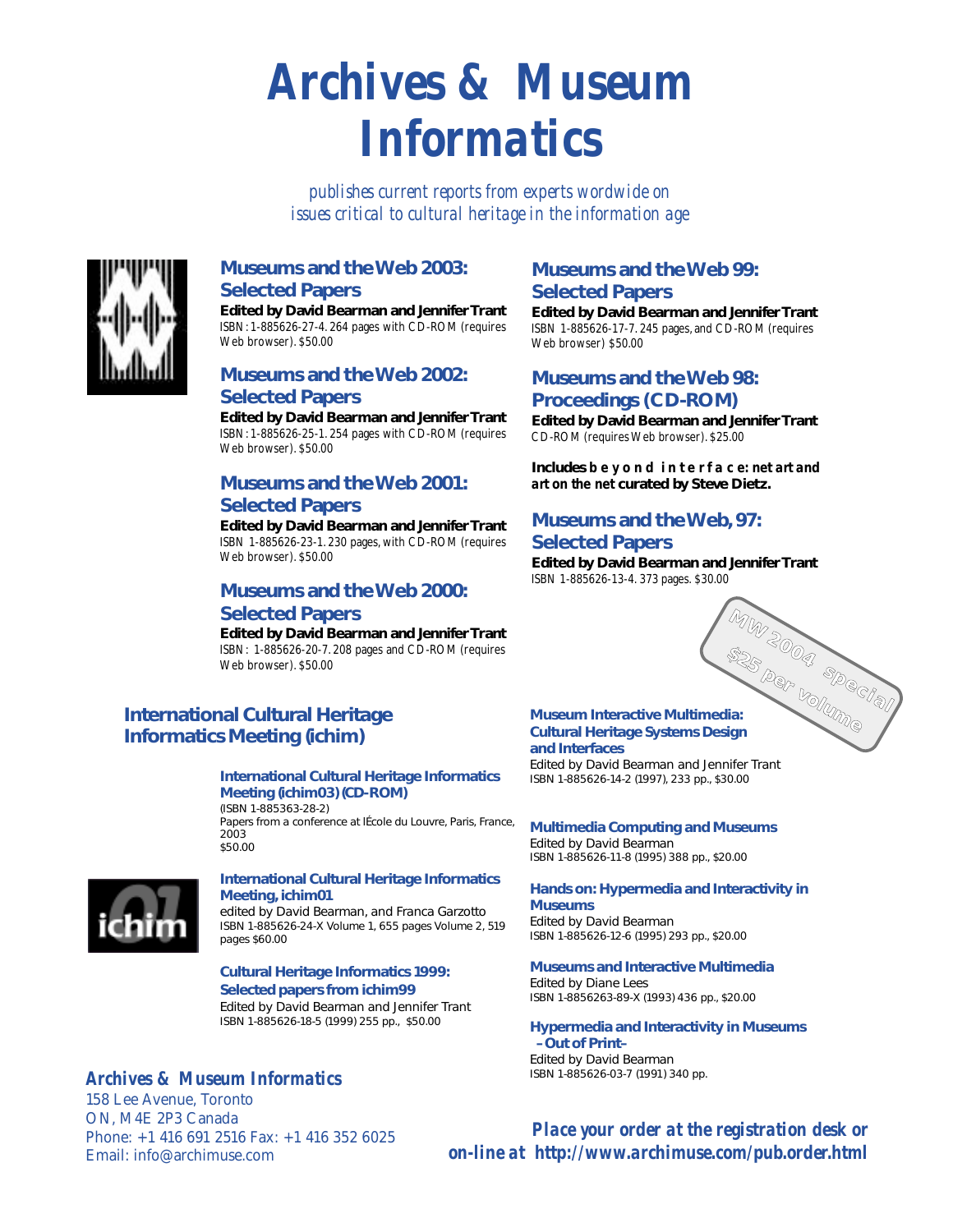## **Sessions**



## *Closing Plenary*

**Chair: David Bearman, Archives & Museum Informatics, Canada**

## *Making Sense of Modern Art at Five*

#### **Peter Samis, San Francisco Museum of Modern Art, USA**

The year 2004 will mark the 5-year anniversary of the RFP for a new version of Making Sense of Modern Art (MsoMA) — a Flash-based, kiosk- and CD-compatible Web program that includes a Web-based authoring and publishing tool component "Pachyderm" to enable its ongoing development. This paper/presentation will both describe the technical systems we have developed and demonstrate the rich content outcomes that have resulted from more than four years of sustained effort. It will also describe three current outgrowths of the Making Sense of Modern Art program.

> *Have you completed your Conference Evaluation Form? Please return it to the Registration Desk.*

> > *Your input helps improve Museums and the Web!*



**4:00 pm - 5:00 pm**

*Salon A/B/J/K*

**plenary plenary**

✔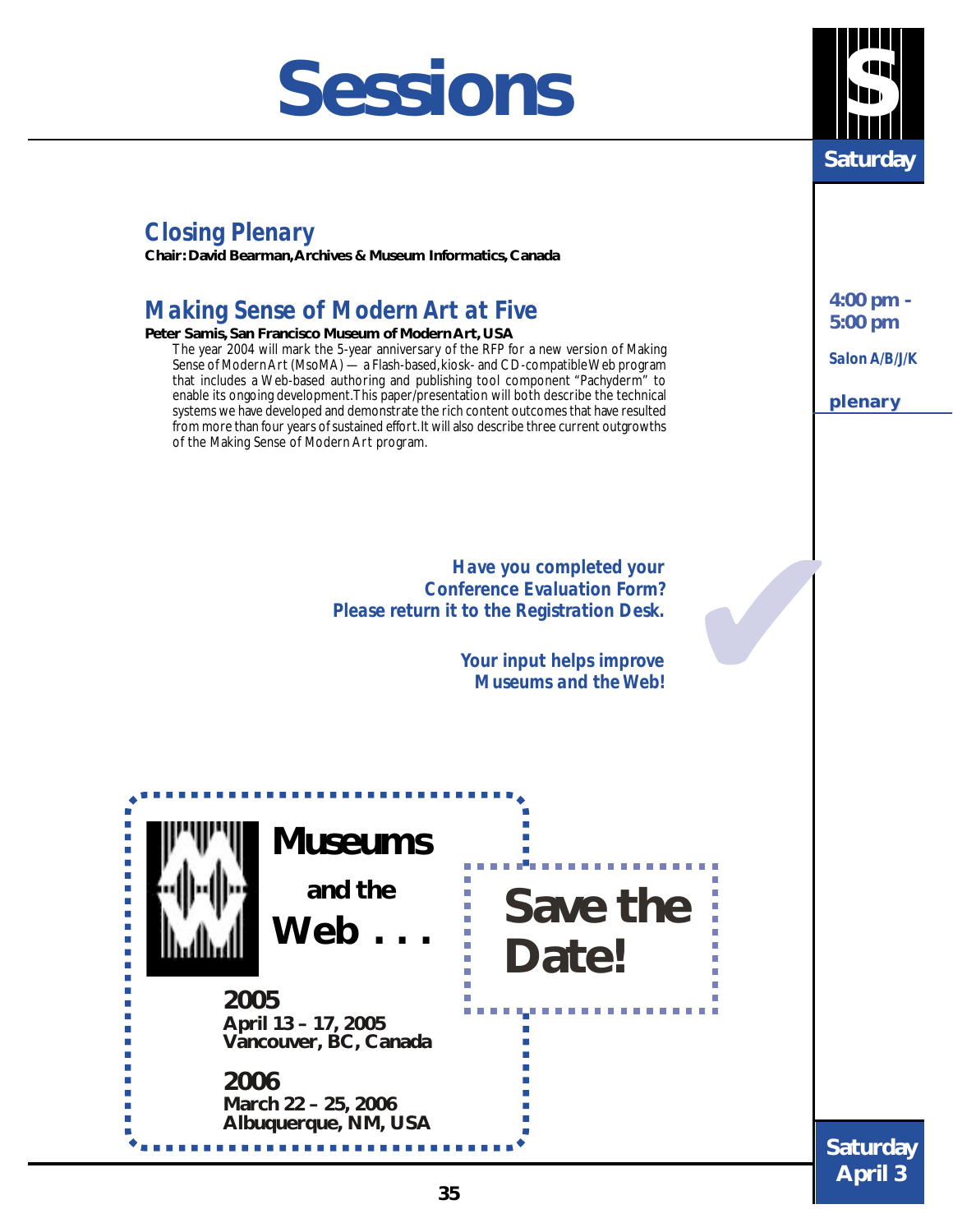

## **Scholarships**

*Archives & Museum Informatics* offers scholarships each year, to enable the participation of museum professionals from around the world. Please make a point of introducing yourself to the 2004 recipients.

#### **Margarita Figueroa (Costa Rica)**

Margarita Figueroa is a Graduate Student in Cultural History and Communication at the Universitât de Barcelona, Spain. She was involved in the production of a past Best of the Web award winning site, Instituto Latinoamericano de Museologia, ILAM: http://www.ilam.org

#### **Fabio Gouveia (Brazil)**

Fabio Gouveia is a Science Communicator, Website and Multimedia developer at Museu da Vida - Fiocrua, Rio de Janeiro, Brazil.

#### **Bernardo Uribe Mendoza (Columbia)**

Bernardo Uribe Mendoza is a professor and researcher at the Instituto de Investigaciones Esteticas, Universidad Nacional de Colombia. Born 1954, Bucaramanga, Colombia; Architect Universidad de los Andes, Bogotà, Colombia; Technische Universitât Berlin, Germany Specialization in Architecture; Postgraduate work on Art & Architecture, Kunstakademie Dûsseldorf, Germany. Current project: Theatre of Memory in Virtual Worlds: http://www.unal.edu.co/iie/bu/hpiie\_bu.htm

#### **Renate Meyer (South Africa)**

Renate Meyer is currently employed as Senior Audio Visual Archivist at the Centre for Popular Memory, UCT. She is involved in archiving and training around digital dissemination, Web based media, preservation and developing audiovisual exhibitions and output in the heritage arena. Meyer has a direct interest in the use of the Web and technology as a tool for education and dissemination and developing effective practice for using this technology to service communities not usually exposed to interactive web media. She has published and lectured extensively on these issues and the role of archives and cultural practice in reconciliation of volatile civil societies and has been involved in many levels of heritage practice, including working as a curator in NGO's such as the District Six Museum, as well as Provincial government and Parliament.

#### **Veronica Uribe Uribe (Columbia)**

Veronica Uribe is the Virtual Library Manager of the Biblioteca Luis Angel Arango, at the Banco de la Republica de Colombia: http://www.lablaa.org/



**Map**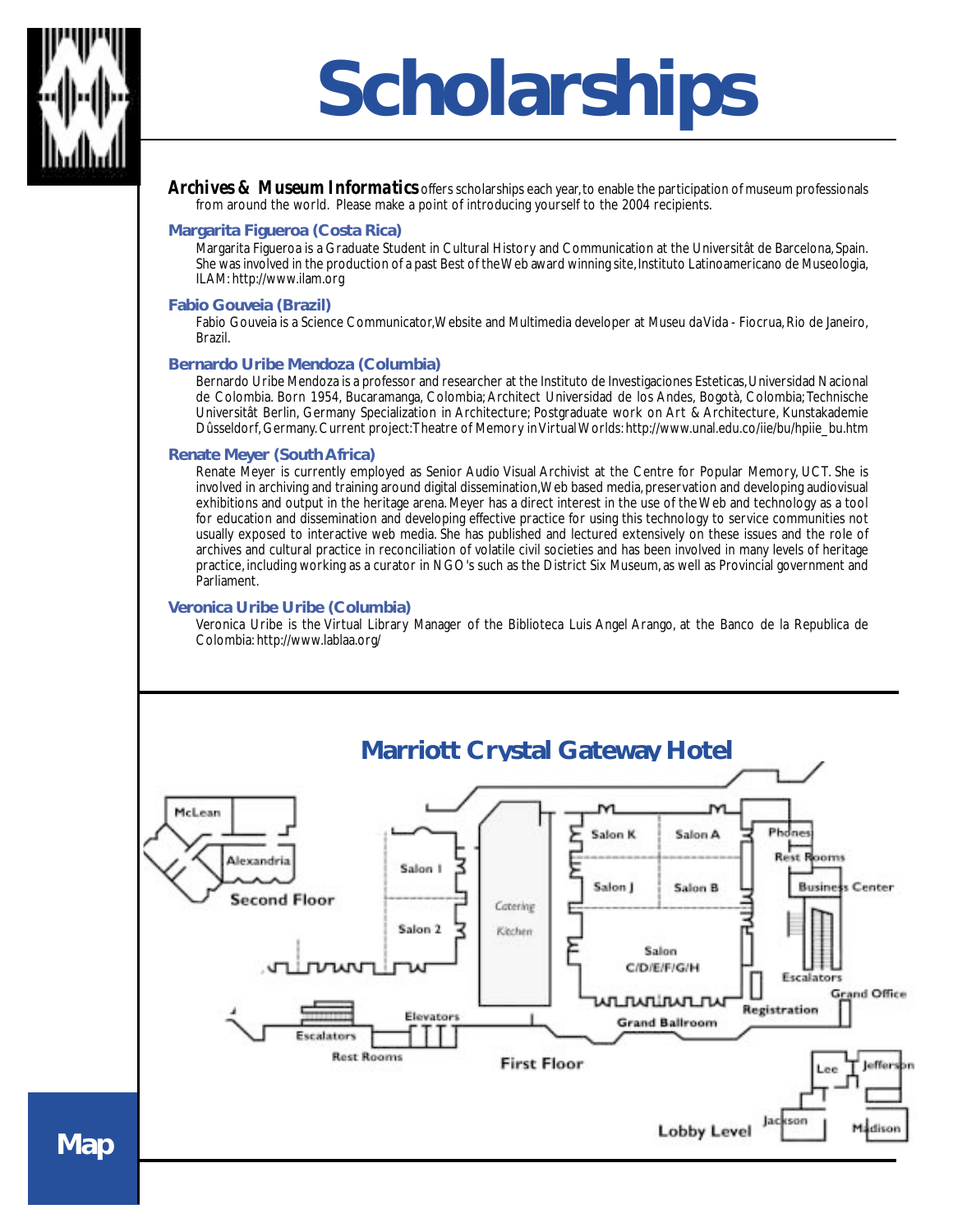

## *Call for Participation!* **Museums**

## **and the Web 2005**

**Vancouver, BC, Canada April 13-16, 2005**

**http://www.archimuse.com/mw2005/**

**You are invited to participate in Museums and the Web 2005.** Propose to deliver a paper, host an on-line activity, demonstrate a museum Web project, present a pre-conference workshop, lead a professional discussion forum, offer a mini-workshop or craft a session with a distinctive presentation format suited to your subject.

Proposals for papers, workshops and mini-workshops will be accepted until **September 30, 2004**. All proposals will be subject to critical peer review and selected on the basis of the quality of the abstract, previous work and recommendations. Accepted program participants must write formal papers for the conference *Proceedings* and register to attend the conference as a whole. Selected speakers will be notified before **November 30, 2004**. Papers are due by **January 30, 2005**. Conference registrants authoring papers submitted in the specified form by the deadline will receive a \$100 honorarium.

Proposals for demonstrations, performances and interactive activities (limited to non-commercial attendees) will be accepted until **December 31, 2004**. No papers are required, but selected demonstrators must attend the full conference.

Topics of special interest include:

#### **Social Issues and Impact**

- Community Development
- Applications of the Web by Museums
- On-line Publication of Content
- Use of Museum Web Content in Schools and Educational Programs
- Collaboration among Museums and between Museums and other Organizations
- **E-commerce for Museums**
- Uses of the Web for Artistic Expression

#### **Organizational Strategies**

- Building and Managing a Web Teams
- Content Management
- Metadata Management
- Multi-Institutional Ventures
- Portals, Gateways and Aggregators
- Contracting Out vs Developing In-house
- Programmatic Impact

#### **Technical Questions**

- Multi-media and Webcasting
- New Standards and Protocols
- Interfaces and Beyond
- New tools and processes

#### **Evaluation and User Studies**

- Formative & Summative Evaluation
- Usability Studies and Qualitative Assessment
- Methodological Investigations
- Implementation Impact Studies
- User Analysis and Audience Development

All proposals must cite relevant urls, explain the thesis of the proposed paper in at least a paragraph include full contact details (with e-mail address).

For more information contact:

**MW2005 Conference Co-Chairs David Bearman & Jennifer Trant e-mail: mw2005@archimuse.com**

*See http://www.archimuse.com/mw2005/ for on-line proposal submission, program details, and registration information.*